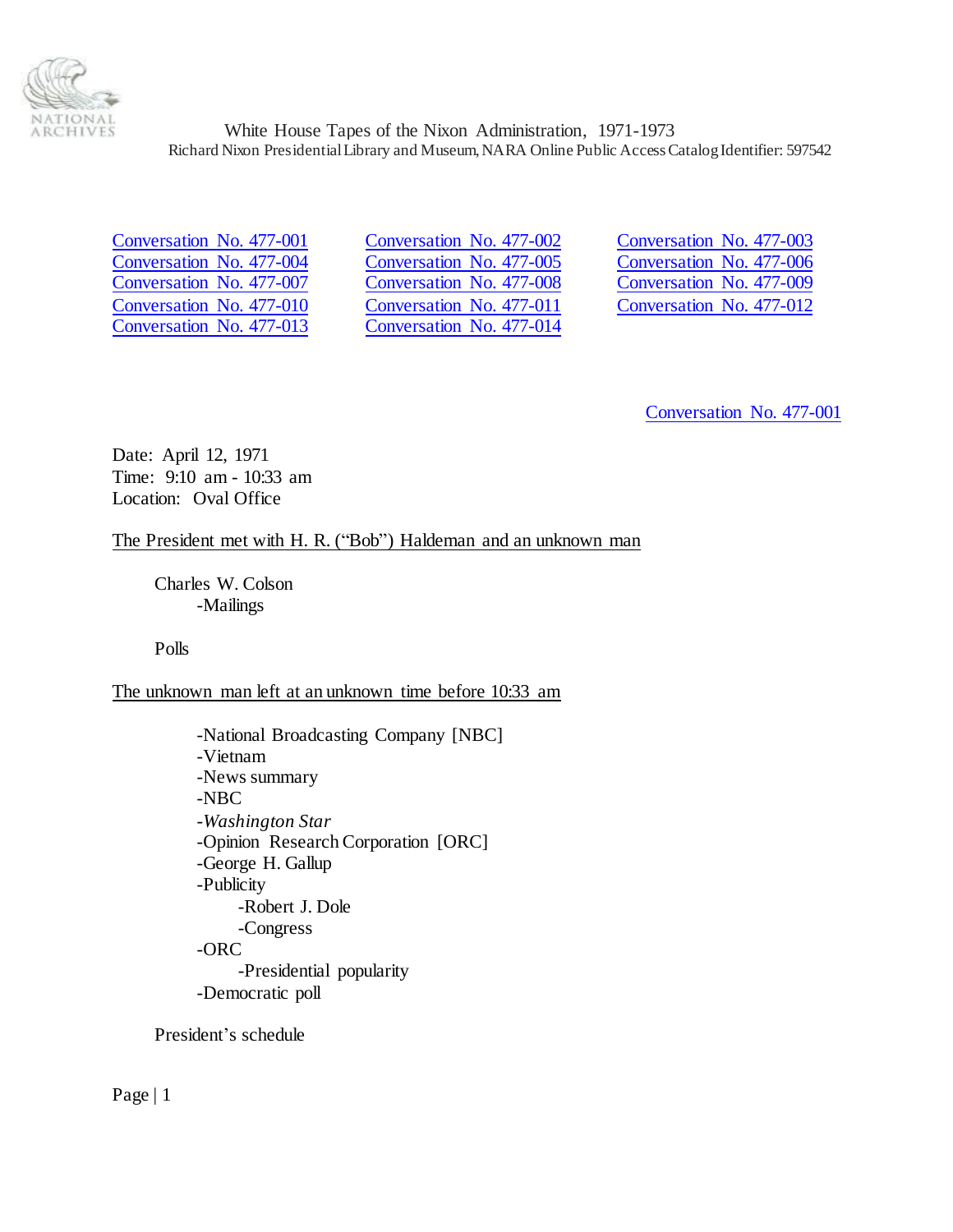

Forthcoming press conference, April 17, 1971 -Announcement -Wire services -Editors -Ronald L. Ziegler -President's time spent with press and media -Television network commentators -Reporters -Howard K. Smith -Women's press -Women's television commentators -Press conferences -Oval Office and television -Scheduling -Frequency -American Society of Newspaper Editors [ASNE] -Questions and answers -Victor Lasky -Allen S. Drury -Peregrine Worsthorne -Astronauts -Instructions for Ziegler -Herbert G. Klein -John A. Scali -John D. Ehrlichman -Format of future press conferences -Opportunity -Reaction -News summaries -Smith -Views of unknown journalists -Editors' bulletin on President's press activities -Press corps -Ziegler

J. Edgar Hoover -Possible resignation -*Washington Star* article -Congress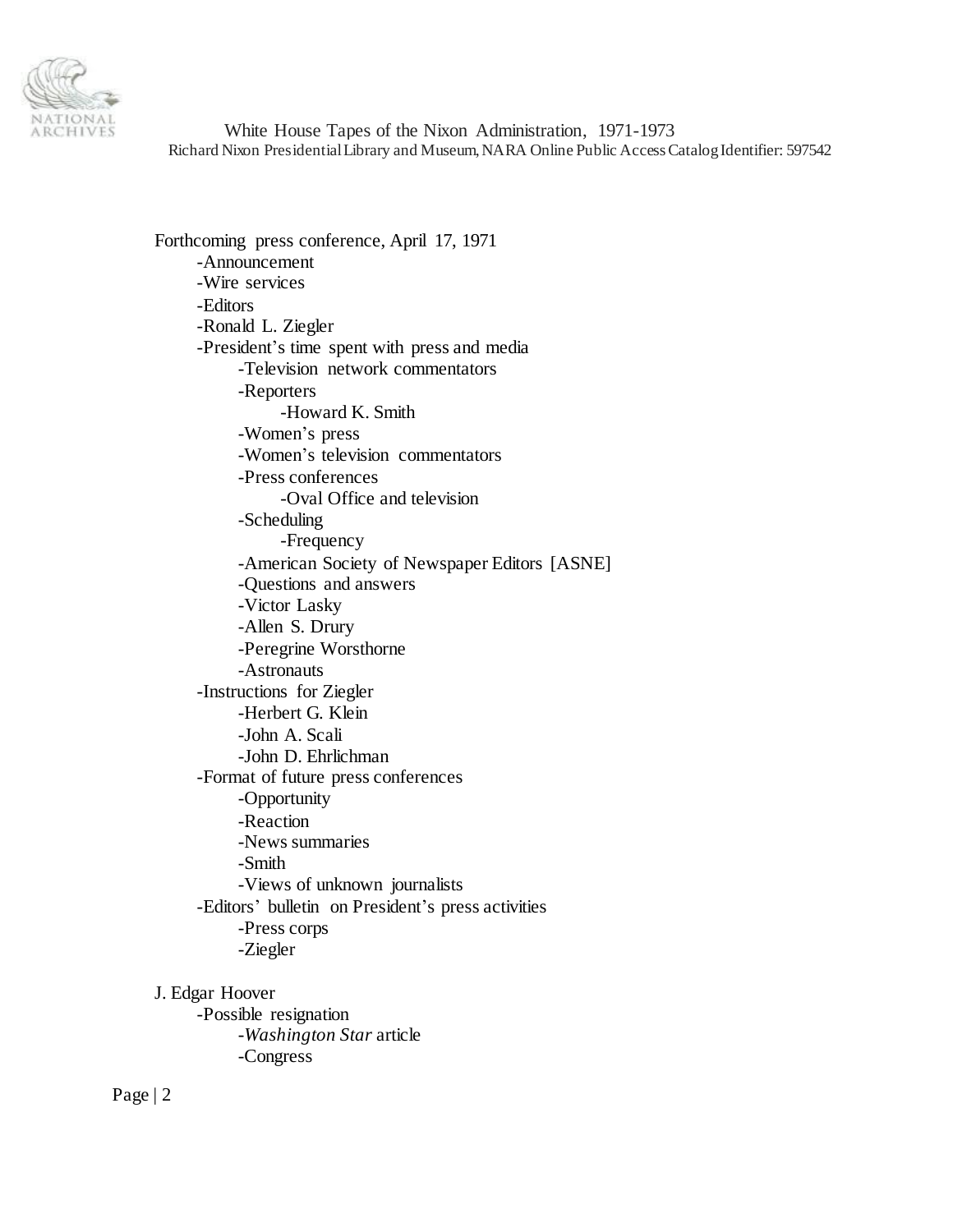

-Press -President's defense of Hoover -Haldeman's activities -Richard G. Kleindienst -John N. Mitchell -President's conversation with Hoover -1972 election -General Lewis B. Hershey -Retirement -President's possible conversation with Mitchell -Mitchell's schedule William P. Rogers -Instructions to Haldeman -Haldeman's possible discussion with Rogers -Attitude towards foreign service -Charles W. Yost -Tenure -Views on Vietnam -[Forename unknown] Tatu -Cambodia -Information to press -State Department spokespeople -Support for President's Vietnam policy -Laos -Yost -Rogers' attitude -Lack of information in White House files -State Department -Goals -Rogers' support for President's Vietnam policy -Yost -President's forthcoming meeting with editors -Need for Rogers to disagree with Yost -Possible questions -Foreign service personnel -Rogers' attitude -Henry A. Kissinger -Support for President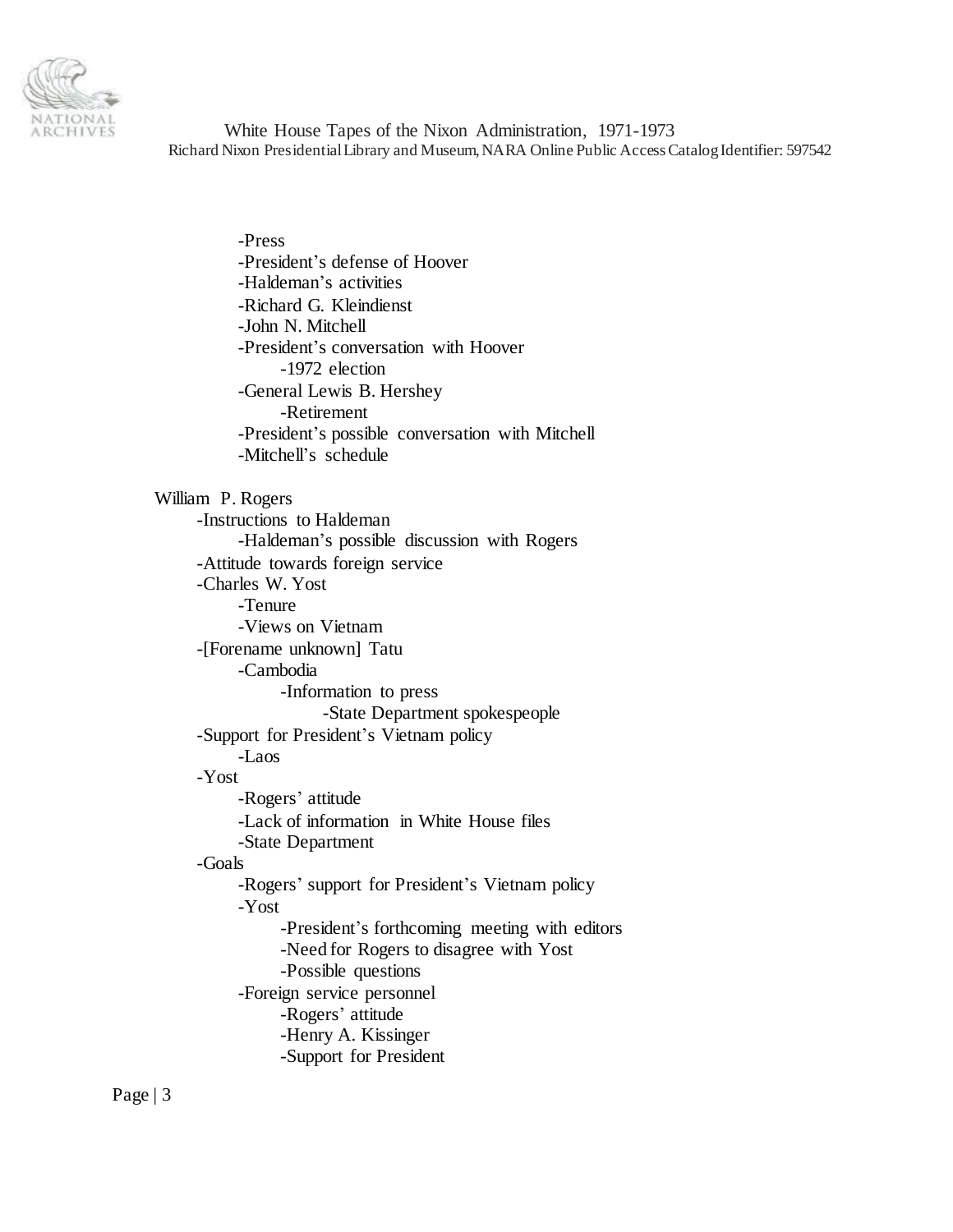

-Yost -Tenure -President's defense -Rogers -Alger Hiss -Defense fund -Courtesy shown by White House -Council on foreign relations -Hubert H. Humphrey -Article -Kissinger -Letters -Middle East -Vietnam Appointments -[Robert M.?] O'Mahoney

-[Brian?] O'Doherty

Unknown event [Easter parade?] -Need to abolish -Franklin D. Roosevelt

President's schedule -President's forthcoming meeting with Rogers -Kissinger -Vietnam -Laos -President's Vietnam policy -*Sequoia* -Press conference -Timing

Demonstrations -Veterans, April 19, 1971 -Prospect -Daughters of the American Revolution [DAR] -Meeting -Support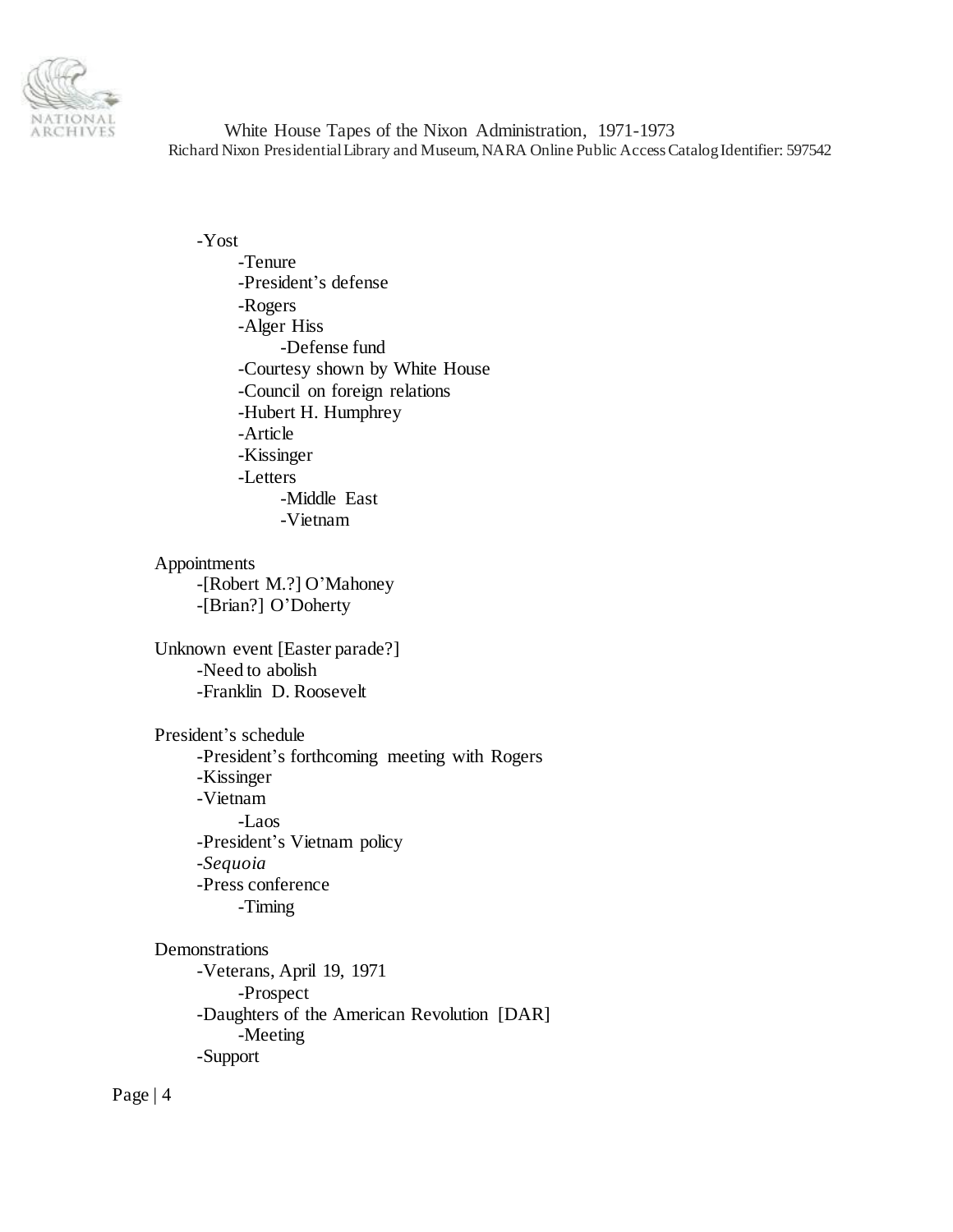

-Common Cause -Composition -Rennie Davis -People's Coalition for Peace in Vietnam -Davis -Names -Timing -April 24, 1971

President's schedule -Camp David -Press conference -Demonstrations

Demonstrations -Focus -Scheduling -"May Day" -Weathermen -Goals -Edmund S. Muskie

President's schedule -Mitchell -Republican Governors' Conference, April 18-20, 1971 -Importance -President's possible attendance -Mitchell's views -Press -Revenue sharing -Politics -Mitchell's ideas -President's possible participation -Vice President Spiro T. Agnew -Meetings -Frequency -Agnew -Conference, April 18-20, 1971 -DAR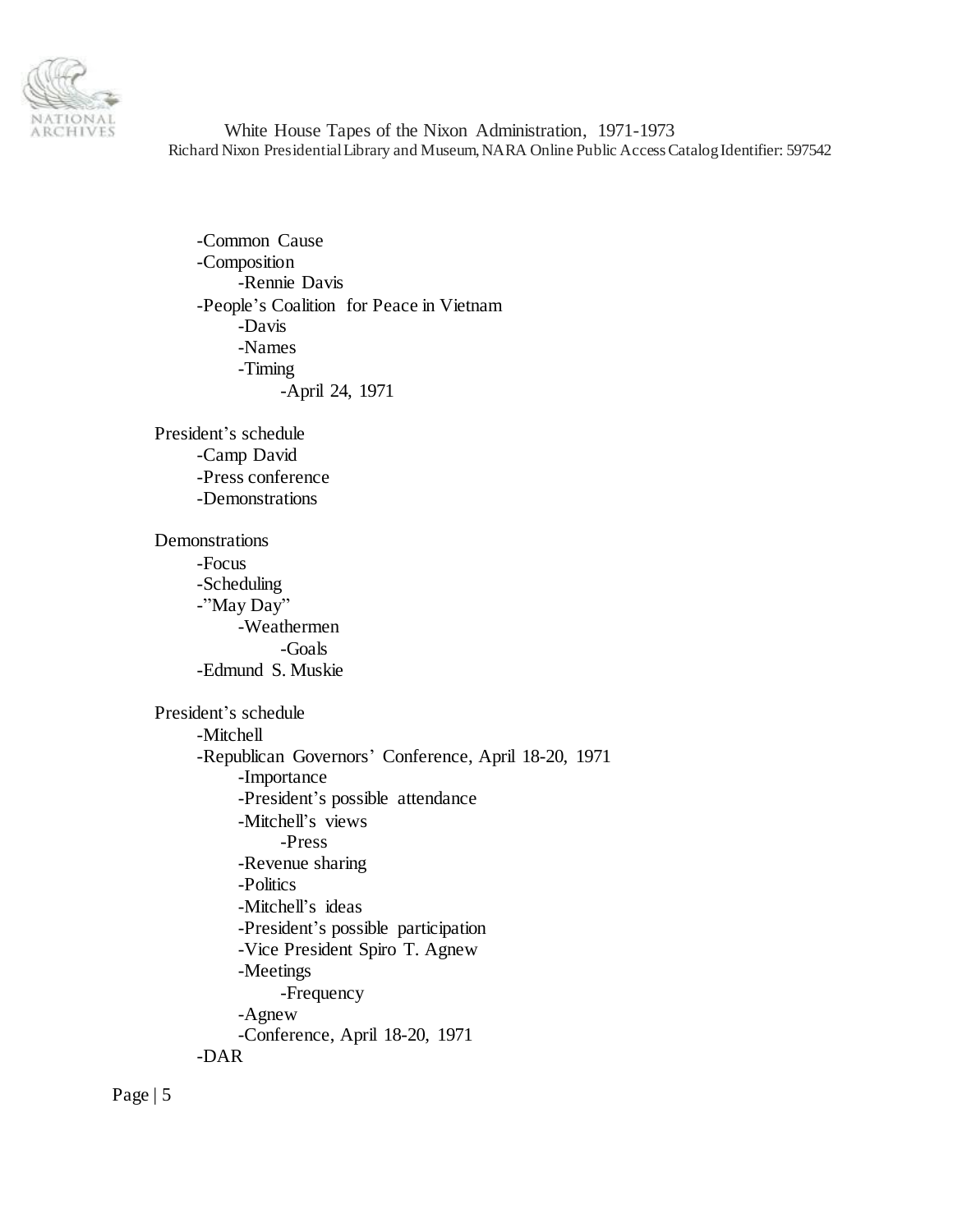

-White House church service -Press conference, April 24, 1971 -Possible questions -Demonstrations -Possible response -Routineness -Camp David -*Sequoia* -Instructions for Haldeman  $-U$ se -Republican Governors' Conference -President's participation -Tom McCall -Politics -Mitchell -Public sessions

#### Hoover

-Possible retirement -Timing -Mitchell -Timing of announcement -Resolution from Congress -Praise for Hoover -Choice of successor -*Washington Star* article -Subsequent President -Possible strategy -L[ouis] Patrick Gray, III -1972 election -Federal Bureau of Investigations [FBI] -Choice of successor

President's schedule -Speeches -Raymond K. Price, Jr. -DAR -Duration -Chamber of Commerce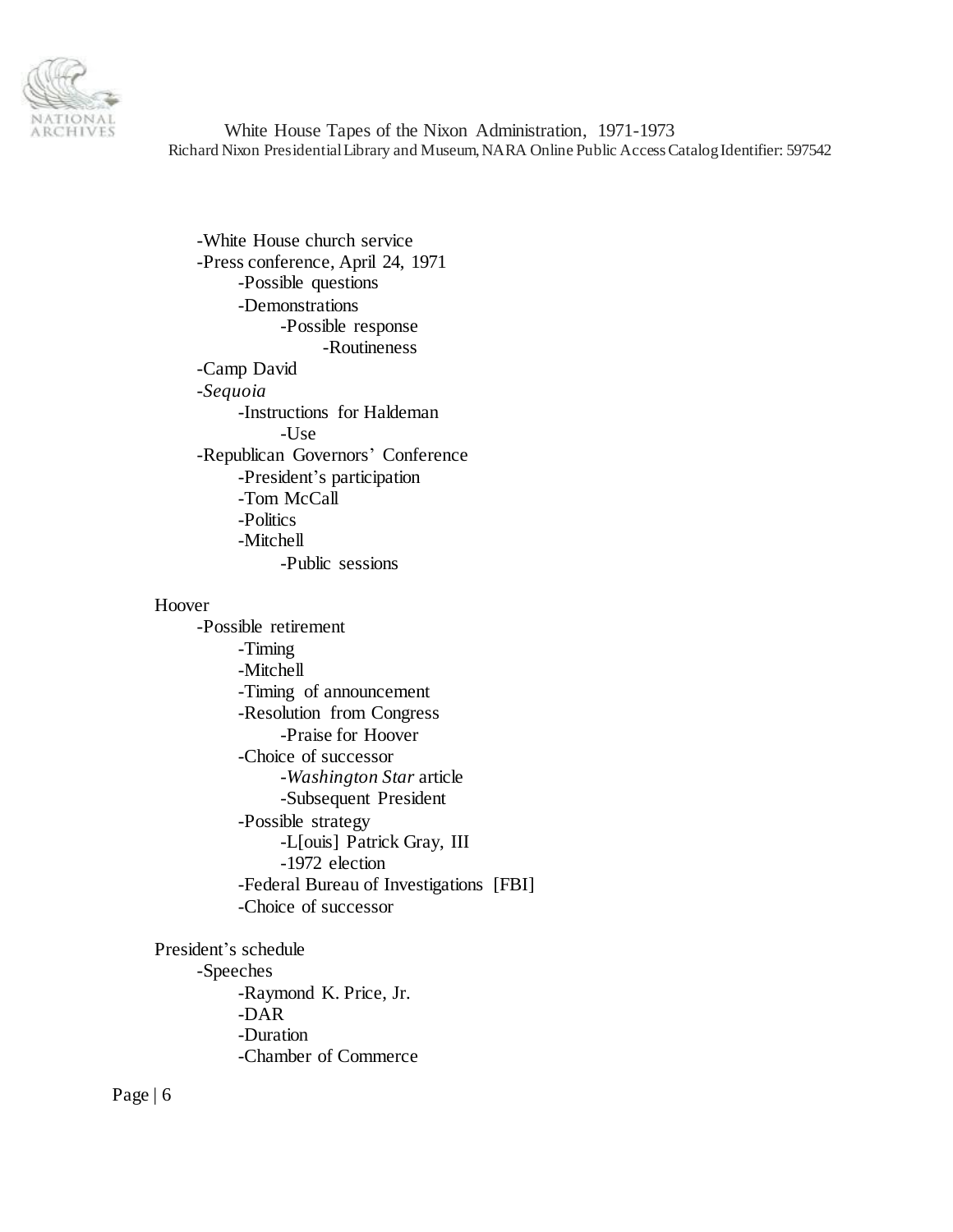

-Content

President's use of media -Radio talks -Scheduling -Audience -Subjects

Youth conferences -Resolutions -Vietnam

\*\*\*\*\*\*\*\*\*\*\*\*\*\*\*\*\*\*\*\*\*\*\*\*\*\*\*\*\*\*\*\*\*\*\*\*\*\*\*\*\*\*\*\*\*\*\*\*\*\*\*\*\*\*\*\*\*\*\*\*\*\*\*\*\*\*\*\*\*\*\*\*\*\*\*\*\*\*

[*Previous PRMPA Personal Returnable (G) withdrawal reviewed under deed of gift 06/13/2019. Segment cleared for release*.] [Personal Returnable] [477-001-w001] [Duration:  $3m 53s$ ]

W. Clement Stone Dinner -Queries -Purposes -Politics -Ohio -Herbert G. Klein -William B. Saxbe -Robert A. Taft, Jr. -Regional or state dinners -Benefits -Ohio -Finance -Pennsylvania -New York -California -The President's participation -Tenor of event after the President left -W. Clement Stone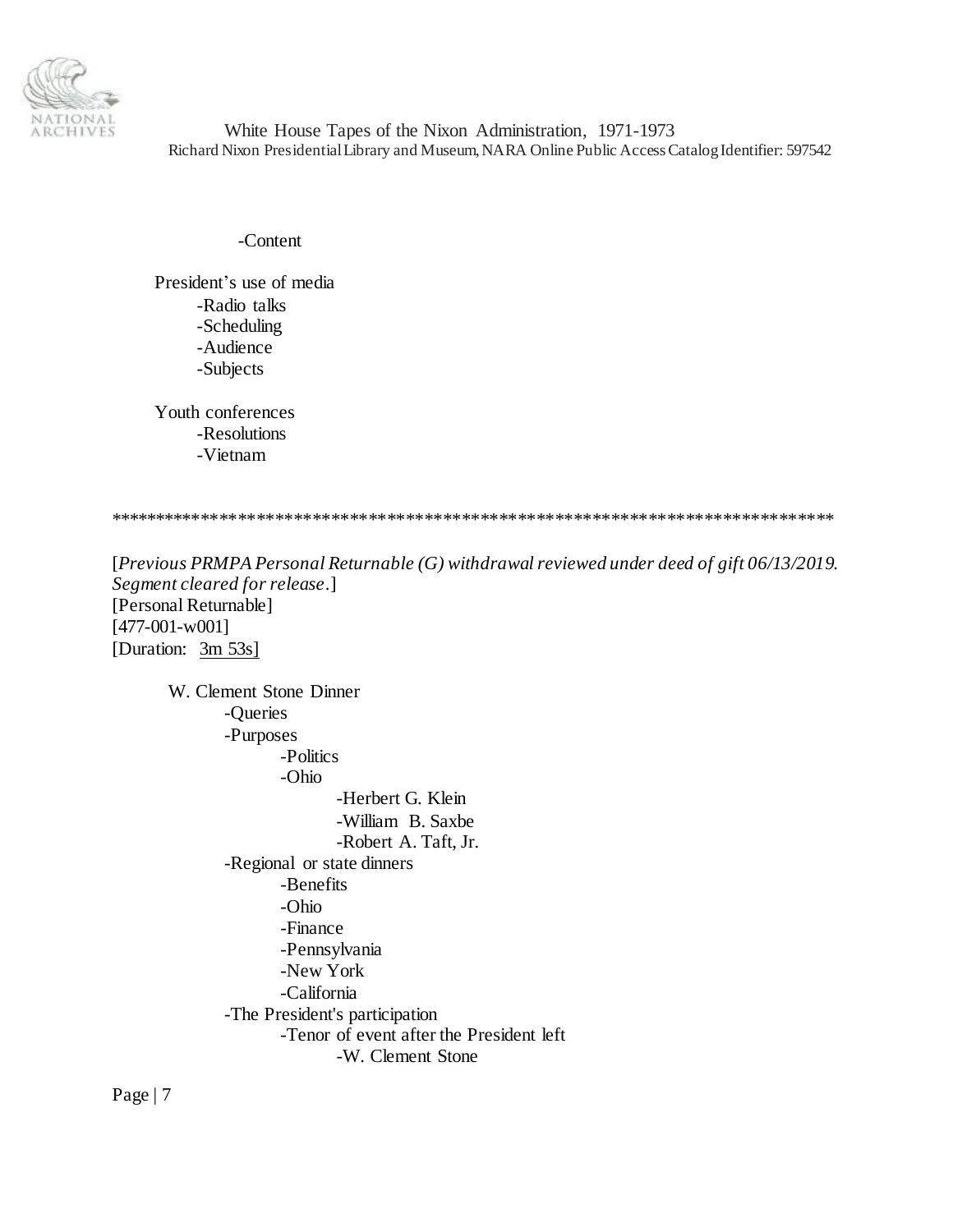

-H. R. ("Bob") Haldeman's opinion -Use of White House for similar dinners -H. R. ("Bob") Haldeman's opinion -W. Clement Stone's views -Robert Douglas Stuart, Sr. -Contribution publicity -White House -Use as location for regional dinners by state -Florida -Ohio -Indiana -Pennsylvania -William W. Scranton -New York -New Jersey -Financial contributions

\*\*\*\*\*\*\*\*\*\*\*\*\*\*\*\*\*\*\*\*\*\*\*\*\*\*\*\*\*\*\*\*\*\*\*\*\*\*\*\*\*\*\*\*\*\*\*\*\*\*\*\*\*\*\*\*\*\*\*\*\*\*\*\*\*\*\*\*\*\*\*\*\*\*\*\*\*\*

"Establishment" dinner -Mitchell -List -Editors -Preston Wolfe -Francis L. Dale -President's possible participation -Finance

Maurice H. Stans dinner -Compared with W. Clement Stone dinner -Significance to participants -President's activities -Timing -John B. Connally -Reaction -Paul W. McCracken -Briefing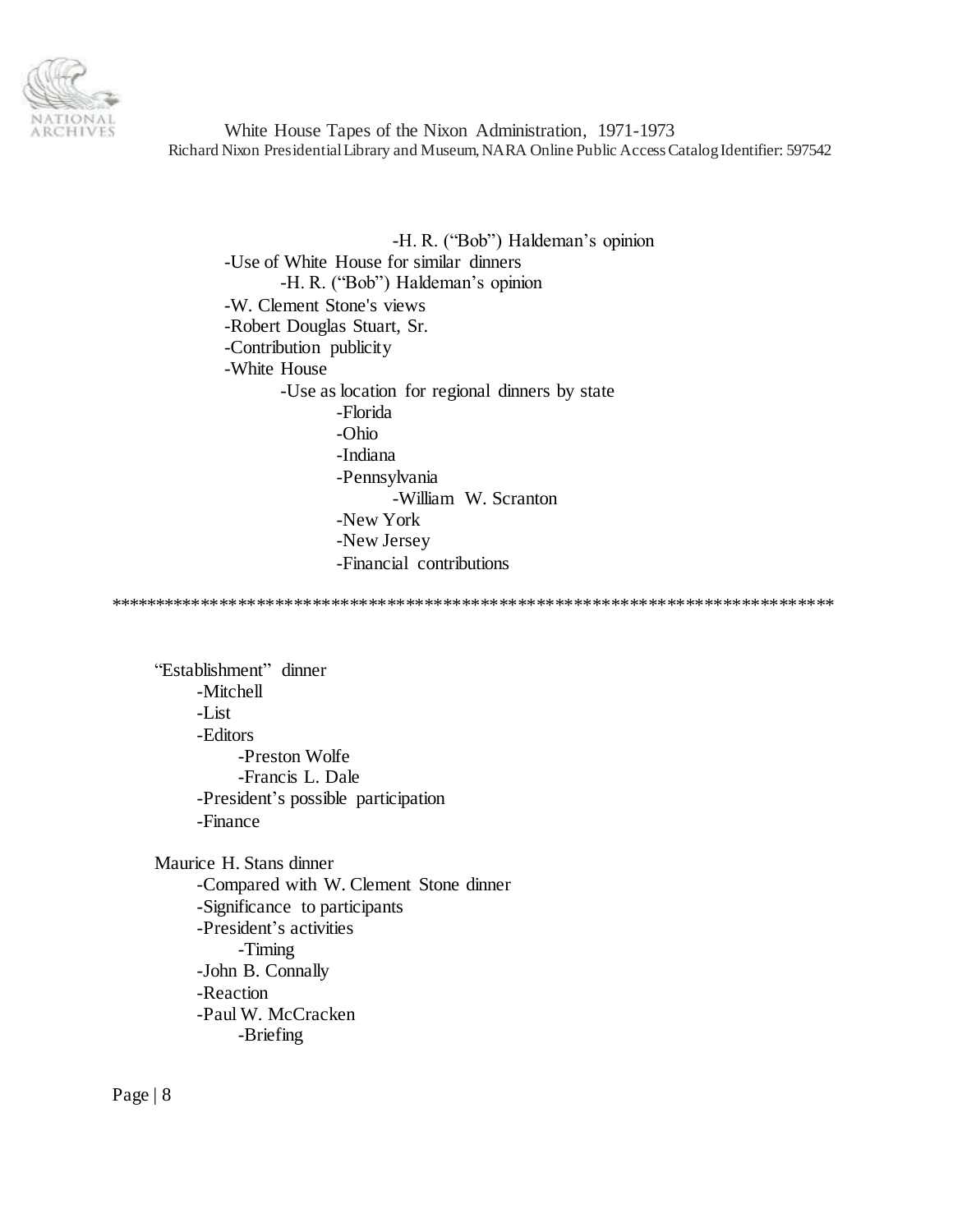

Economy -First quarter figures -Predictions -Gross National Product [GNP] -Optimism -Laos -Confidence -Construction -Employment -President's conversations with various people -Recession -Arthur F. Burns -National agony -Forecast Revenue sharing -Ehrlichman and George P. Shultz -Sales plan -Ehrlichman's schedule -William L. Safire -Price -Need for explanation of plan Margaret Chase Smith -Defense of President -Lieutenant William L. Calley, Jr. Anti-ballistic Missiles [ABM] -Appropriations -Senate -Kissinger -Date of vote in Senate -Briefing

-Kissinger -Clark MacGregor -William E. Timmons -Scali -Ziegler -Kissinger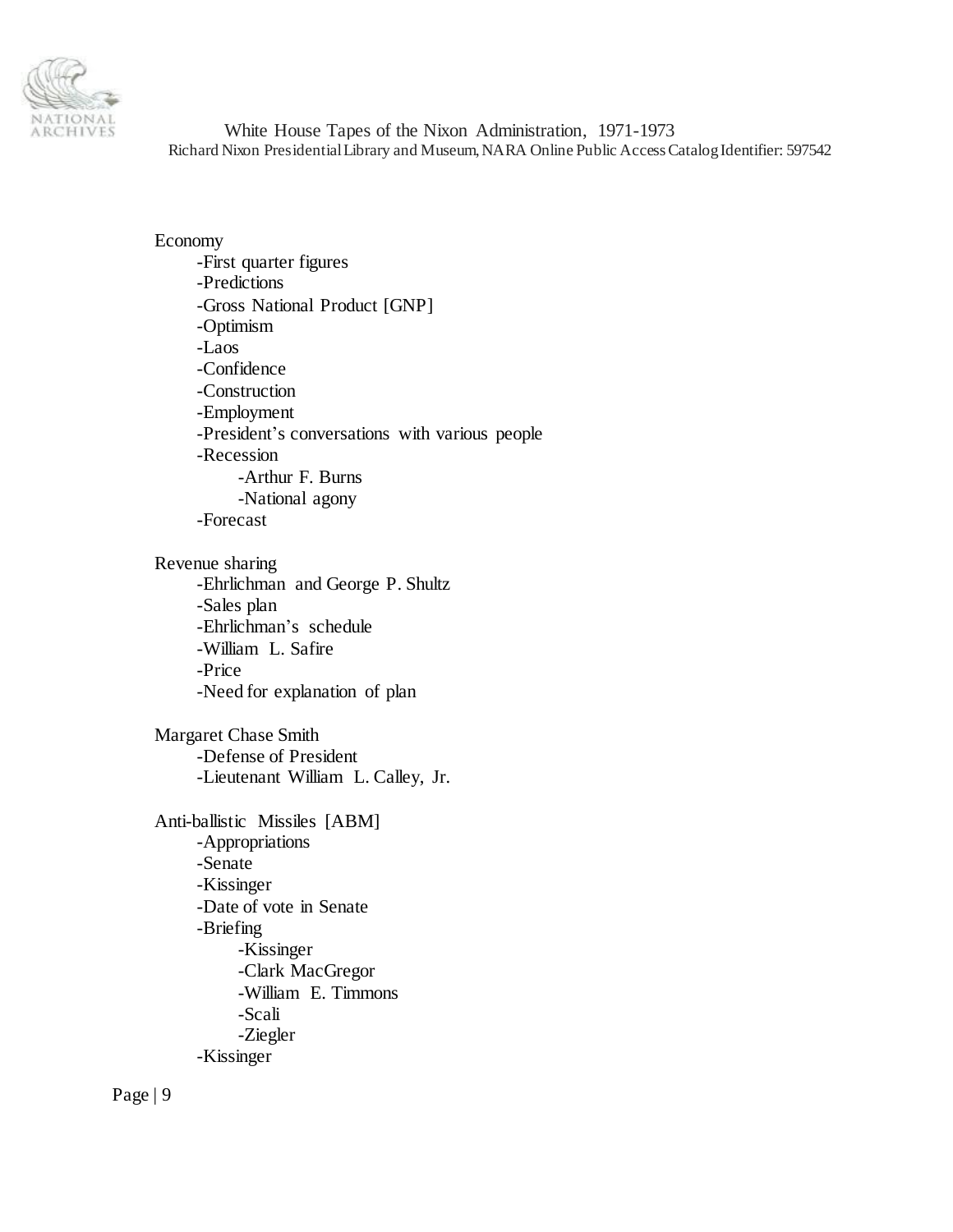

> -Briefing -View of MacGregor

#### Staff

-Need for unity -Yost -United Nations [UN] -Yost -Tenure -MacGregor -Relations with Congress -Timmons -MacGregor and Timmons Vietnam -Conclusion of President's speech on Southeast Asia, April 7, 1971 -Effects -Compared with November 3, 1969 -Stabilization -Safire -President's policies -Troop withdrawal -Casualties -News story -US losses in fighting [related to North Vietnamese attack on Fire Base 6, Central Highlands, South Vietnam] -Helicopter -Casualties -Timing -Casualties -Cambodia -News story -Network coverage -Casualties -News summary -Press coverage -Decline since President's speech on Southeast Asia, April 7, 1971 -MacGregor -Haldeman's briefing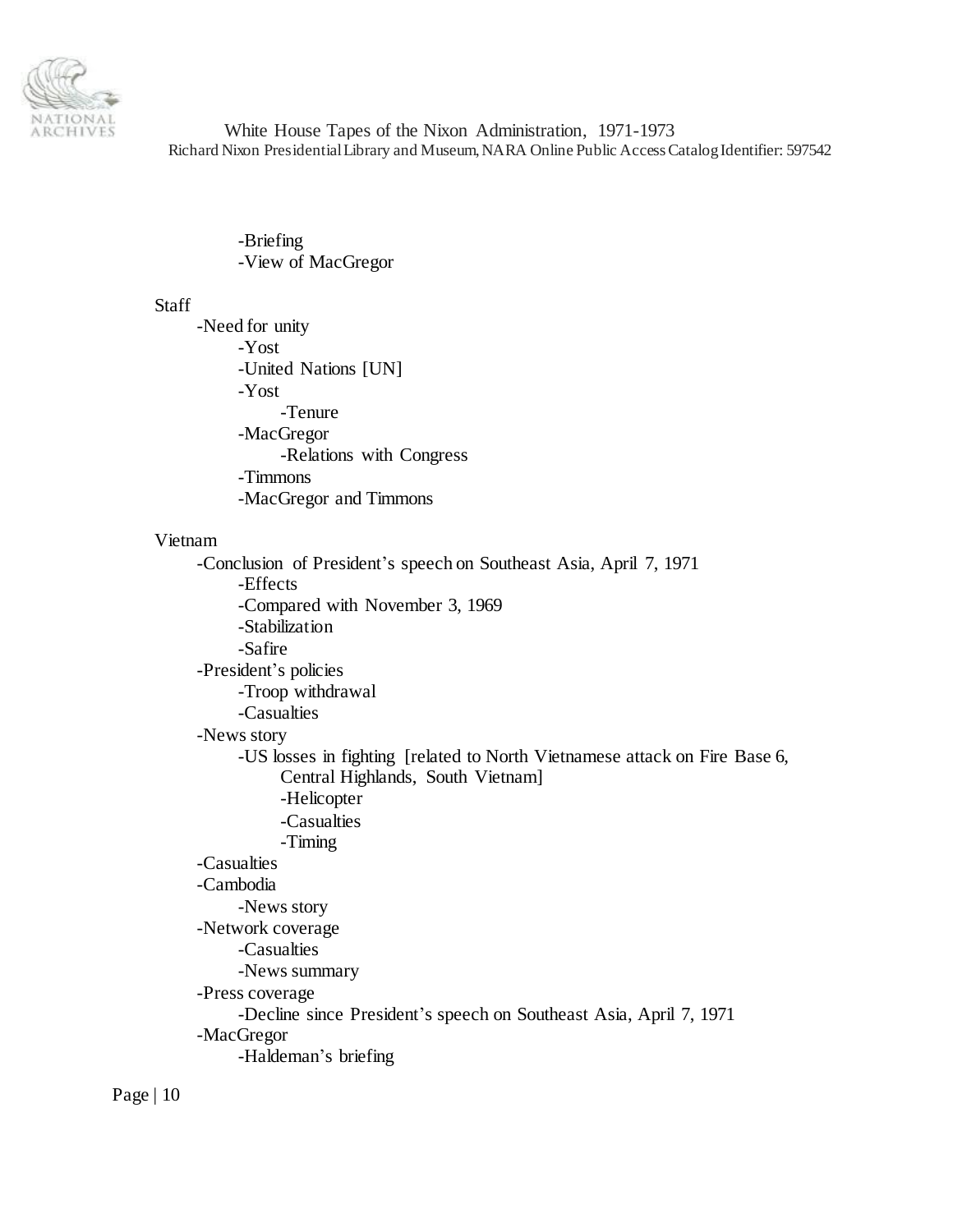

-Scali -Colson briefing -Colson -Scali -Attendance at meetings -Kissinger -MacGregor -Morale -President's April 7, 1971 meeting with MacGregor and others -Reaction to President's speech on Southeast Asia, April 7, 1971 -Kissinger

### Congress

-MacGregor -Domestic programs -Revenue sharing -Economy -Military appropriations -Draft extension -Carl B. Albert -Congressional reception at White House -80th Congress members

### Hoover

-[Thomas] Hale Boggs -Publicity -Resignation -Resolution in Congress -Letter of confidence -Resolution -Boggs -Letter -Circulation -House of Representatives -Political implications -MacGregor -Justice Department -Colson -Congress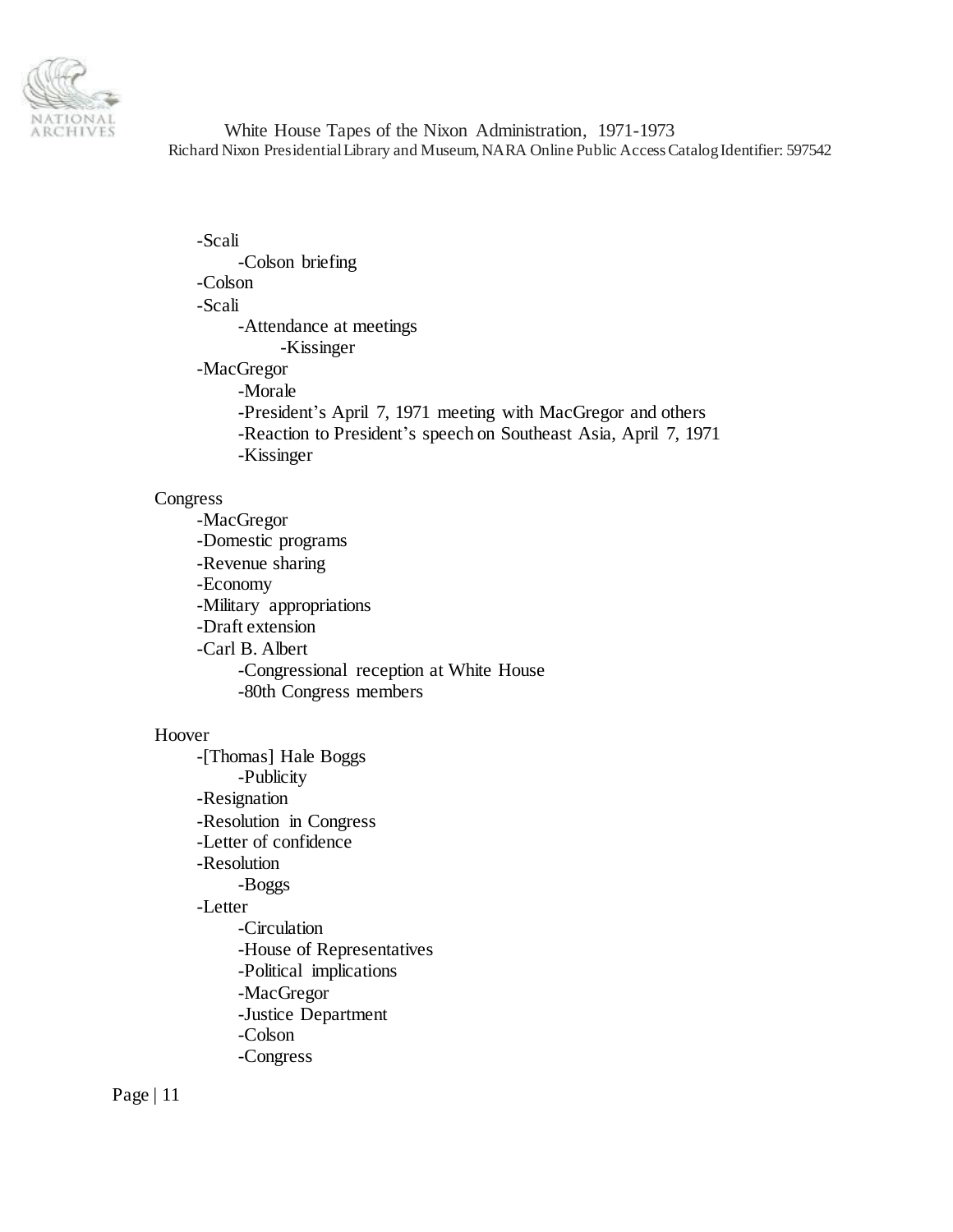

> -Letter -Samuel L. Devine -Democrat -Circulation -Content

President's forthcoming meeting with ASNE, April 16, 1971

-Planning -Ziegler -Preliminaries -Television -Network radio -Planning

President's schedule -Possible press conference, April 17, 1971 -Preparation -Demonstrations

Demonstrations

-Polls -Possible press conference -People's Coalition for Peace in Vietnam -Administration's efforts

President's schedule -Press conference -Timing -Press corps -Press conference -Scheduling -Demonstrations -Press conference -Preparation -Television coverage -Strategic Arms Limitation Talks [SALT] talks -Press conference -Scheduling -May Day demonstrations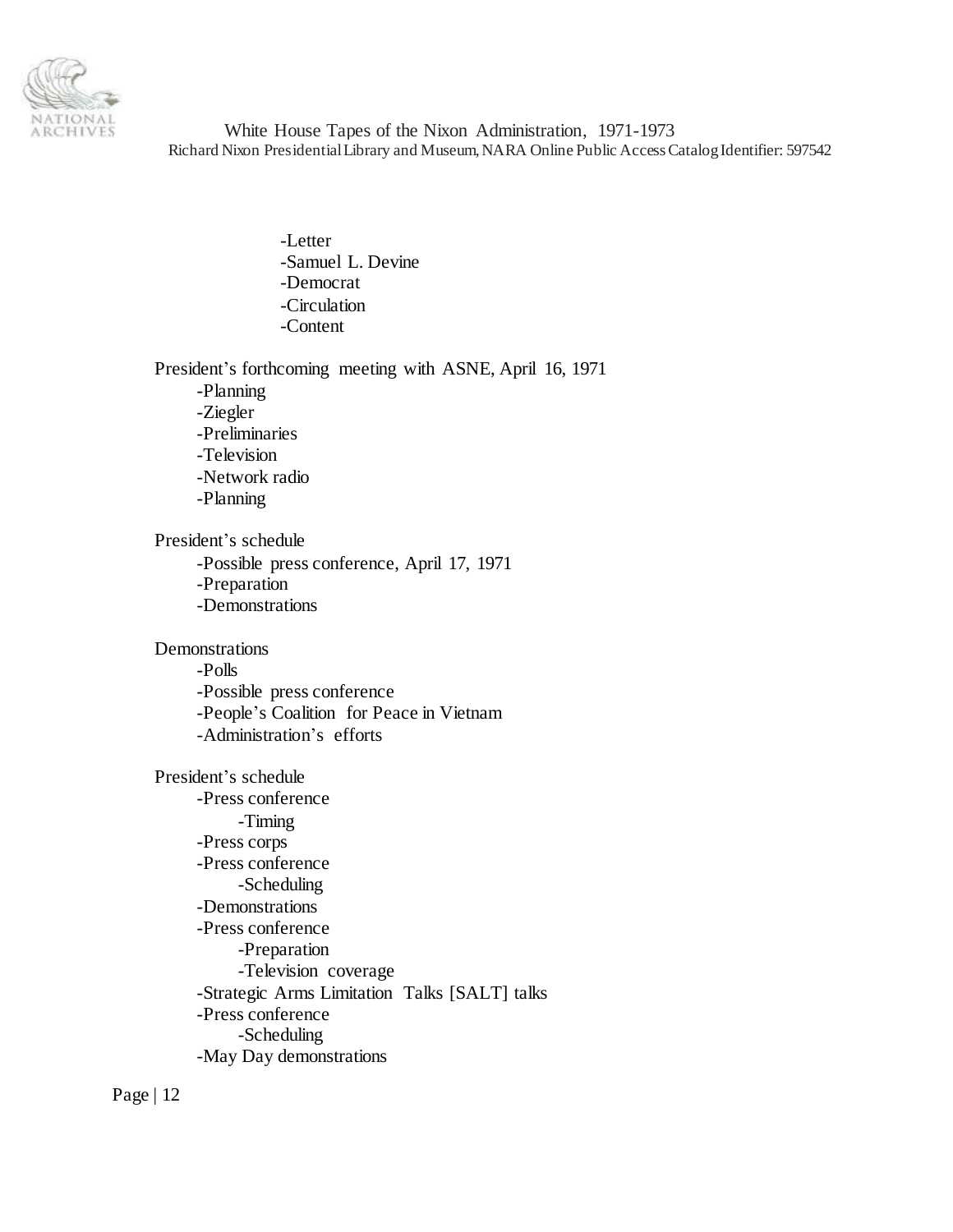

-Possible conflict with press conference -Duration -Press conference -Timing -President's speech on Southeast Asia, April 7, 1971

President's schedule -Executive Office Building -Hoover -Kissinger -Easter parade

### Kissinger entered and the President left at 9:40 am

[Pause]

Easter egg roll

White paper -Nixon Administration -Staff unity -Ziegler

### The President entered at an unknown time after 9:40 am

Kissinger's morale

Vietnam

-Casualties previous week -Predictions -Compared with Cambodia -Yost -Haldeman -Rogers -Letter of October 1969 -Memos on all subjects -Tenure -George H. W. Bush -Yost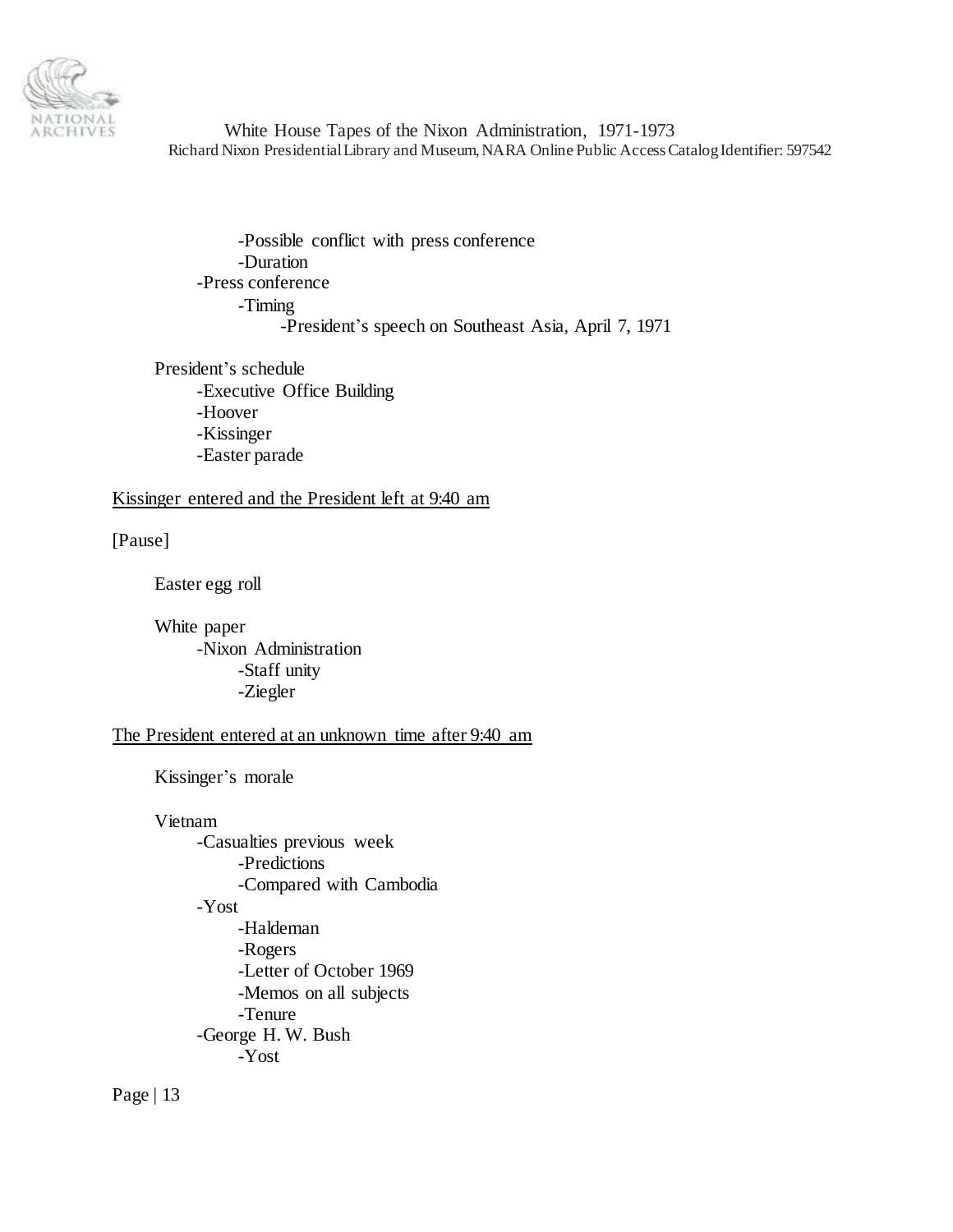

-*Washington Post* -Meeting with Associated Press [AP] board -Meetings with *Time* and *Newsweek* editors -Support for President -Yost -Statement in 1968 on negotiations -Richard M. Helms -News summary -Pathet Lao desertions -Numbers

People's Republic of China [PRC] -Union of Soviet Socialist Republics [USSR] -Visit of ping-pong team -Announcement of visit -Recognition by US -Robert D. Murphy

### Vietnam

-Fire Base 6 -Central Highlands -Possible US strategy -South Vietnamese military activities -Press attitudes -North Vietnamese casualties -Pathet Lao -Helms -Helms -Network coverage of losses -Compared to Korea -Casualty counting -Methods -Korea

Calley case

-Administration's policy -Unknown general's role -Robert A. Taft, Jr.'s support for President -Colson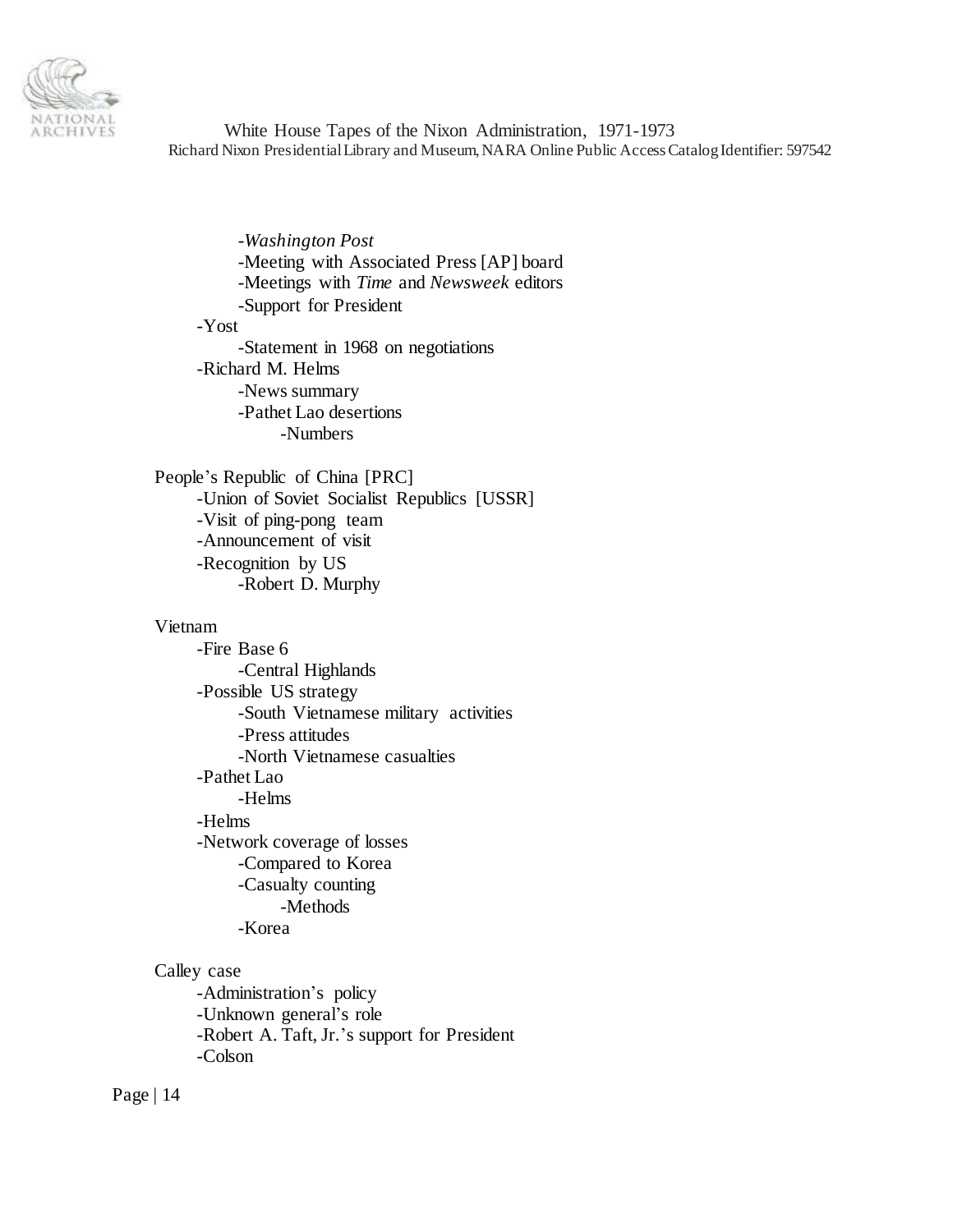

-Prospects -Release statement

### PRC

-Radio broadcasts -Reception of American ping-pong team -Newsmen -NBC -AP -Relations with US

### Pakistan

-Agha Muhammad Yahya Khan -State Department -Rogers -Joseph J. Sisco -Dacca consulate -US policy -Analogy to Nigeria -Civil war -Biafra -Nazi Germany -Adolf Hitler -Dangers of US involvement -Bengali reaction -Leadership -West Pakistan -Rogers -Forthcoming policy statement for President -State Department -Rogers -US role -Vietnam -"Civil War" -Nigeria -Biafra -[Forename unknown] Bedell [sp?] -Civil war -Economic aid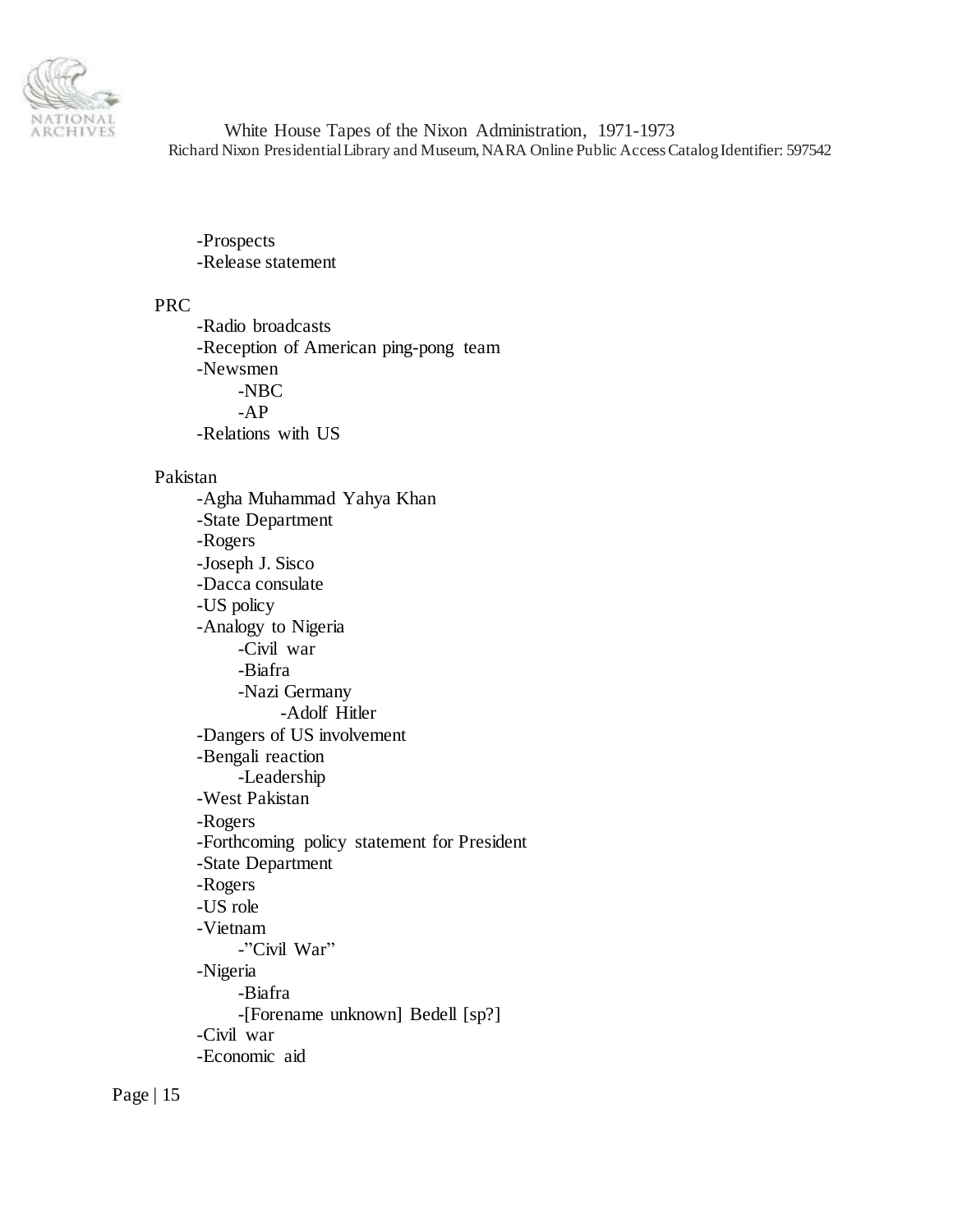

-India -Reaction to civil war -Bengalis -US policy Neutrality -Economic aid -West Pakistan

### Vietnam

-Demonstrations -Effects of war on American people -US position -Delaying action -Negotiations -Timing -PRC -USSR -Possible summit meeting -Lifting of trade restrictions with PRC

\*\*\*\*\*\*\*\*\*\*\*\*\*\*\*\*\*\*\*\*\*\*\*\*\*\*\*\*\*\*\*\*\*\*\*\*\*\*\*\*\*\*\*\*\*\*\*\*\*\*\*\*\*\*\*\*\*\*\*\*\*\*\*\*\*\*\*\*\*\*\*\*\*\*\*\*\*\*

[*Previous National Security (B) withdrawal reviewed under MDR guidelines case number LPRN-T-MDR-2014-022. Segment declassified on 05/22/2019. Archivist*: *MAS*] [National Security] [477-001-w005] [Duration: 53s]

Vietnam

-North Vietnamese report -President's reputation in Communist world -North Vietnamese official's meeting with Japanese socialists -Success of Vietnamization -President's use of Mao Tse-tung's tactics

\*\*\*\*\*\*\*\*\*\*\*\*\*\*\*\*\*\*\*\*\*\*\*\*\*\*\*\*\*\*\*\*\*\*\*\*\*\*\*\*\*\*\*\*\*\*\*\*\*\*\*\*\*\*\*\*\*\*\*\*\*\*\*\*\*\*\*\*\*\*\*\*\*\*\*\*\*\*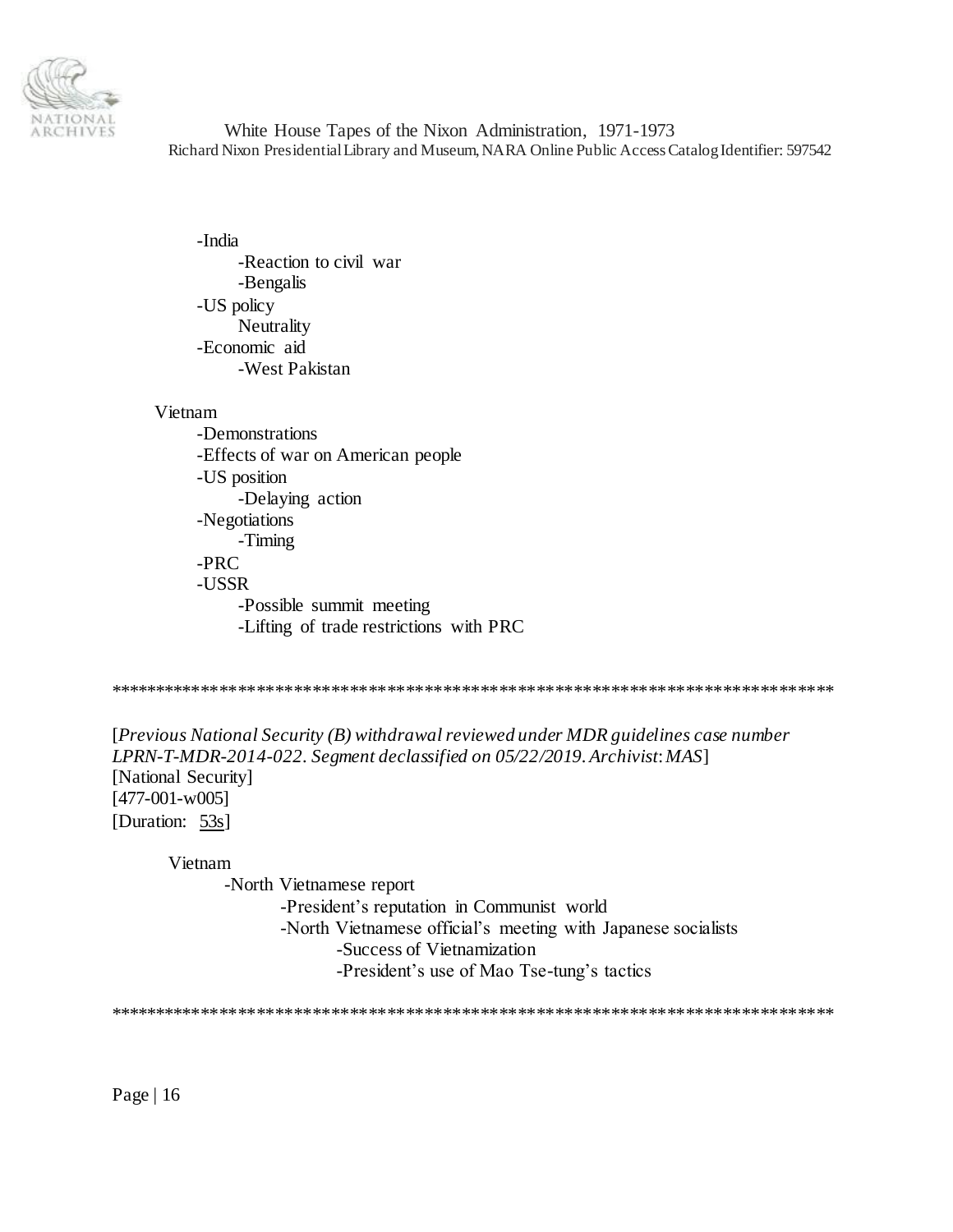

Vietnam -Communists -US policy -President's speech on Southeast Asia, April 7, 1971

### PRC initiative

-Kissinger's conversation with Rowland Evans -Rogers -Marshall Green -State Department -Khan -Jean Sainteny -Nicolae Ceausescu -Indira Gandhi -Press reaction -Announcement on lifting of restrictions on trade -Timing -State Department -Announcement by President

President's schedule -Meeting with Anna C. Chennault -Meeting with Taiwan ambassador -Press corps

The President, Haldeman, and Kissinger left at 10:33 am

<span id="page-16-0"></span>[Conversation No. 477-002](#page-0-1)

Date: April 12, 1971 Time: 11:28 am - 12:41 pm Location: Oval Office

The President met with Henry A. Kissinger

President's meeting with Taiwan ambassador Chow Shu-kai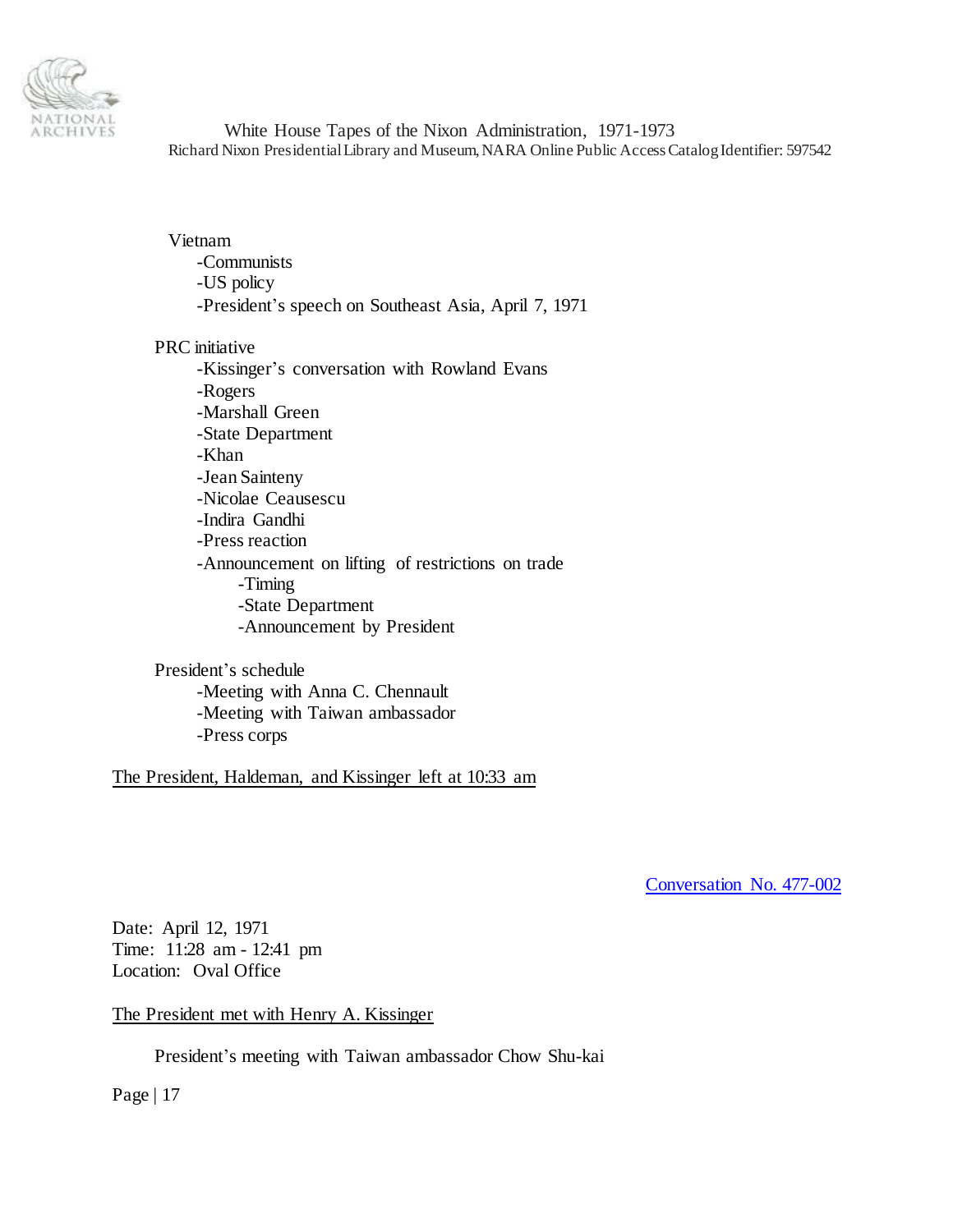

-New foreign minister -Announcement of lifting of trade restrictions on People's Republic of China [PRC] -Timing -Provisions -Currency control -Shipping -Symbolism -United Nations [UN] representation -US policy -Chiang Kai-shek -US emissary -Ping-pong team -*New York Times* -Chinese -Visit of US ping-pong team to PRC -Reception

Chow Shu-kai and Emil ("Bus") Mosbacher, Jr. entered at 11:31 am; members of the press were present at the beginning of the meeting

**Greetings** 

Photo session

Chow Shu-kai's tenure -Foreign Minister -Schedule -Career -George Kung-chao Yeh

#### Taiwan

-Friendship for US -President's greetings to Chiang Kai-shek and Madame Chiang Mayling Soong -President's visit's to Taiwan -US treaty commitments -US relaxation of trade and travel with PRC -US relations -Visit of ping-pong team from PRC -Relaxation of travel, currency, and shipping restrictions with PRC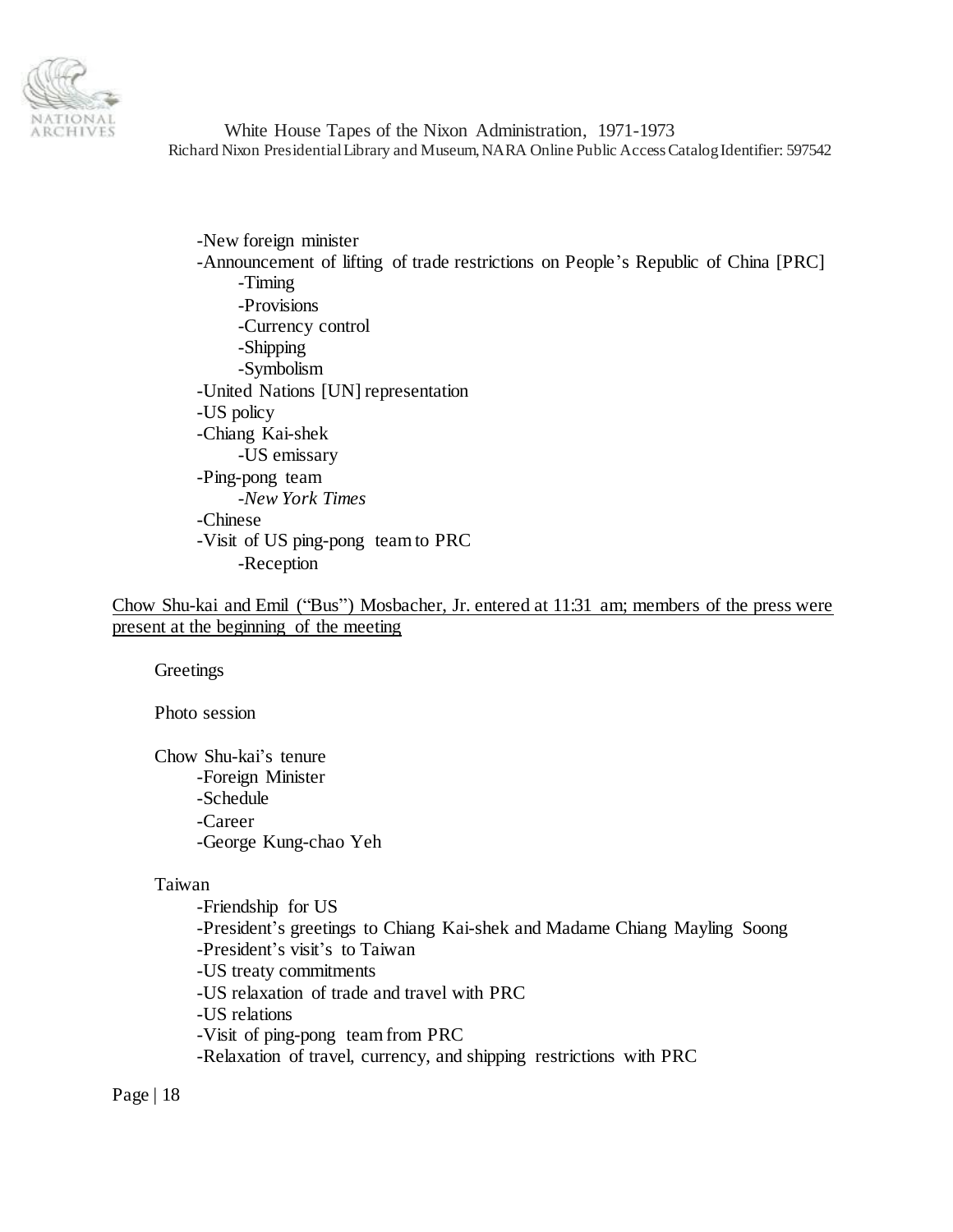

-Significance

\*\*\*\*\*\*\*\*\*\*\*\*\*\*\*\*\*\*\*\*\*\*\*\*\*\*\*\*\*\*\*\*\*\*\*\*\*\*\*\*\*\*\*\*\*\*\*\*\*\*\*\*\*\*\*\*\*\*\*\*\*\*\*\*\*\*\*\*\*\*\*\*\*\*\*\*\*\*

[*Previous National Security (B) withdrawal reviewed under MDR guidelines case number LPRN-T-MDR-2014-022. Segment declassified on 10/17/2018. Archivist: MAS*] [National Security] [477-002-w001] [Duration: 18m 55s]

Taiwan

-United Nations [UN] representation -US allies -Canadians -United Kingdom -Latin America -The President's message to Chiang Kai-shek -Dispatch of ally to Taipei -US emissary Robert D. Murphy -Schedule -Needs of Chiang Kai-shek -US position -Possible solution -Present situation -Albanian resolution -Potential expulsion of Taiwan -Admission of People's Republic of China [PRC] -Alternate US resolution -Dual representation of Taiwan and People's Republic of China [PRC] -Prevent expulsion of Taiwan -People's Republic of China [PRC] admission -The President's decision -Decision-making outside of Department of State [DOS] -The President's policies -Chiang Kai-shek -US position on Taiwan representation in United Nations [UN] -Potential press conference question -Robert D. Murphy's visit to Taiwan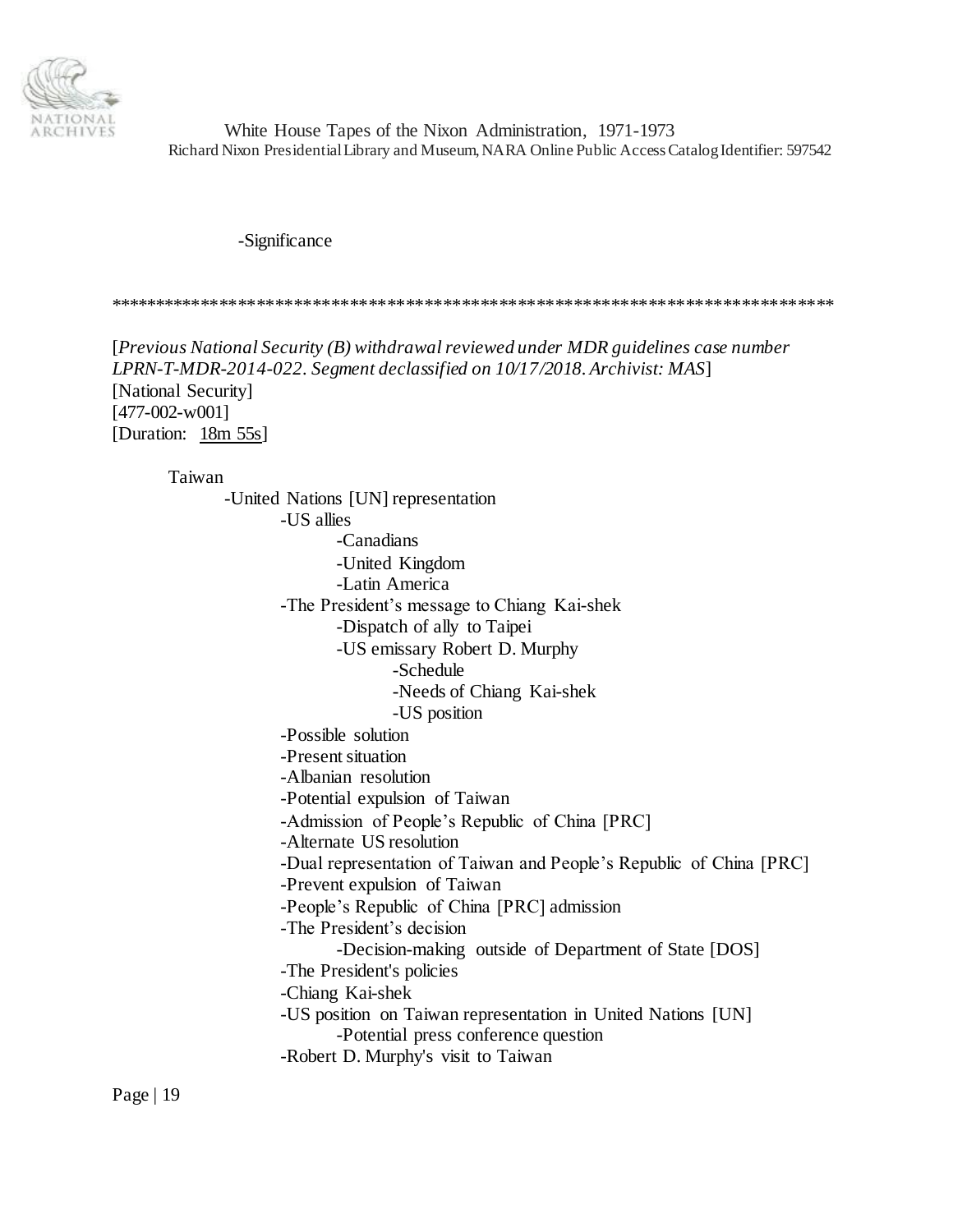

-Get Chiang Kai-shek's advice -US position -Votes in United Nations [UN] -Chow Shu-kai's conversation with Melvin R. Laird -Taiwan's prospects for United Nations [UN] vote -Chow Shu-kai's analysis -Possible formula -Need for support for Taiwan -Chiang Kai-shek's possible position -Able to trust the President -Vote -Defense -Islands near Okinawa -Taiwan's position -Symbol -Offshore islands -Quemoy and Matsu -The President's support -Okinawa -Reversion to Japan -US policy -Japan -The President's opinion -Trade with US -Textiles -Okinawa -Reversion to Japan -Ryukyu Islands -Taiwan's position -Quemoy and Matsu -Offshore islands compared to Ryukyu Islands -Taiwan's point of view -Okinawa -Reversion to Japan -Chow Shu-kai's analysis -Department of State [DOS] statement on April 9 -Charles W. Bray, III -Japanese embassy -Taiwanese embassy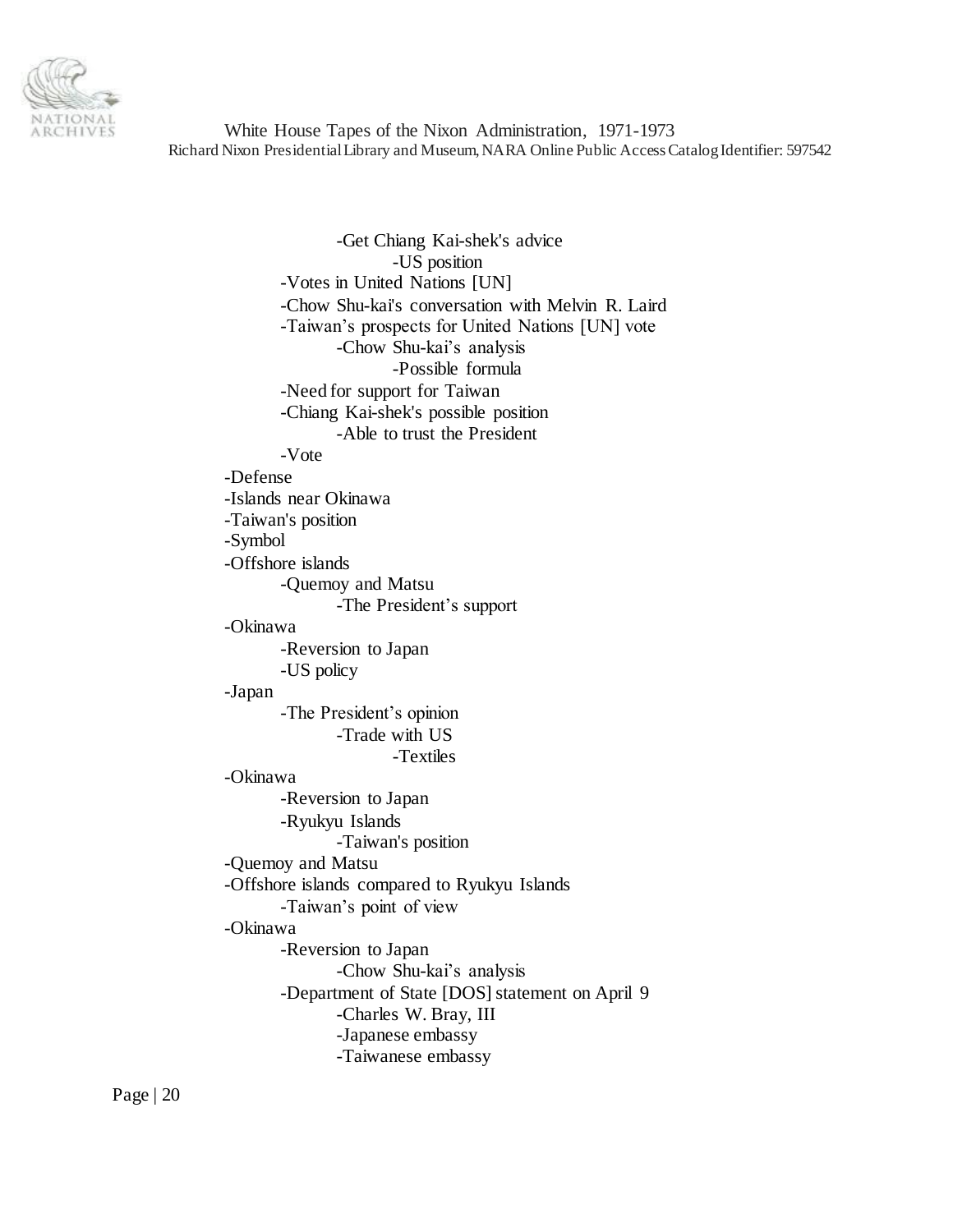

-United Nations [UN] representation issue -Symbolism -Europe and Australia -Department of State [DOS] approach to Japan -Chow Shu-kai's opinion -United Nations [UN] representation -Taiwan's need for support

\*\*\*\*\*\*\*\*\*\*\*\*\*\*\*\*\*\*\*\*\*\*\*\*\*\*\*\*\*\*\*\*\*\*\*\*\*\*\*\*\*\*\*\*\*\*\*\*\*\*\*\*\*\*\*\*\*\*\*\*\*\*\*\*\*\*\*\*\*\*\*\*\*\*\*\*\*\*

#### Taiwan

-Trade and currency regulations with PRC -Lifting of restrictions -Commerce Department -Announcement -Timing -Significance -Foreign flag vessels -US competitive situation

\*\*\*\*\*\*\*\*\*\*\*\*\*\*\*\*\*\*\*\*\*\*\*\*\*\*\*\*\*\*\*\*\*\*\*\*\*\*\*\*\*\*\*\*\*\*\*\*\*\*\*\*\*\*\*\*\*\*\*\*\*\*\*\*\*\*\*\*\*\*\*\*\*\*\*\*\*\*

[*Previous National Security (B) withdrawal reviewed under MDR guidelines case number LPRN-T-MDR-2014-022. Segment declassified on 10/17/2018. Archivist: MAS*] [National Security] [477-002-w002] [Duration: 39s]

Taiwan

-Trade and currency regulations with People's Republic of China [PRC] -US competitive situation -Significance -United Nations [UN]

\*\*\*\*\*\*\*\*\*\*\*\*\*\*\*\*\*\*\*\*\*\*\*\*\*\*\*\*\*\*\*\*\*\*\*\*\*\*\*\*\*\*\*\*\*\*\*\*\*\*\*\*\*\*\*\*\*\*\*\*\*\*\*\*\*\*\*\*\*\*\*\*\*\*\*\*\*\*

Taiwan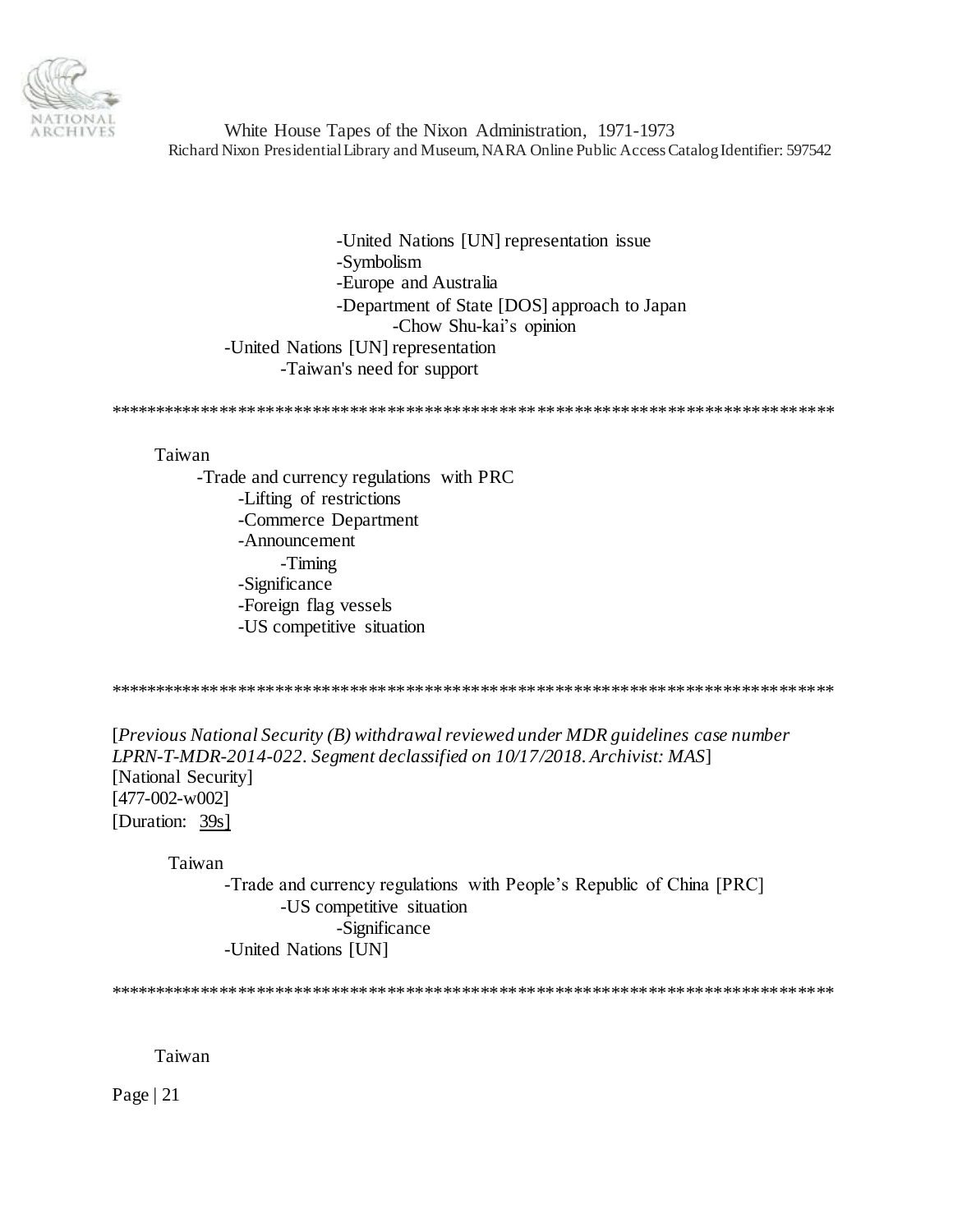

-UN representation -Possible press queries -President's meeting with editors, April 16, 1971 -US position

\*\*\*\*\*\*\*\*\*\*\*\*\*\*\*\*\*\*\*\*\*\*\*\*\*\*\*\*\*\*\*\*\*\*\*\*\*\*\*\*\*\*\*\*\*\*\*\*\*\*\*\*\*\*\*\*\*\*\*\*\*\*\*\*\*\*\*\*\*\*\*\*\*\*\*\*\*\*

[*Previous National Security (B) withdrawal reviewed under MDR guidelines case number LPRN-T-MDR-2014-022. Segment declassified on 10/17/2018. Archivist: MAS*] [National Security] [477-002-w003] [Duration:3m 27s]

Taiwan

-Chiang Kai-shek -Robert D. Murphy's arrival -Timing -Chiang Kai-shek -The President's preferred method of communication -End run around Department of State [DOS] -US position -The President's forthcoming question-and-answer session -American Society of Newspaper Editors [ASNE] -April 16, 1971 -Chiang Kai-shek's position -Chow Shu-kai's schedule

\*\*\*\*\*\*\*\*\*\*\*\*\*\*\*\*\*\*\*\*\*\*\*\*\*\*\*\*\*\*\*\*\*\*\*\*\*\*\*\*\*\*\*\*\*\*\*\*\*\*\*\*\*\*\*\*\*\*\*\*\*\*\*\*\*\*\*\*\*\*\*\*\*\*\*\*\*\*

Taiwan

-Travel, trade with PRC -US policy -Eastern Europe -USSR -US treaty commitments -Melvin R. Laird -Defense support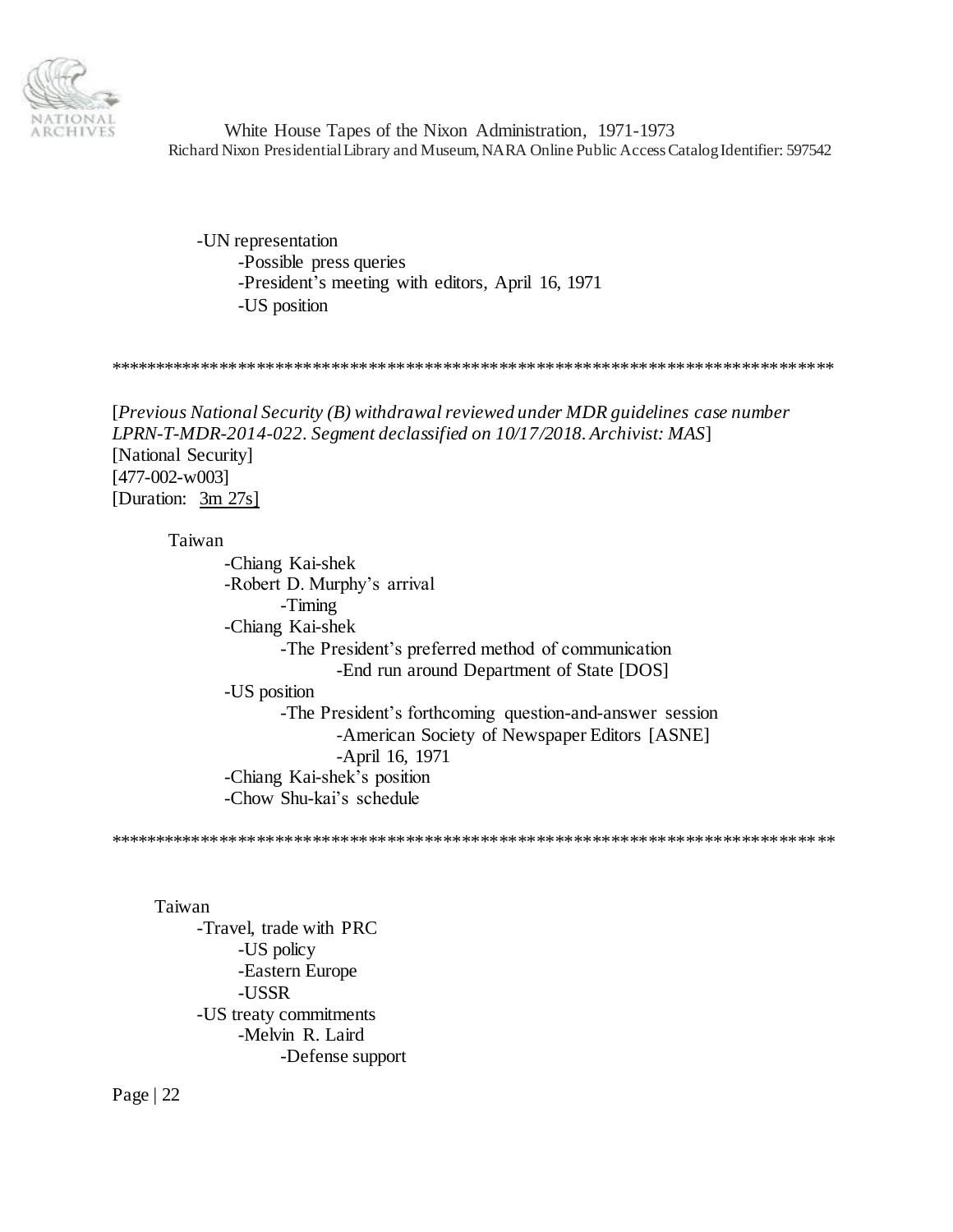

-Chinese people -Walter P. McConaughy -US support for Taiwan

\*\*\*\*\*\*\*\*\*\*\*\*\*\*\*\*\*\*\*\*\*\*\*\*\*\*\*\*\*\*\*\*\*\*\*\*\*\*\*\*\*\*\*\*\*\*\*\*\*\*\*\*\*\*\*\*\*\*\*\*\*\*\*\*\*\*\*\*\*\*\*\*\*\*\*\*\*\*

[*Previous National Security (B) withdrawal reviewed under MDR guidelines case number LPRN-T-MDR-2014-022. Segment declassified on 10/17/2018. Archivist: MAS*] [National Security] [477-002-w004] [Duration: 37s]

Taiwan -US support for Taiwan -Chow Shu-kai's opinion -The President's position

\*\*\*\*\*\*\*\*\*\*\*\*\*\*\*\*\*\*\*\*\*\*\*\*\*\*\*\*\*\*\*\*\*\*\*\*\*\*\*\*\*\*\*\*\*\*\*\*\*\*\*\*\*\*\*\*\*\*\*\*\*\*\*\*\*\*\*\*\*\*\*\*\*\*\*\*\*\*

Presentation of Gifts -Madame Chow Lily Chang

Chiang Kai-shek -President's previous visits

Taiwan -UN representation -US position -Overseas Chinese

Chow Shu-kai's shedule -Afternoon meeting with Kissinger

Chow Shu-kai and Mosbacher left at 12:05 pm

Chow Shu-kai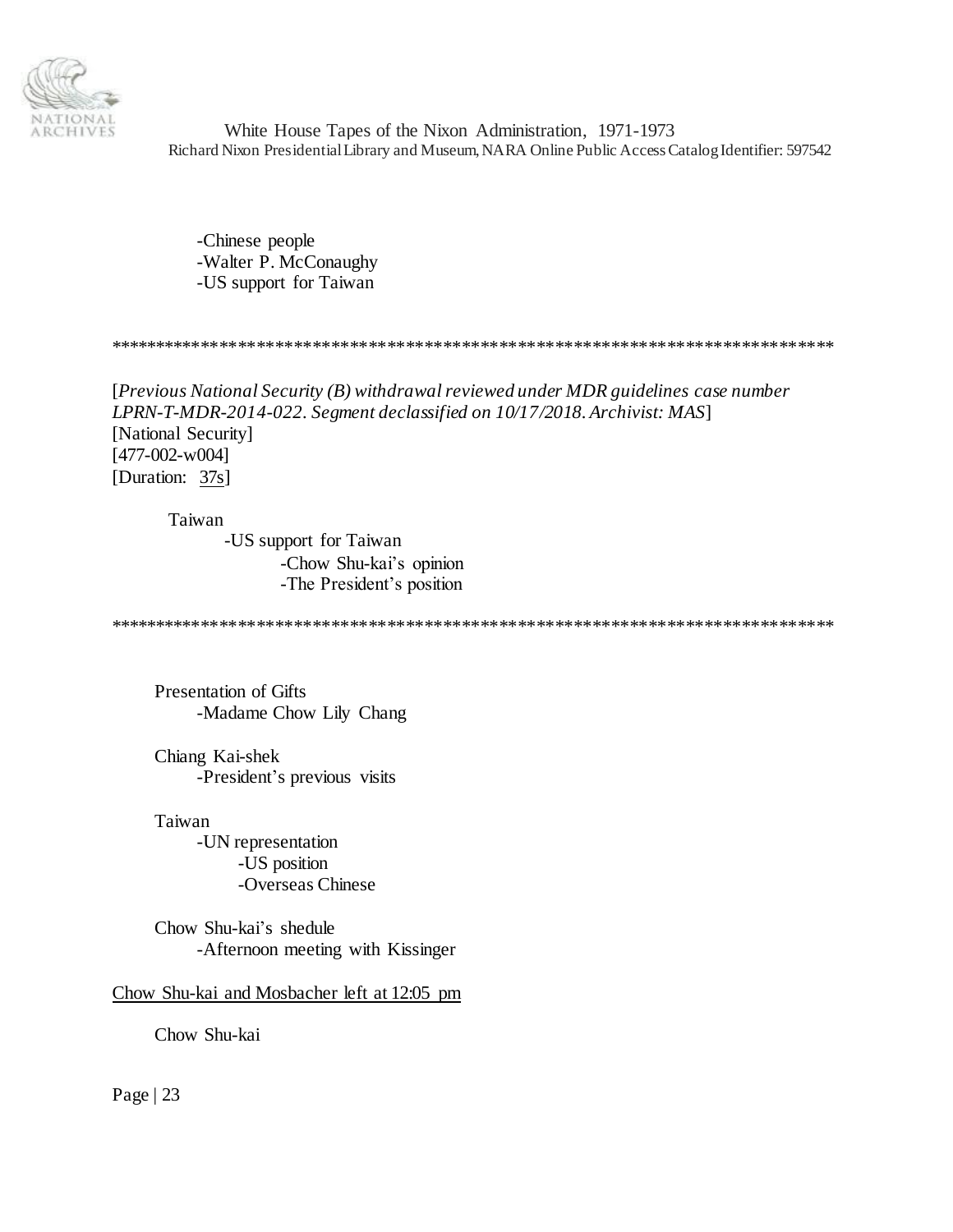

State Department -Charles W. Bray, III's statement on Okinawa

Overseas Chinese -Impact of PRC recognition -Difficulties

An unknown man entered at an unknown time after 12:05 pm

Picture session

The unknown man left at an unknown time before 12:07 pm

PRC

-Trade announcements -Marshall Green -John B. Connally -Connally's view

# An unknown man [Stephen B. Bull?] and Anna C. Chennault entered at 12:07 pm

**Greetings** 

The unknown man [Bull?] left at 12:07 pm

Chennault's trip

### Manolo Sanchez entered at an unknown time after 12:07 pm

Refreshment

# Sanchez left at an unknown time before 12:41 pm

Chennault's trip to Asia -Taiwan -Korea -Thailand -Philippines -Singapore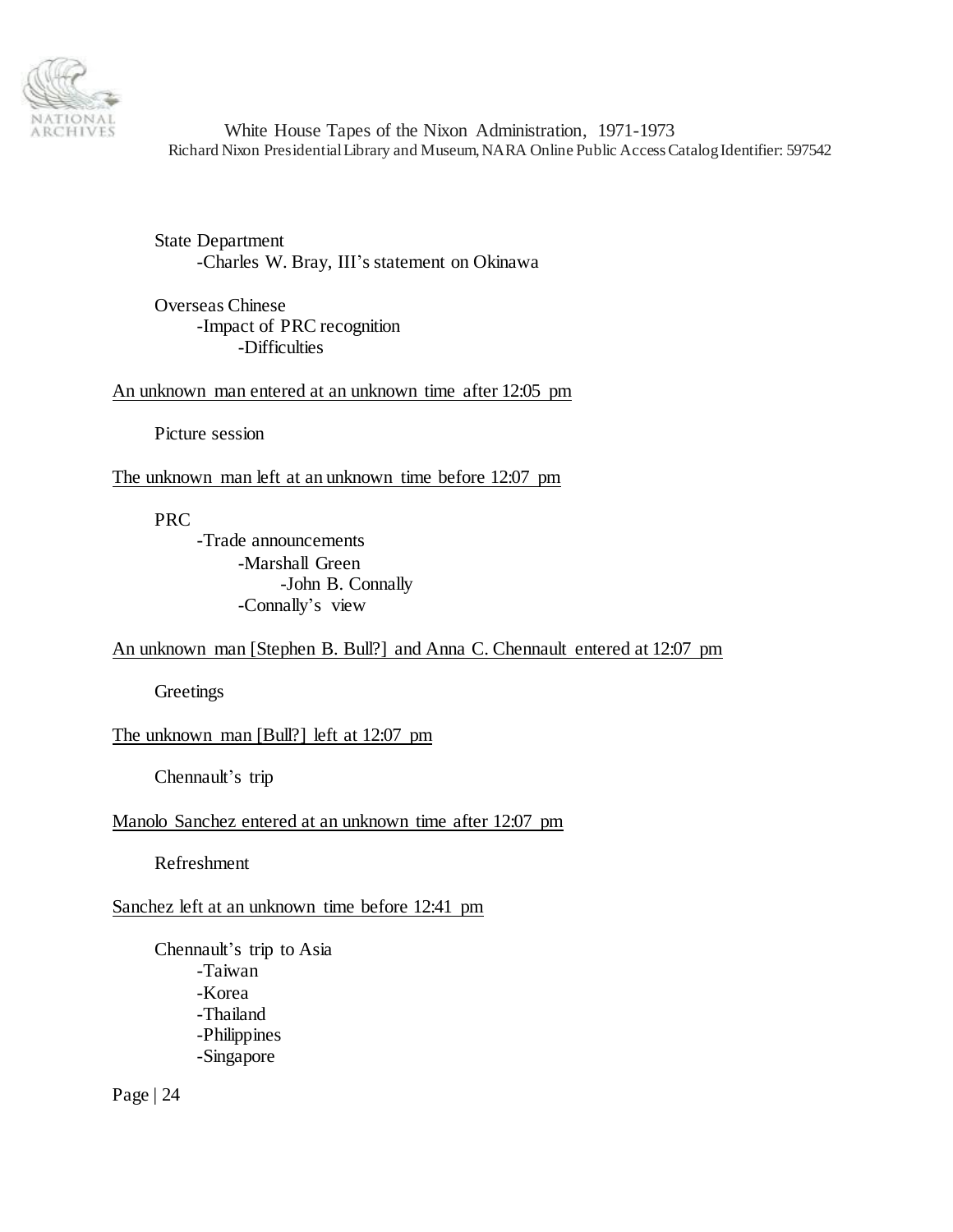

-Taiwan -Vietnam -General Nguyen Van Thieu -Schedule -Ellsworth F. Bunker -Thieu's possible conversation with President -Prisoner of War [POW] issue -Thieu's decision to release POWs -H. Ross Perot -Vice Presidents -Visit to various places -Demonstrations -[Unintelligible] -POWs -North Vietnamese objectives -Negotiations -1968 bombing halt -Thieu's objectives -Possible meeting with President in Guam or Hawaii -Thieu and Bunker -Relationship -General Creighton W. Abrams, Jr. -Present conditions -Chennault's conversation with Edward M. ("Ted") Kennedy -Thieu -Economic conditions -Press -Military operations

\*\*\*\*\*\*\*\*\*\*\*\*\*\*\*\*\*\*\*\*\*\*\*\*\*\*\*\*\*\*\*\*\*\*\*\*\*\*\*\*\*\*\*\*\*\*\*\*\*\*\*\*\*\*\*\*\*\*\*\*\*\*\*\*\*\*\*\*\*\*\*\*\*\*\*\*\*\*

[*Previous National Security (B) withdrawal reviewed under MDR guidelines case number LPRN-T-MDR-2014-022. Segment declassified on 10/17/2018. Archivist: MAS*] [National Security] [477-002-w005] [Duration: 4m 57s]

Anna C. Chennault's trip to Asia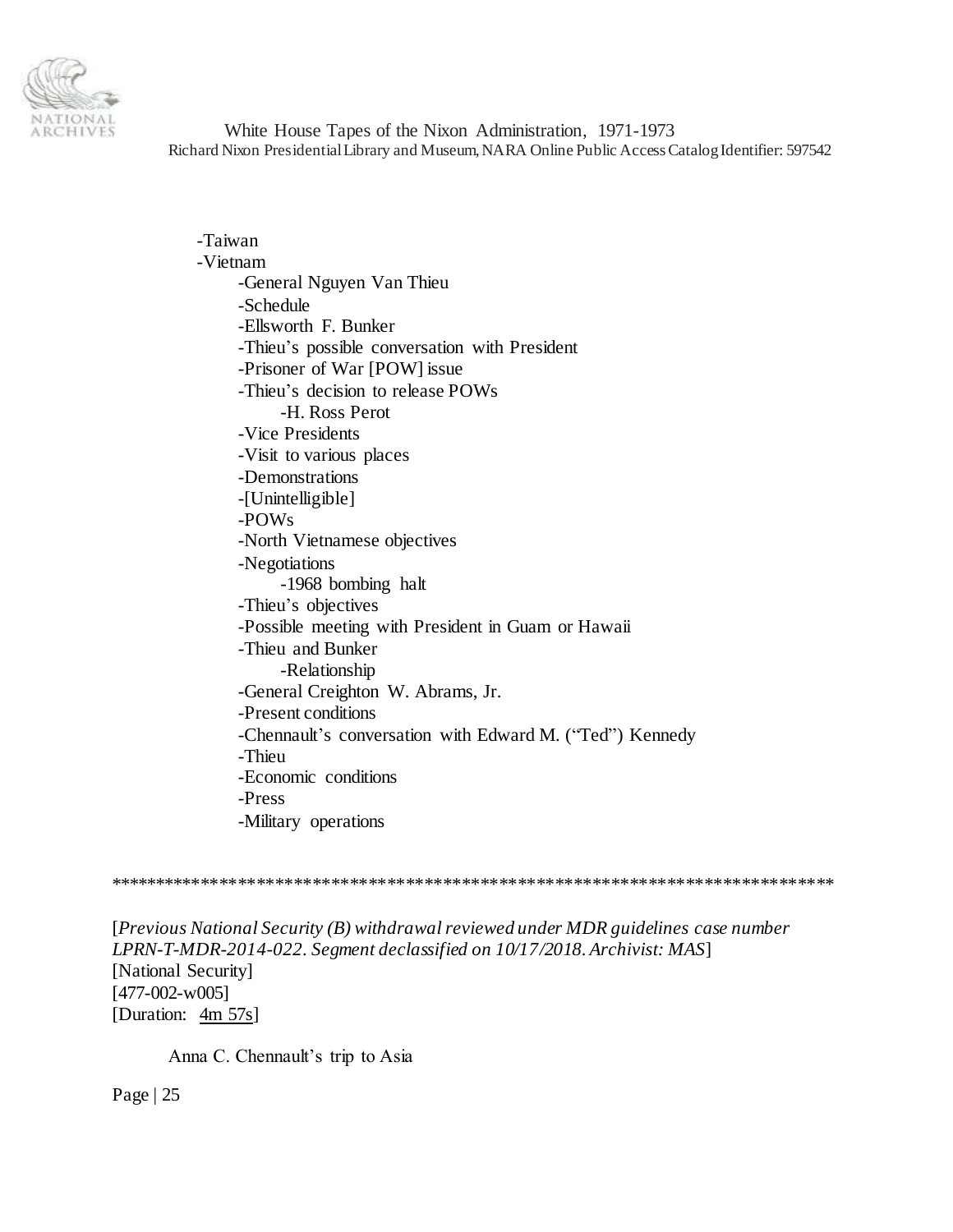

-Taiwan -Anna C. Chennault's conversation with Chiang Kai-shek -Two Chinas -Kuomintang -General Assembly meeting -Chiang Kai-shek -Age -Successor -Chow Shu-kai -Influence in US -Department of State [DOS] -Congress -Tenure -Replacement -United Nations [UN] representation -Anna C. Chennault's recommendation -Two Chinas -Chiang Kai-shek -Possible solutions -Two Chinas -One China–One Taiwan -Henry A. Kissinger's opinion -Anna C. Chennault's analysis \*\*\*\*\*\*\*\*\*\*\*\*\*\*\*\*\*\*\*\*\*\*\*\*\*\*\*\*\*\*\*\*\*\*\*\*\*\*\*\*\*\*\*\*\*\*\*\*\*\*\*\*\*\*\*\*\*\*\*\*\*\*\*\*\*\*\*\*\*\*\*\*\*\*\*\*\*\* Anna C. Chennault's trip to Asia -PRC -Ping-pong team -Businessmen's attitude -Trade -US Chamber of Commerce -Madame Duong (Tran) Thi Larg -Flying Tiger Airlines -Pan American/Trans World Airlines [TWA] -Taiwan -US policy -Allies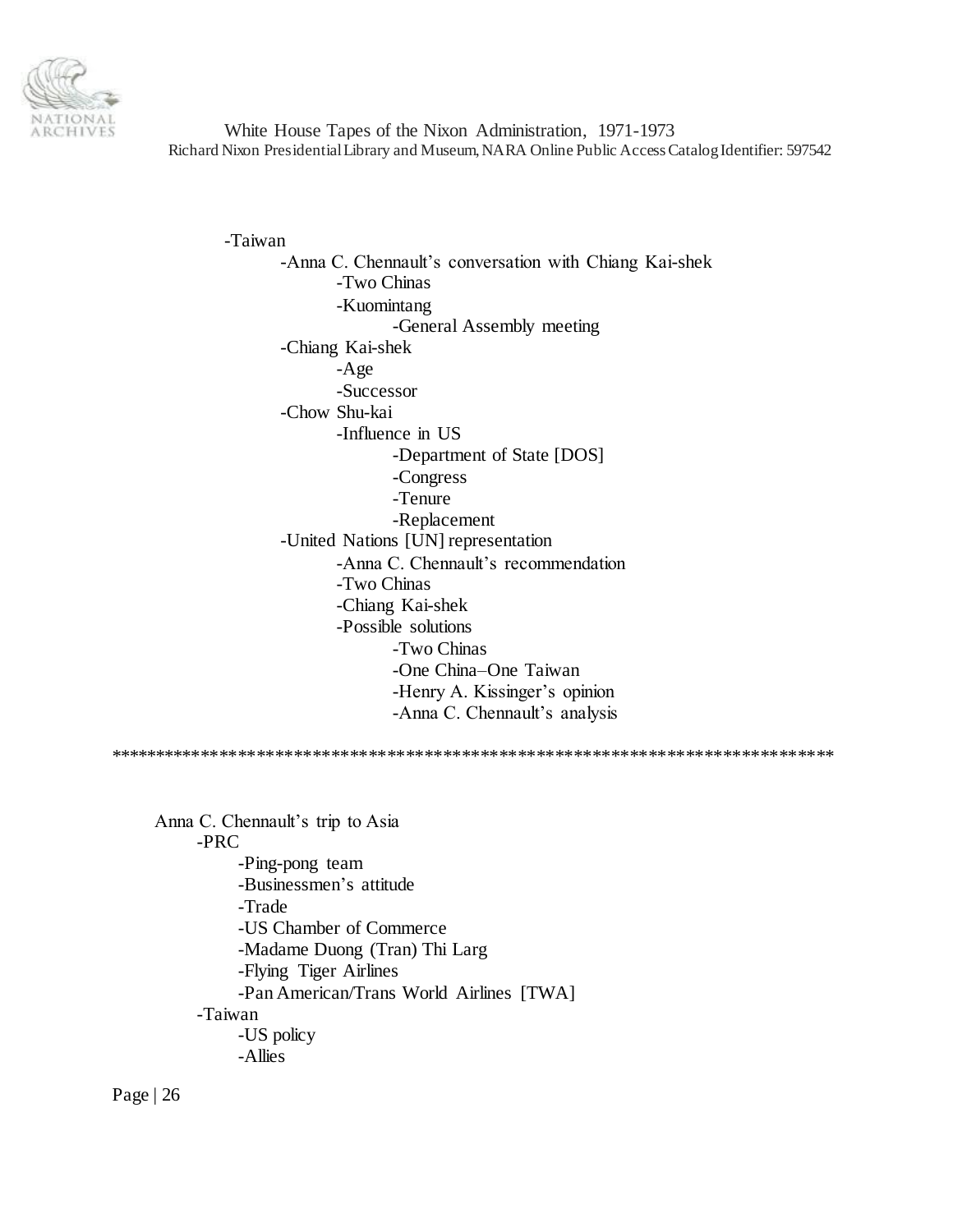

> -New Ambassador -Chiang Kai-shek -State Department

\*\*\*\*\*\*\*\*\*\*\*\*\*\*\*\*\*\*\*\*\*\*\*\*\*\*\*\*\*\*\*\*\*\*\*\*\*\*\*\*\*\*\*\*\*\*\*\*\*\*\*\*\*\*\*\*\*\*\*\*\*\*\*\*\*\*\*\*\*\*\*\*\*\*\*\*\*\*

[*Previous National Security (B) withdrawal reviewed under MDR guidelines case number LPRN-T-MDR-2014-022. Segment declassified on 04/30/2019. Archivist: MAS*] [National Security] [477-002-w006] [Duration: 20s]

Anna C. Chennault's trip to Asia -Taiwan

-Chiang Kai-shek -Request for President -Delay -Central Intelligence Agency [CIA]

\*\*\*\*\*\*\*\*\*\*\*\*\*\*\*\*\*\*\*\*\*\*\*\*\*\*\*\*\*\*\*\*\*\*\*\*\*\*\*\*\*\*\*\*\*\*\*\*\*\*\*\*\*\*\*\*\*\*\*\*\*\*\*\*\*\*\*\*\*\*\*\*\*\*\*\*\*\*

Anna C. Chennault's trip to Asia -Thailand -Prime Minister -[Communications Air Chief Marshal] Dawee [Chulasap] -Support for President -Foreign Minister Thanat Khoman -Problems -Khoman -Sugar quotas -Singapore, Korea, and Taiwan -Communications -State Department -Herbert G. Klein -Laird -Military aid -Asians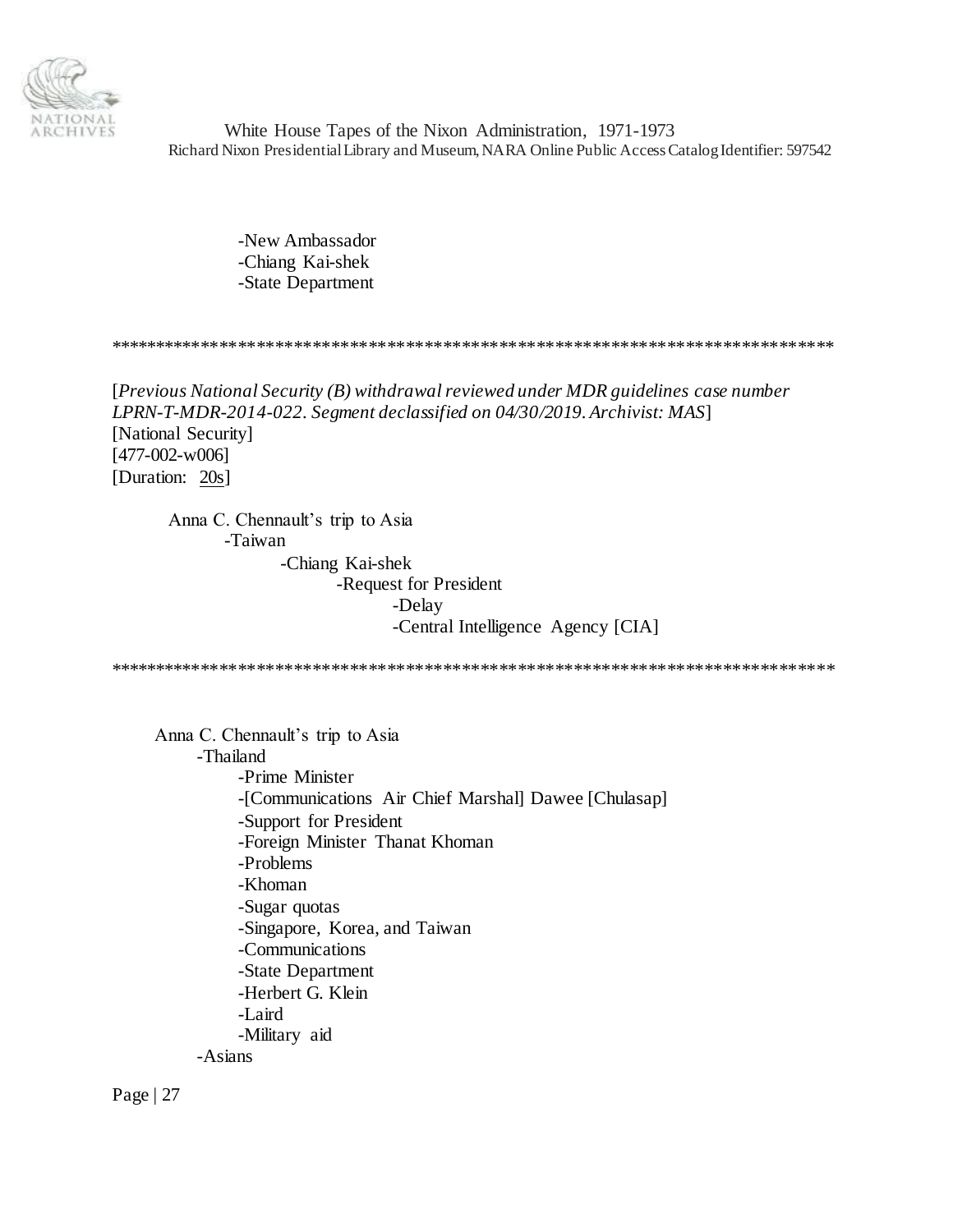

-US policy in Asia -US consultants -Sir Robert Thompson -Charles E. ("Chip") Bohlen -Chennault's possible role -Schedule -Contacts -Americans and Asians -Relationship -Kissinger -Chennault's liaison role -Thieu

#### Vietnam

-Problem -US public opinion -US policy

# Taiwan

-President's knowledge of Chinese -President's support -UN representation -Allies -US policy

### PRC

-Relaxation of travel and trade restrictions -Significance -Symbolism -Reaction of Chinese community

### Taiwan

-US alliance -PRC -USSR -Middle East -Chennault's role -President's PRC initiative -State Department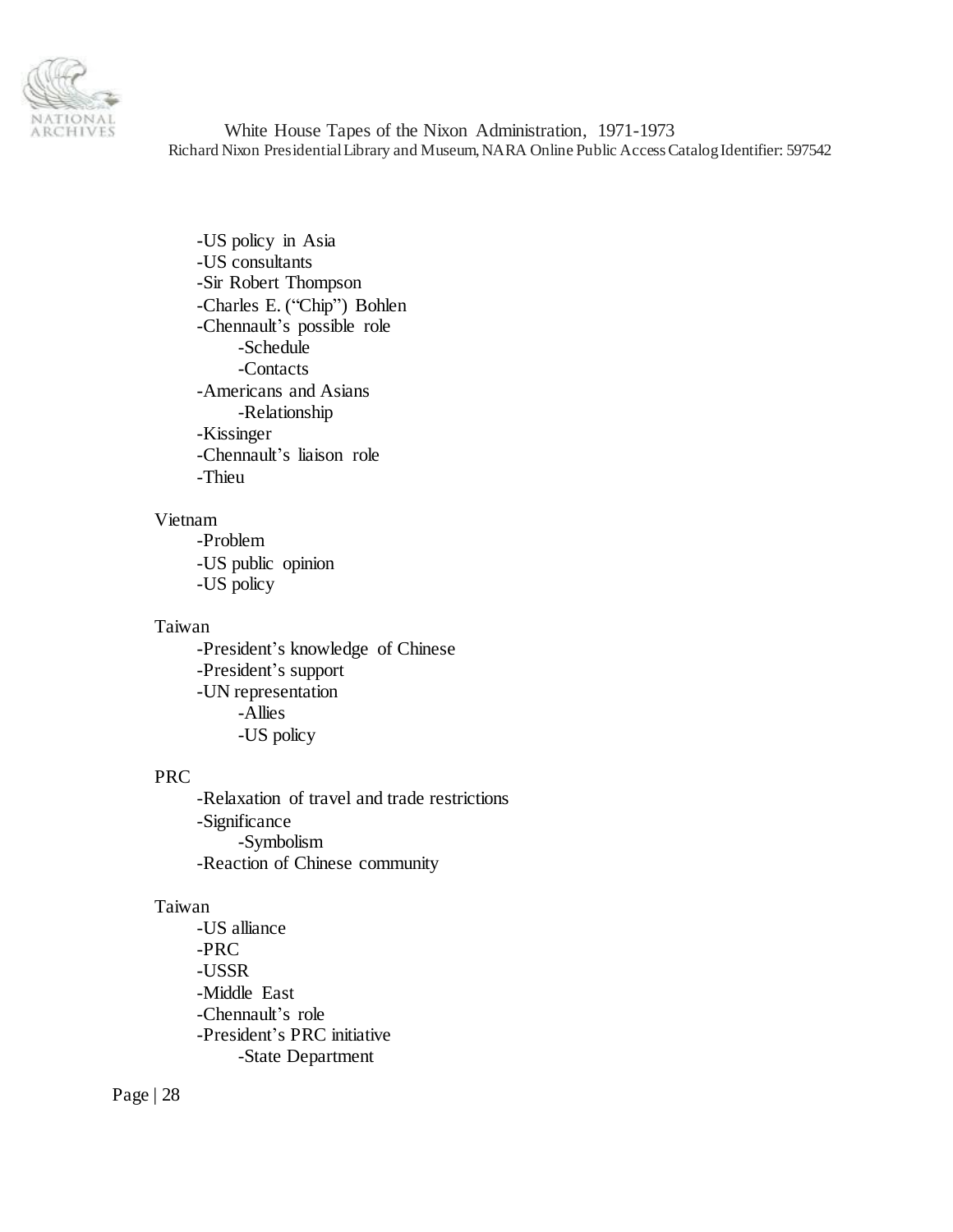

-Chiang Kai-shek -Overseas Chinese -Malaysia -Singapore

Chennault's position -Title -Taiwan -Overseas Chinese -Klein -Chennault's support for the President -1968 campaign -Taiwan -US embassy -US Chamber of Commerce -Liaison -Flying Tigers -Republican Party -Trade -Klein -Title -Asian adviser -State Department -Asian affairs -Everett M. Dirksen -Murphy -John N. Mitchell

### Vietnam

-President's possible meeting with Thieu -Elections

# PRC

-Communism

# Taiwan

-Economy -Exports -Compared with PRC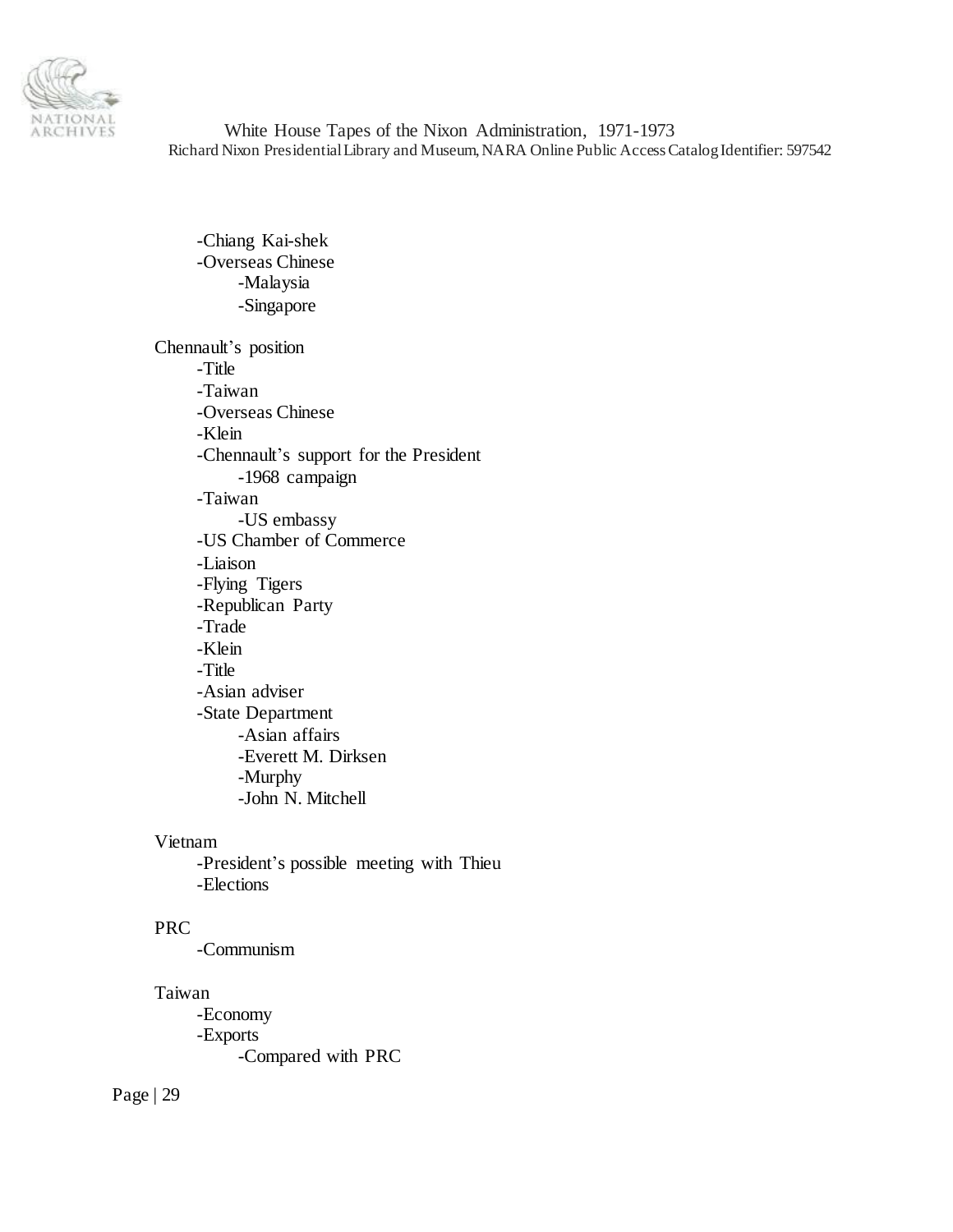

-Lobby Presentation of gfts

Farewells -Chennault's daughters

Chennault's schedule

Kissinger and Chennault left at 12:14 pm

<span id="page-29-0"></span>[Conversation No. 477-003](#page-0-1)

Date: April 12, 1971 Time: Unknown between 12:41 pm and 12:42 pm Location: Oval Office

Henry A. Kissinger met with Manolo Sanchez

\*\*\*\*\*\*\*\*\*\*\*\*\*\*\*\*\*\*\*\*\*\*\*\*\*\*\*\*\*\*\*\*\*\*\*\*\*\*\*\*\*\*\*\*\*\*\*\*\*\*\*\*\*\*\*\*\*\*\*\*\*\*\*\*\*\*\*\*\*\*\*\*\*\*\*\*\*\*

[*Previous non-historical (H) withdrawal reviewed under deed of gift 06/14/2019. Segment cleared for release*.] [Non-Historical] [477-003-w001] [Duration: 18s]

Request

Schedule

\*\*\*\*\*\*\*\*\*\*\*\*\*\*\*\*\*\*\*\*\*\*\*\*\*\*\*\*\*\*\*\*\*\*\*\*\*\*\*\*\*\*\*\*\*\*\*\*\*\*\*\*\*\*\*\*\*\*\*\*\*\*\*\*\*\*\*\*\*\*\*\*\*\*\*\*\*\*

Kissinger and Sanchez left at an unknown time before 12:42 pm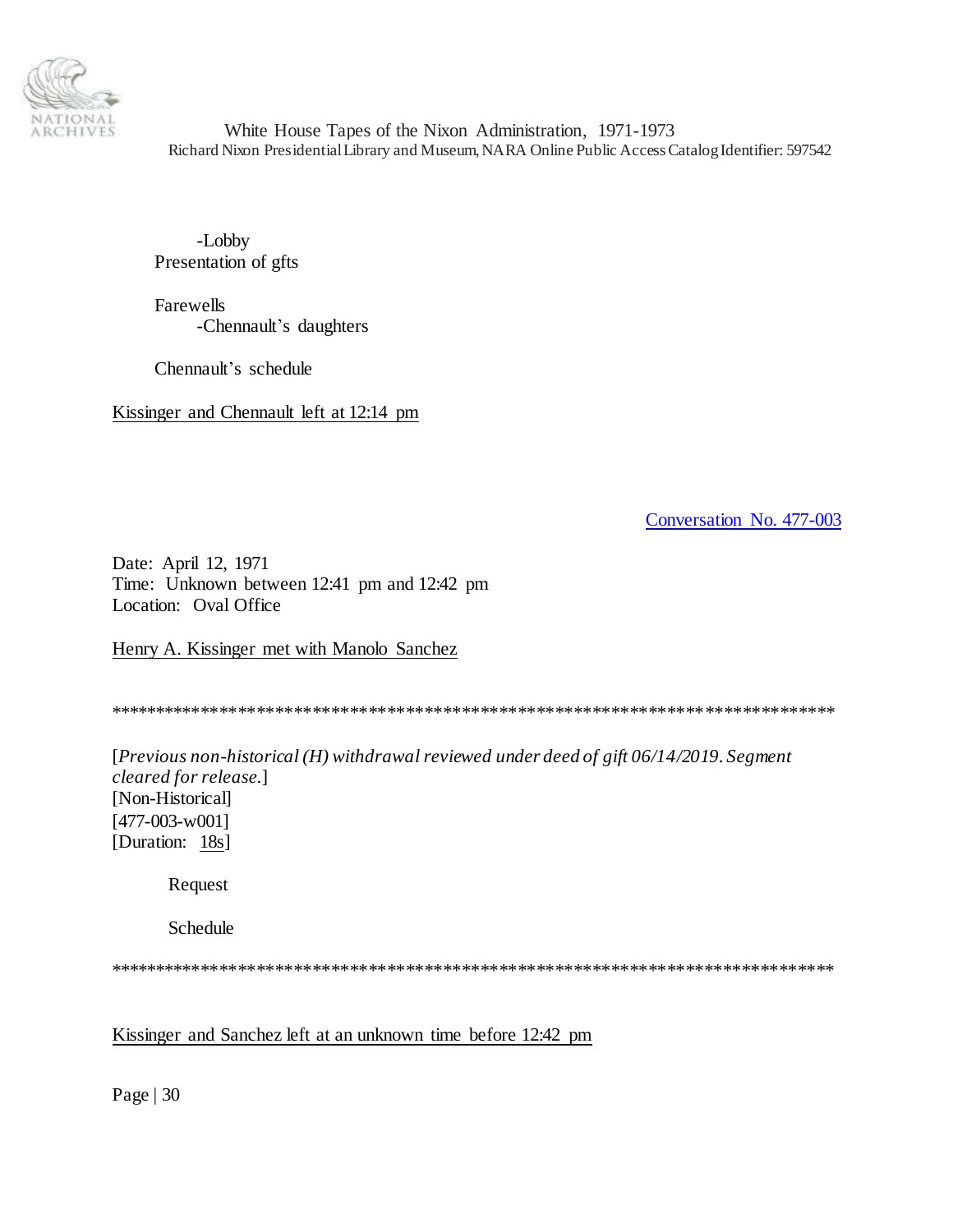

<span id="page-30-0"></span>[Conversation No. 477-004](#page-0-1)

Date: April 12, 1971 Time: 12:42 pm - 12:46 pm Location: Oval Office

The President met with Henry A. Kissinger

Kissinger's schedule -John D. Rockefeller, III -Vietnam

Green brothers -Press story -Vietnam

Anna C. Chennault -Role -Letter -Distribution

People's Republic of China [PRC] - Taiwan -US position

Stephen B. Bull entered at an unknown time after 12:42 pm

Press photograph

Bull left at an unknown time before 12:46 pm

Vietnam -Democrats -Radicals -Withdrawal -US agreements -Deadlines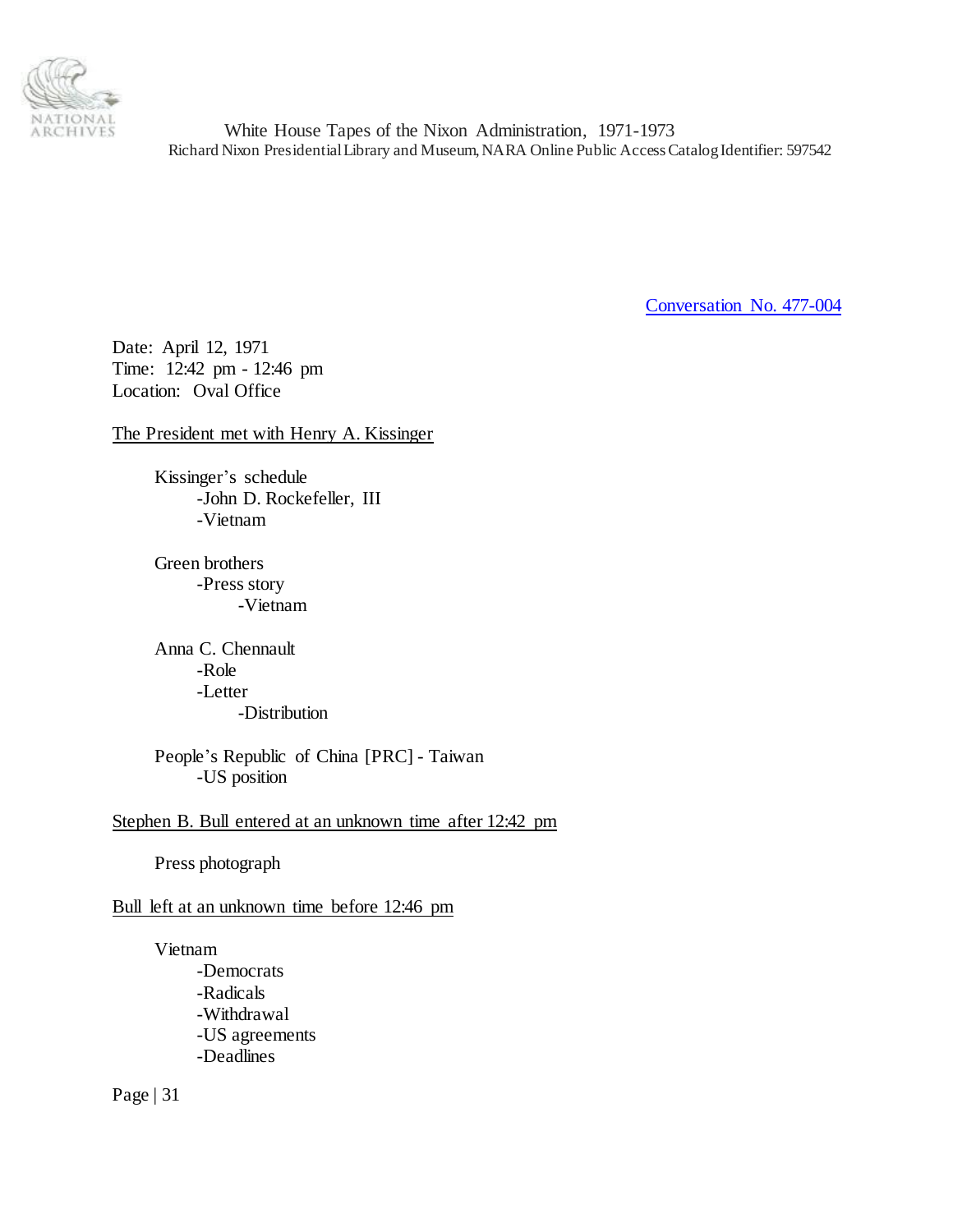

-General Nguyen Van Thieu -Nguyen Cao Ky -Withdrawal -Prisoners of War [POWs] -Charles W. Colson -US policy -POW wives

Kissinger left at 12:46 pm

<span id="page-31-0"></span>[Conversation No. 477-005](#page-0-1)

Date: April 12, 1971 Time: 12:47 pm - 12:53 pm Location: Oval Office

The President met with Marilyn Cochran, Barbara Cochran, Bobby Cochran, and Henry C. Cashen, II; the White House photographer and members of the press were present at the beginning of the meeting

**Greetings** 

Introductions

Photographic session

**Skiing** 

-Father -Coach

Presentation of gifts -Cuff links

**Skiing** 

-Practicing -Determination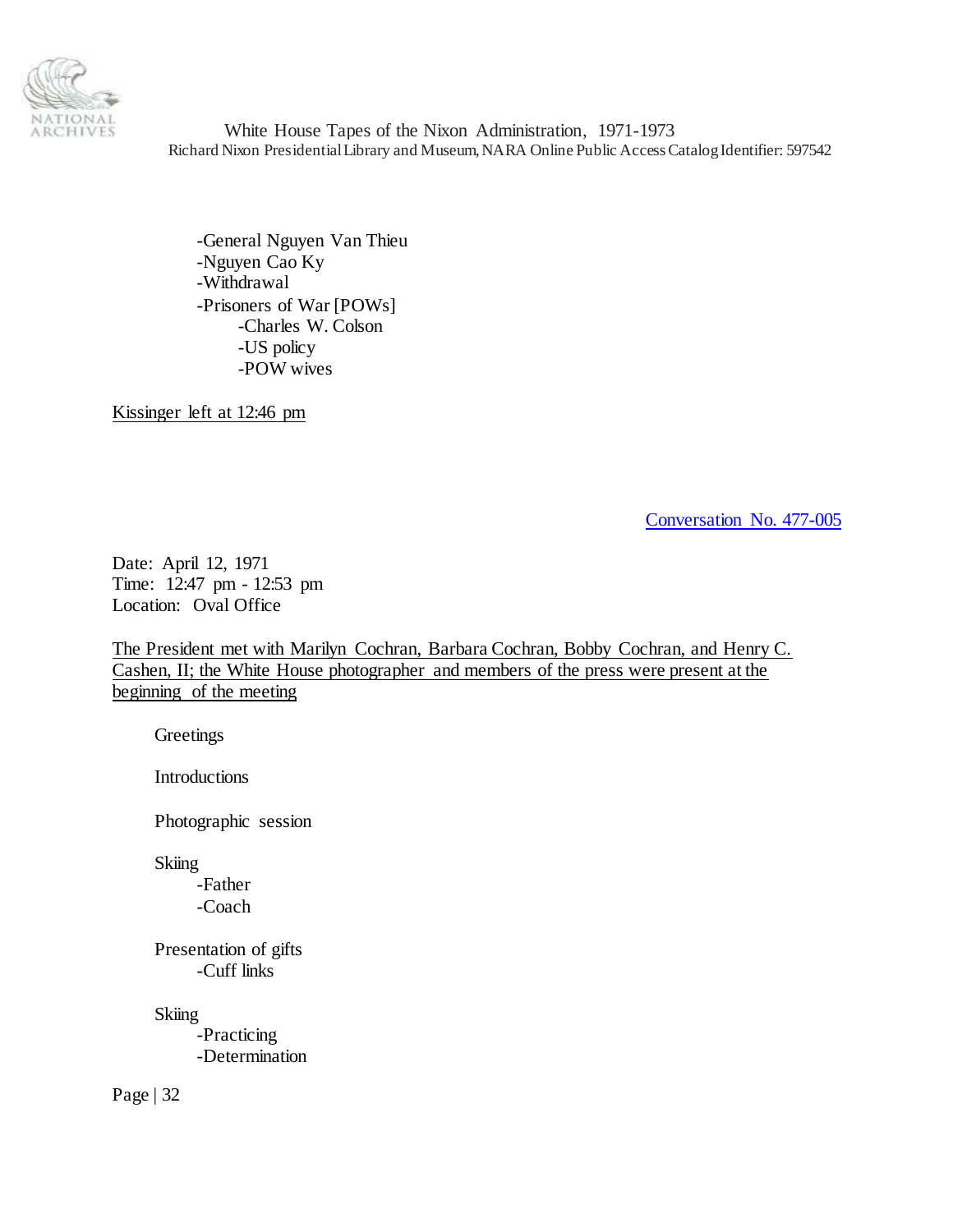

Oval Office -Description -Presidential seal -Picture of White House in 1837 -Portrait of George Washington

Rose Garden

Easter egg roll

Farewells

M. Cochran, *et al.* left at 12:53 pm

<span id="page-32-0"></span>[Conversation No. 477-006](#page-0-1)

Date: April 12, 1971 Time: 12:53 pm Location: Oval Office

The President met with Stephen B. Bull

Unknown event -France

Bull left at 12:53 pm

<span id="page-32-1"></span>[Conversation No. 477-007](#page-0-1)

Date: April 12, 1971 Time: 12:53 pm - 2:00 pm Location: Oval Office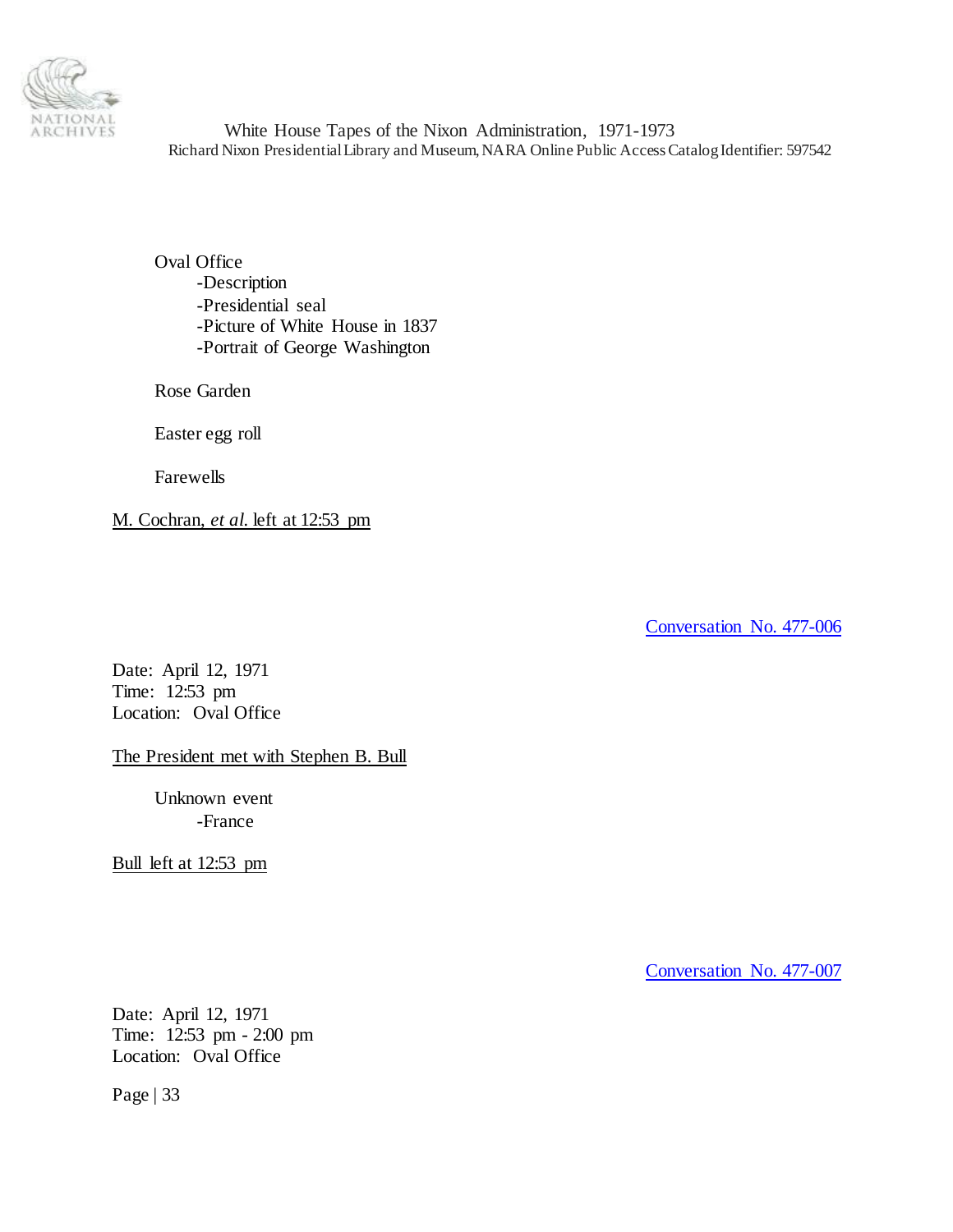

# The President met with H. R. ("Bob") Haldeman

Easter egg roll -Crowd size -Children -Participation -Tourists -Previous year -Weather William P. Rogers -Schedule -Costa Rica trip -Meeting with President -Vietnam -Charles W. Yost -Points -President's meeting with American Society of Newspaper Editors [ASNE], April 16, 1971 -Possible statement -Schedule -Vietnam -Possible testimony in public session -Yost -Effect -Vietnam -Schedule -Meeting with President President's schedule -Meeting with Victor Lasky -Taping of interview -Difficulties -Patricia (Pratt) Lasky -Notes Rogers

-Statement on Vietnam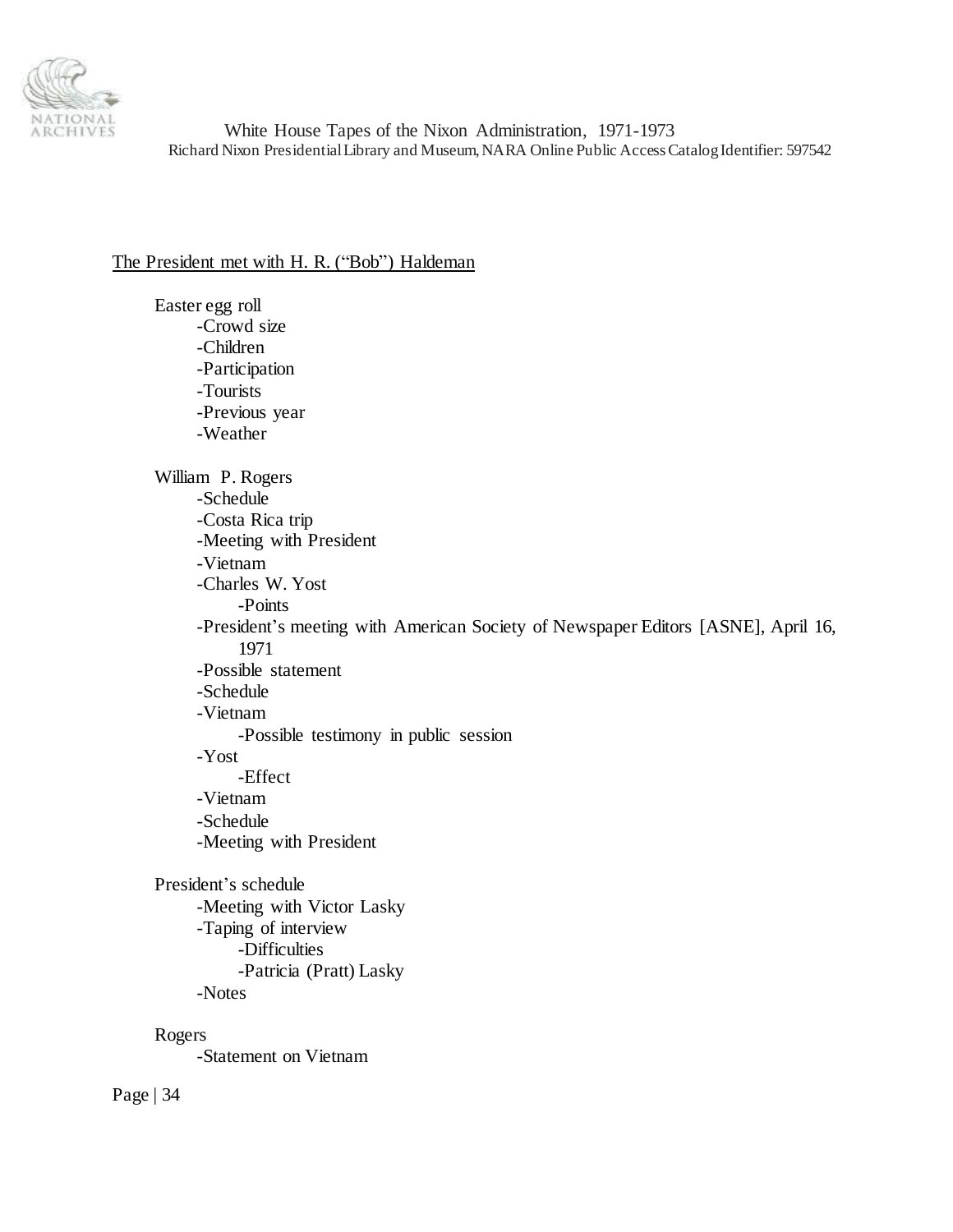

-Henry A. Kissinger -Schedule -Yost -Effect on Rogers -Schedule -Possible statement -Yost -Statement -Letter of 1969 -State Department -Rogers -Possible reply by President -Letters -Foreign Service Anna C. Chennault -Role -Robert J. Dole -Title -Level in government -Title Easter egg roll -Number of children -Band President's meeting with ASNE, April 16, 1971 -Press conference -Schedule -Television -Press -John A. Scali -Radio -Advantages -Television cameras President's schedule -Lasky meeting -Duration -Specific questions -Dwight L. Chapin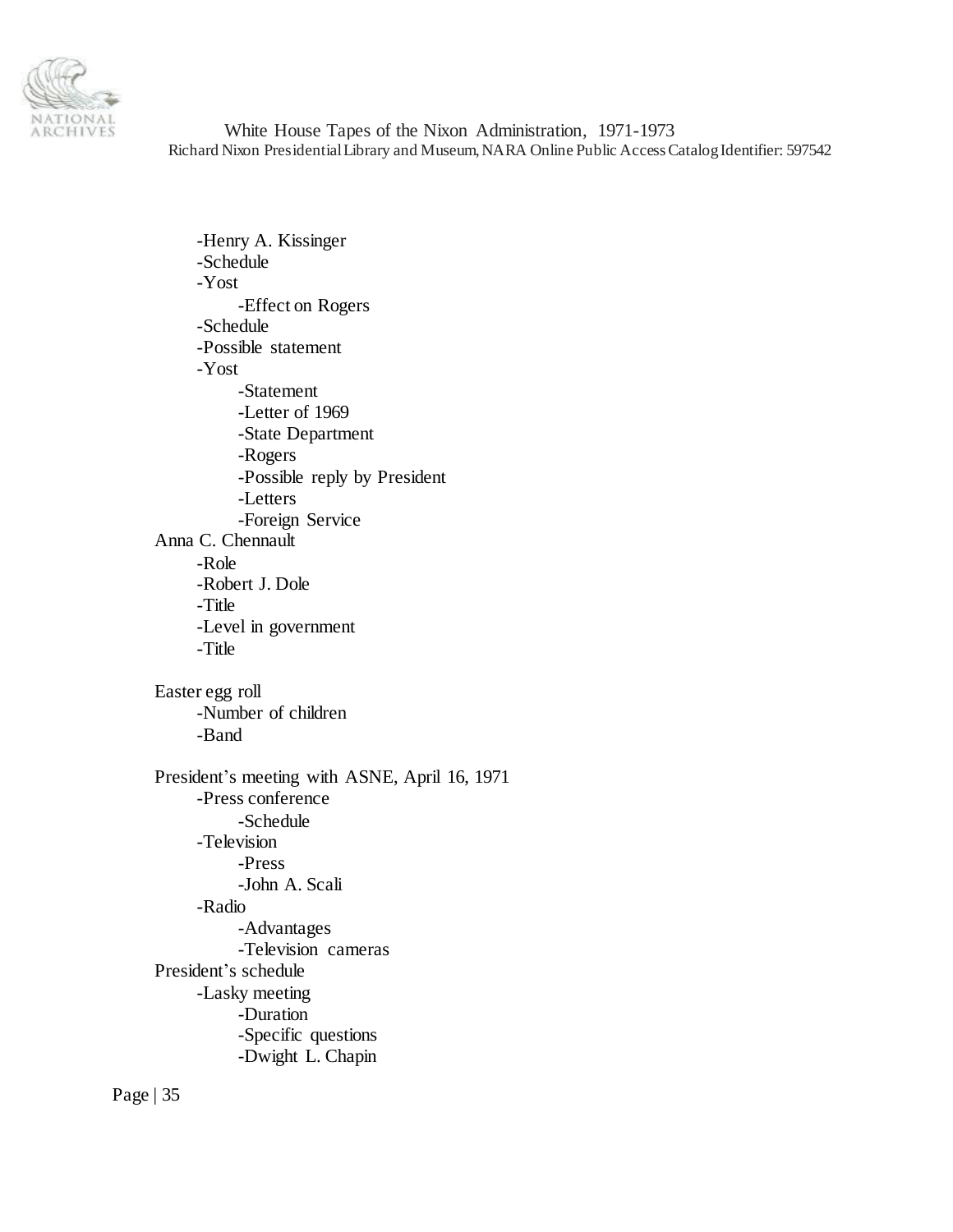

-Henry Cabot Lodge -Recent visit to Southeast Asia -Vietnam -Possible visit to Southeast Asia -Kissinger -John D. Rockefeller, III -John J. McCloy -Kissinger -Possible meeting with President -New members -Report -Composition -Frank C. Carlucci -Name -James D. Hodgson -Press -Surnames -Radio talks -Plan -Scheduling -Duration -Staff support -Subject focus -Groups -Possible topics -Work and leisure -Growth of America -Prisoners of War [POWs] -Reform movement -Fatherhood -Arts -Bicentennial -"Radio fireside chat" -Timing -Competition -Advantages

### Polls

-Thomas W. Benham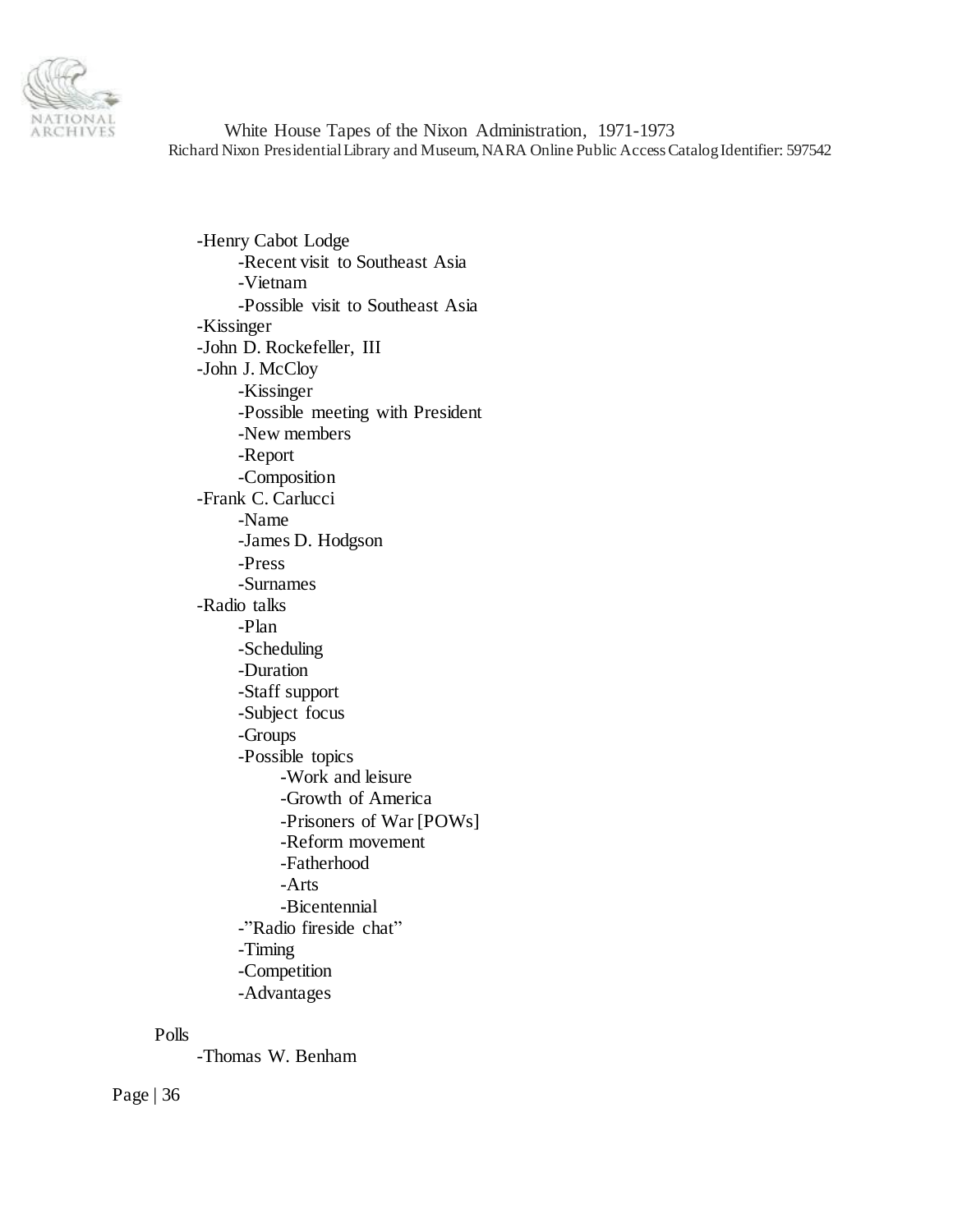

-President's speech on Southeast Asia, April 7, 1971 -Reaction -Approval/disapproval rate -Shifts -Laos -Lieutenant William L. Calley, Jr. -Attitude changes -Importance of seeing President on television -Attitude of viewers -Approval of President's performance -President's handling of Vietnam -Approval -Gains -Reaction of non-viewers/viewers -Importance of television -President's credibility -Rating -Public attitude on Vietnam -Higher rate of approval -Two hypotheses -Explanation -J. Edgar Hoover poll -Retirement -Telephone study -Approval rating -Partisan vote -Calley case -Public attitudes on Vietnam -Advantages for President -President's television speech on Vietnam -Viewers' reaction -Advantages -Interpretation of results -Negative impressions -Media

Staff

-Response to news summaries preparations -*Newsweek* letters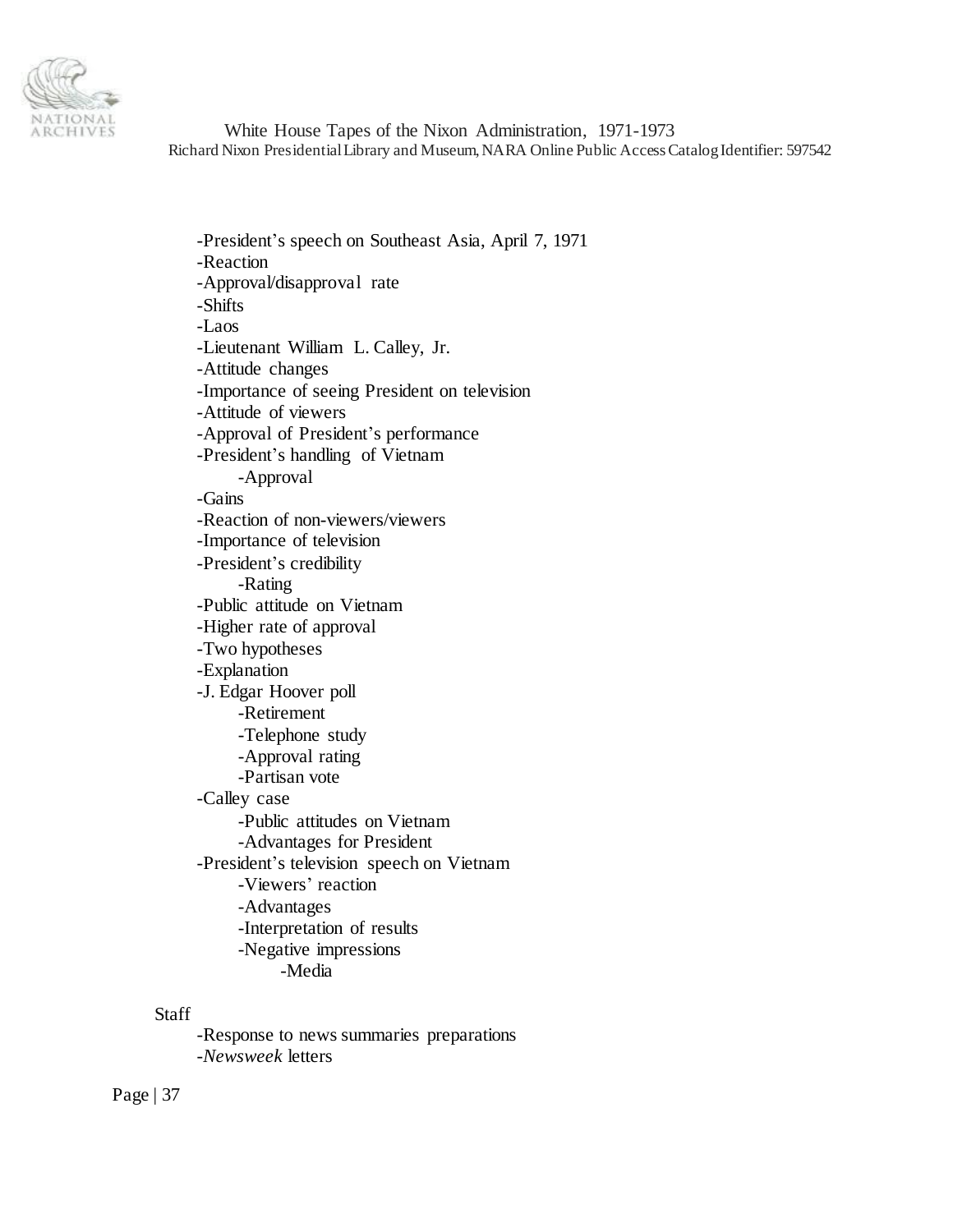

-Vietnam veterans -Department of Defense -Daniel P. ("Pat") Moynihan -Letter to *Life* -Jeb Stuart Magruder -Charles W. Colson -Lyndon K. ("Mort") Allin -News summaries -Advantages -Editorials -Letters -Loyalty -Herbert G. Klein -Colson -Klein -Activities -Colson -Klein -Donald H. Rumsfeld -Robert H. Finch -Clark MacGregor -Leonard Garment -Background -Civil rights -Liberals -Pressure -Mail -Vietnam -Economy Vietnam -Laos -News

-Casualties -Reduction -Laos -President's speech on Southeast Asia, April 7, 1971 -Timing -Congressional reaction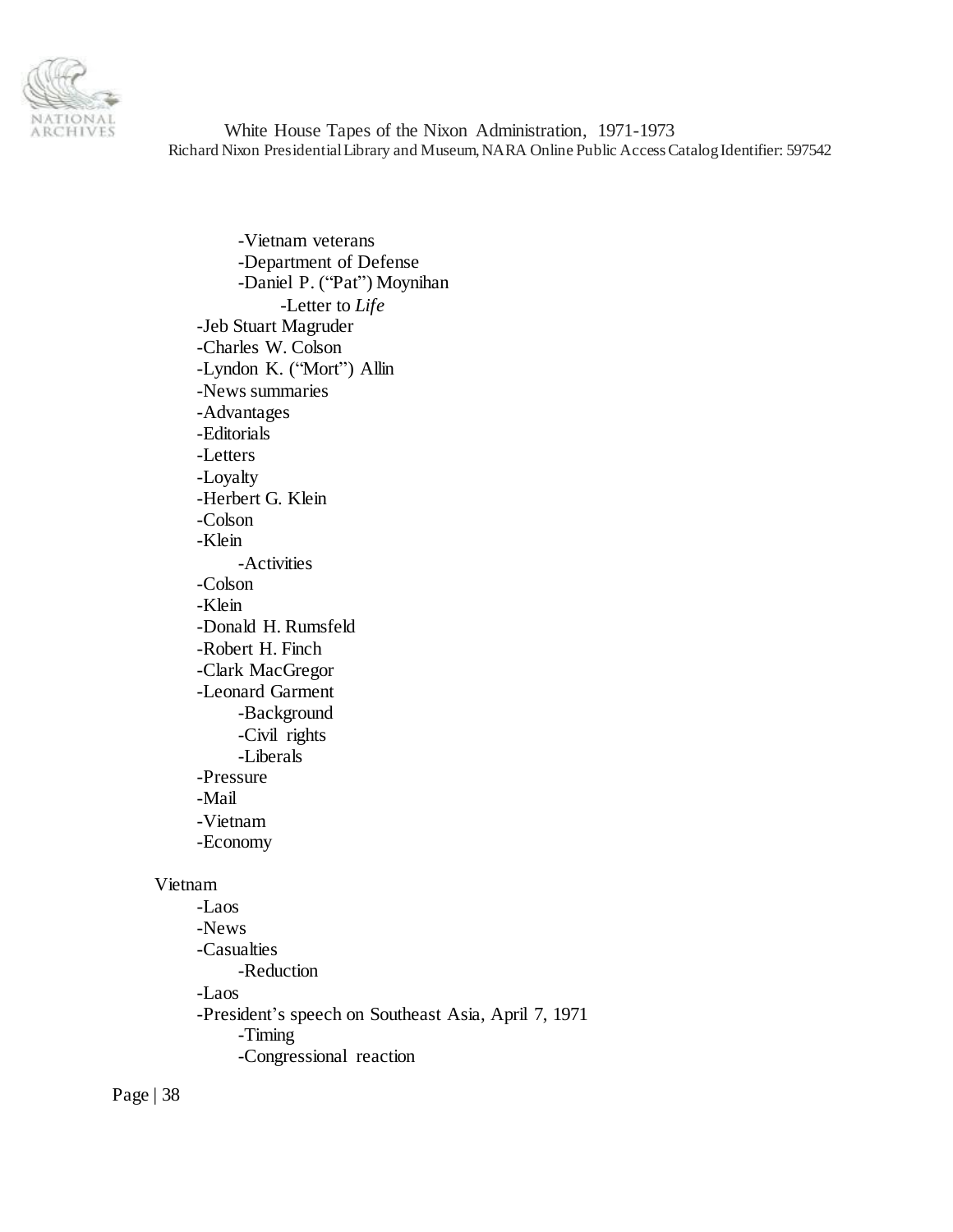

-Polls -Results -*New York Times* -Paul N. ("Pete") McCloskey, Jr. -McCloskey -General Alexander M. Haig, Jr. -Views on pacification -Schedule -Fact-finding trip -Views -Crediblity -Withdrawal -Yost -Cabinet -Impact -News report -Unknown administration official -Leaks

**Bureaucrats** -Partisan nature

President's schedule -Saint John's Episcopal Church, April 9, 1971 -Phil Watts -Mamie G. D. Eisenhower -Announcement -News story -Easter Sunday -Demonstrations -John N. Mitchell

\*\*\*\*\*\*\*\*\*\*\*\*\*\*\*\*\*\*\*\*\*\*\*\*\*\*\*\*\*\*\*\*\*\*\*\*\*\*\*\*\*\*\*\*\*\*\*\*\*\*\*\*\*\*\*\*\*\*\*\*\*\*\*\*\*\*\*\*\*\*\*\*\*\*\*\*\*\*

[*Previous PRMPA Personal Returnable (G) withdrawal reviewed under deed of gift 06/14/2019. Segment cleared for release*.] [Personal Returnable] [477-007-w001]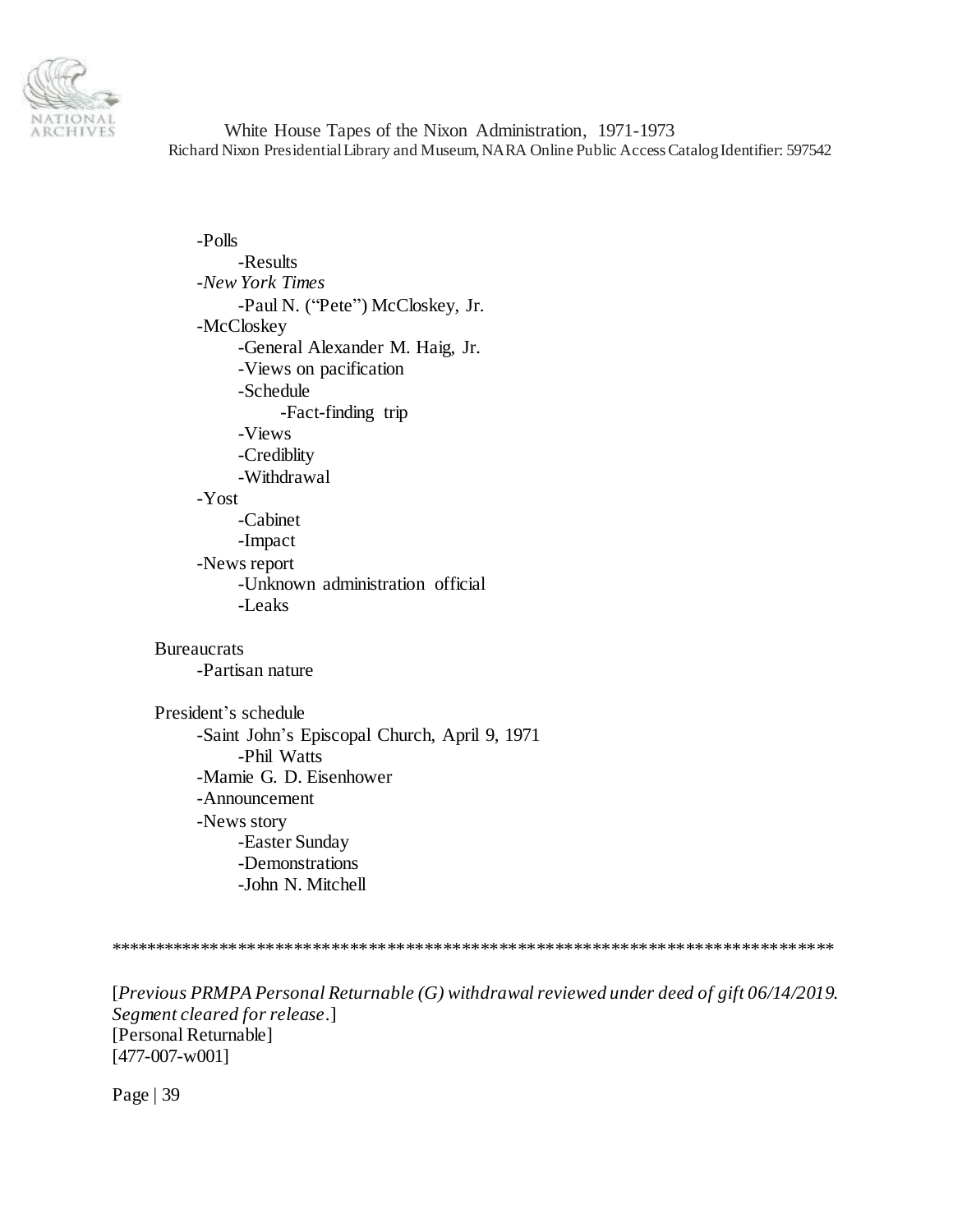

[Duration: 3m 1s]

Republican Party -Harry S. Dent -Dean Burch -The President's opinion -Extremely useful as political operator -Federal Communications Commission [FCC] -Republican National Committee [RNC] -Politics -Harry S. Dent -Dean Burch -Compared to Murray M. Chotiner -The President's opinion -H. R. ("Bob") Haldeman's opinion -The President's opinion -Television -Loyalists to President -Meeting -House -Senate -Governors -Republican National Committee [RNC] -Robert J. Dole -Rogers C. B. Morton -Franklyn C. ("Lyn") Nofziger -Democratic Party -Lawrence F. O'Brien Jr. -Robert J. Dole -Lawrence F. O'Brien Jr. -Problems with Democratic Party -Direction as national chairman

\*\*\*\*\*\*\*\*\*\*\*\*\*\*\*\*\*\*\*\*\*\*\*\*\*\*\*\*\*\*\*\*\*\*\*\*\*\*\*\*\*\*\*\*\*\*\*\*\*\*\*\*\*\*\*\*\*\*\*\*\*\*\*\*\*\*\*\*\*\*\*\*\*\*\*\*\*\*

Staff

-Mitchell -Schedule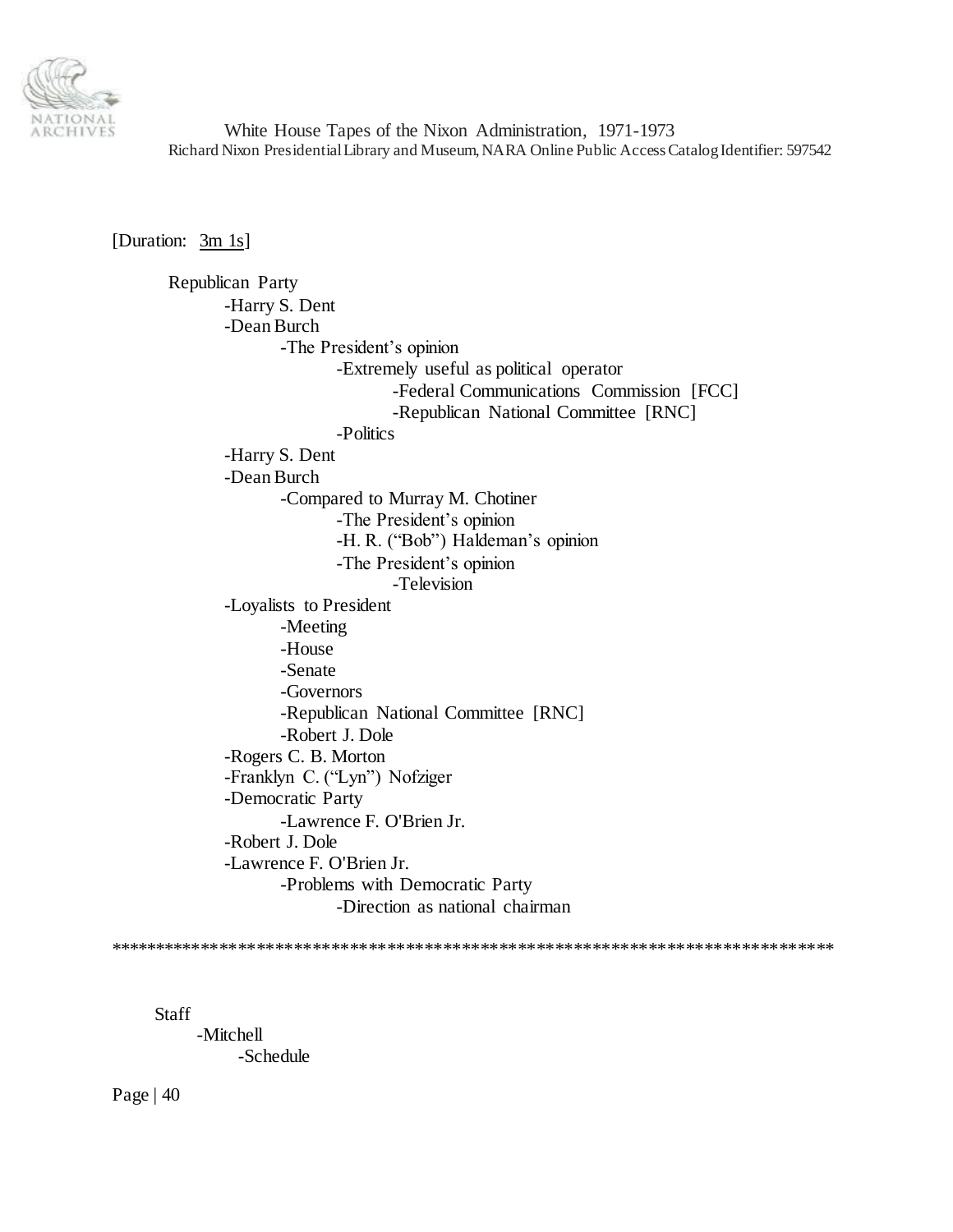

-Maurice H. Stans -Peter M. Flanigan -Businessmen -Stans -Dole

Easter egg roll -Weather

Haldeman left at 2:00 pm

[Conversation No. 477-008](#page-0-0)

Date: April 12, 1971 Time: Unknown between 2:00 pm and 2:30 pm Location: Oval Office

The President met with Stephen B. Bull

Peter G. Peterson's schedule -Meeting with President

Bull left at an unknown time before 2:30 pm

[Conversation No. 477-009](#page-0-0)

Date: April 12, 1971 Time: Unknown between 2:00 pm and 2:30 pm Location: Oval Office

The President met with Stephen B. Bull

Peter G. Peterson's schedule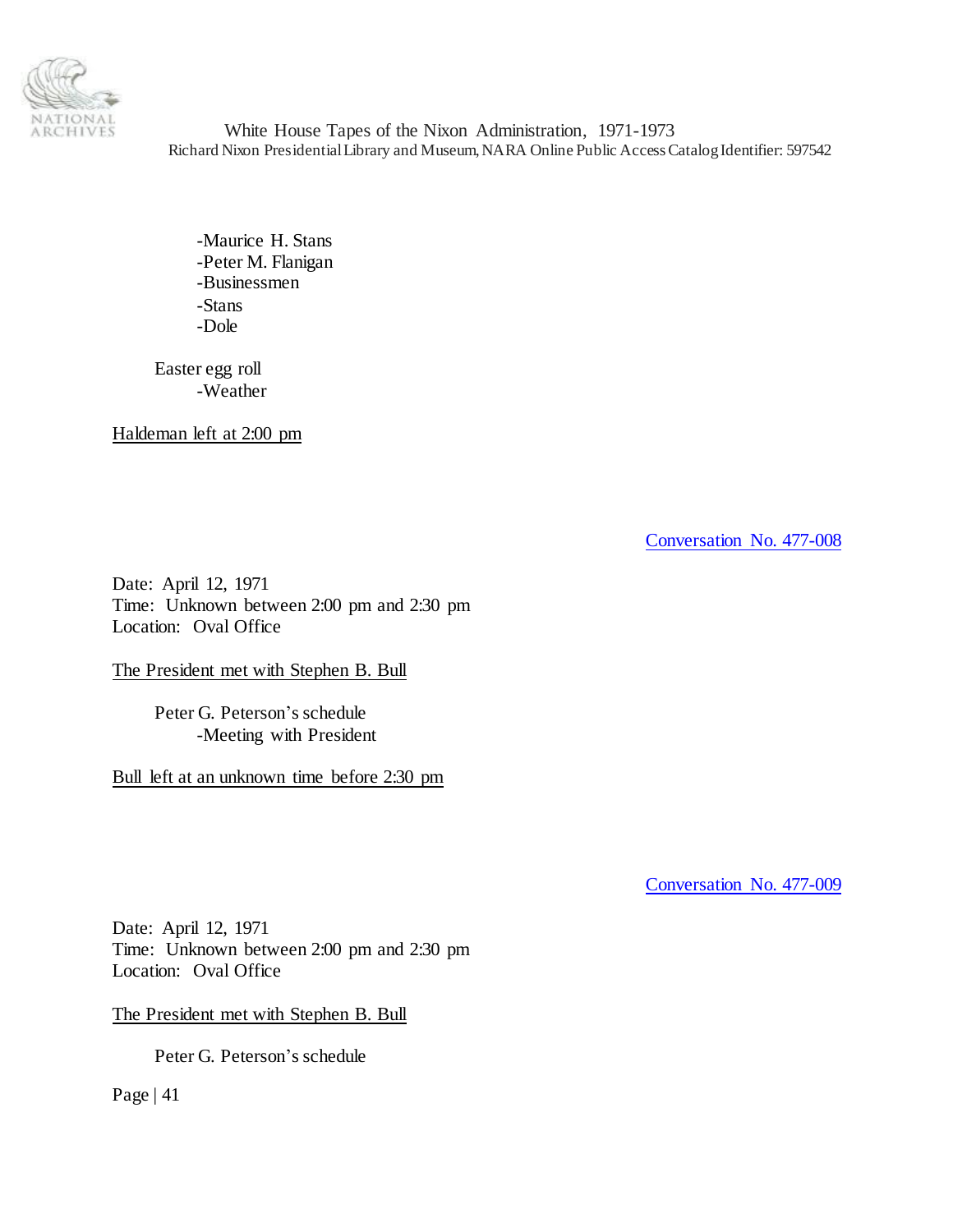

-Lunch -Meeting with President

President's schedule -Peterson -George P. Shultz

Bull left at an unknown time before 2:30 pm

[Conversation No. 477-010](#page-0-0)

Date: April 12, 1971 Time: 2:30 pm - 3:37 pm Location: Oval Office

The President met with H. R. ("Bob") Haldeman

President's schedule -Meeting with Maurice H. Stans -John N. Mitchell -Stans -Schedule -Mitchell -Schedule -Stans -Schedule -Peter G. Peterson -Relationship with Stans

# Polls

-President's speech on Southeast Asia, April 7, 1971 -Viewers/non-viewers -Difference in attitudes

President's use of media -Television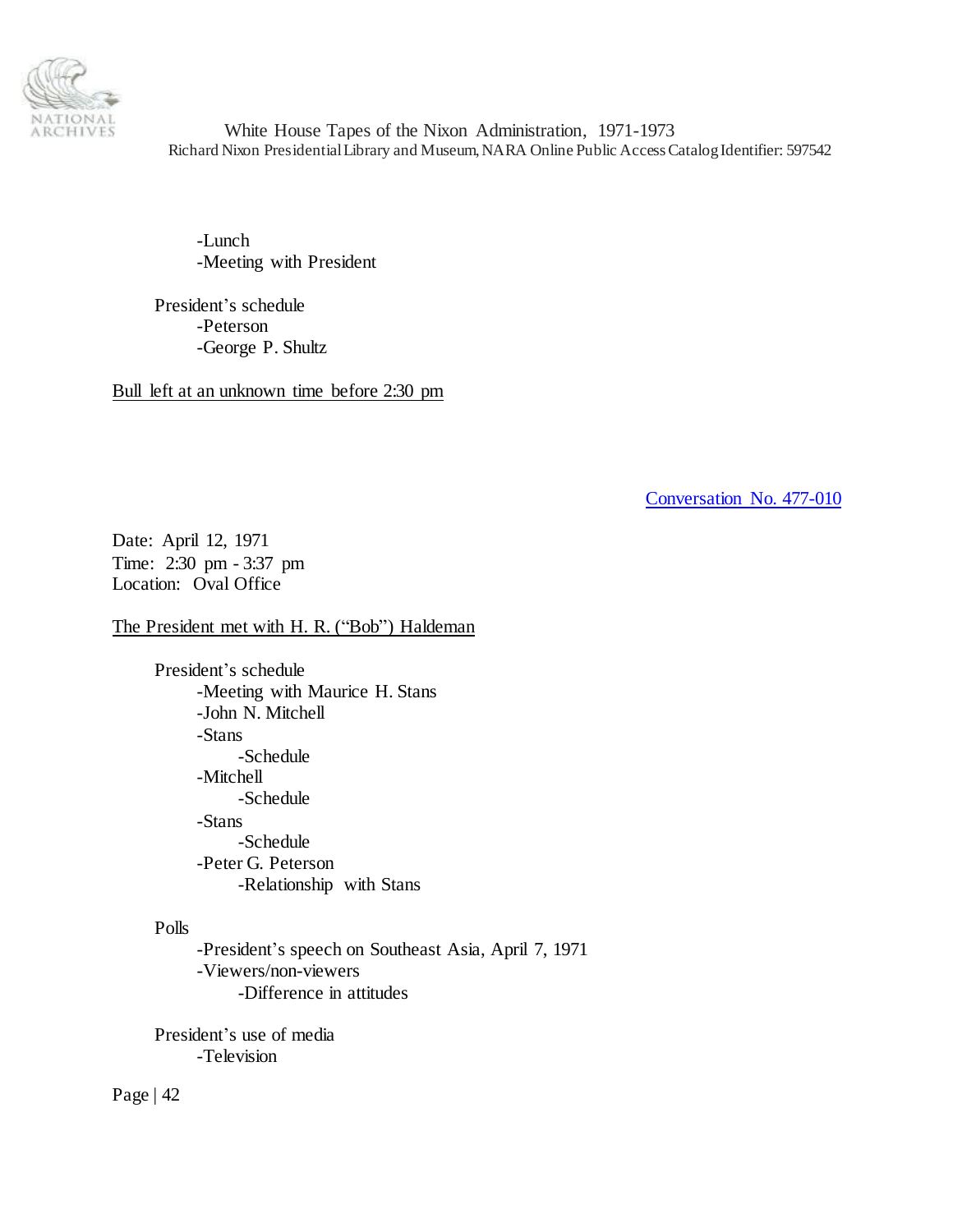

| -Message                                                                        |  |
|---------------------------------------------------------------------------------|--|
| -Television                                                                     |  |
| -Scheduling                                                                     |  |
| -President's interview with American Society of Newspaper Editors [ASNE], April |  |
| 16, 1971                                                                        |  |
| -Radio                                                                          |  |
| -Reporters                                                                      |  |
| -Possible schedule                                                              |  |
| -Press conference, April 29, 1971                                               |  |
| -White House photographers dinner                                               |  |
| -Scheduling                                                                     |  |
| -Television appearances                                                         |  |
| -Frequency                                                                      |  |
| -Oval Office press conference                                                   |  |
| -Frequency of press conferences                                                 |  |
| -Options                                                                        |  |
| -Schedule                                                                       |  |
| -Evenings prior to press conferences                                            |  |
| -Correspondents' dinner                                                         |  |
| -Photographers' dinner                                                          |  |
| -Friday evenings                                                                |  |
| Demonstrations                                                                  |  |
| -Plans of demonstrators                                                         |  |
| -Dates                                                                          |  |
| -April 24, 1971                                                                 |  |
| -Possible vandalism                                                             |  |
| -Disruptions                                                                    |  |
| -Dates                                                                          |  |
| -April 25 through May 5, 1971                                                   |  |
| -Plans                                                                          |  |
| -Blocking bridges and traffic                                                   |  |
| Sit-ins                                                                         |  |
| -Interference with unknown employees                                            |  |
| -Telephone systems                                                              |  |
| -Radio                                                                          |  |
| -Hanoi                                                                          |  |
| -Announcement of insurrection and martial law in Washington                     |  |
| -Cutting power sources in Washington                                            |  |
|                                                                                 |  |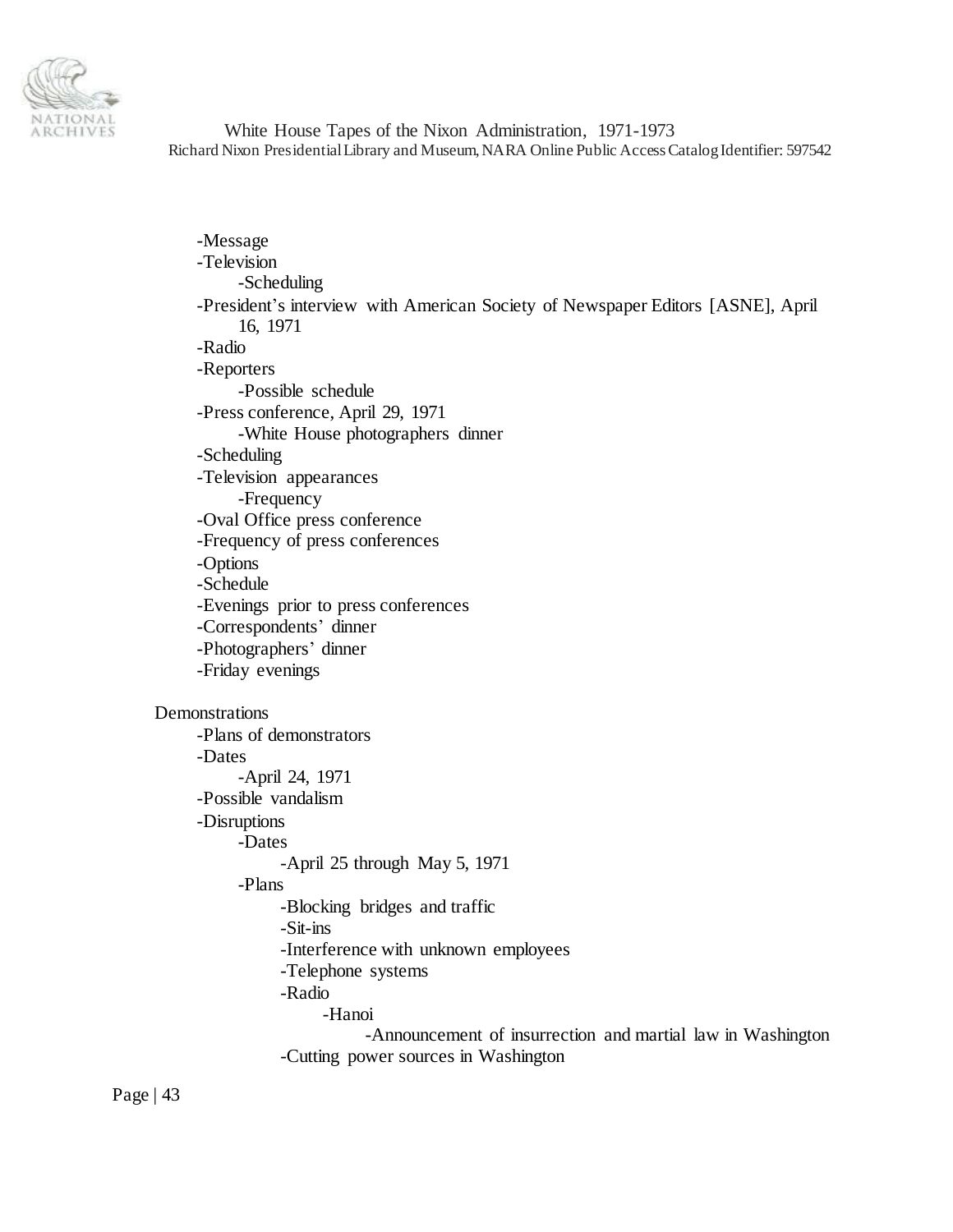

-Rock Creek Park -Campsite -Federal troops -Campus support -Groups -National Coalition Against the War -People's Coalition for Peace and Justice -Communists President's schedule -Press conference, April 30, 1971 -Anniversary of Cambodia speech, April 30, 1970 -Florida -Press conference -Voluntary action meeting -Cabinet meeting -Rescheduling -Preparation -Oval Office press conference -Press conference -Television -Reviewers -Editors -Frank van der Linden -Allen S. Drury -Victor Lasky -Stories -Press conference -Scheduling -Florida -Scheduling -Photographers -Weekend -Camp David -Scheduling -*Sequoia* -Demonstrators -White House -Press conference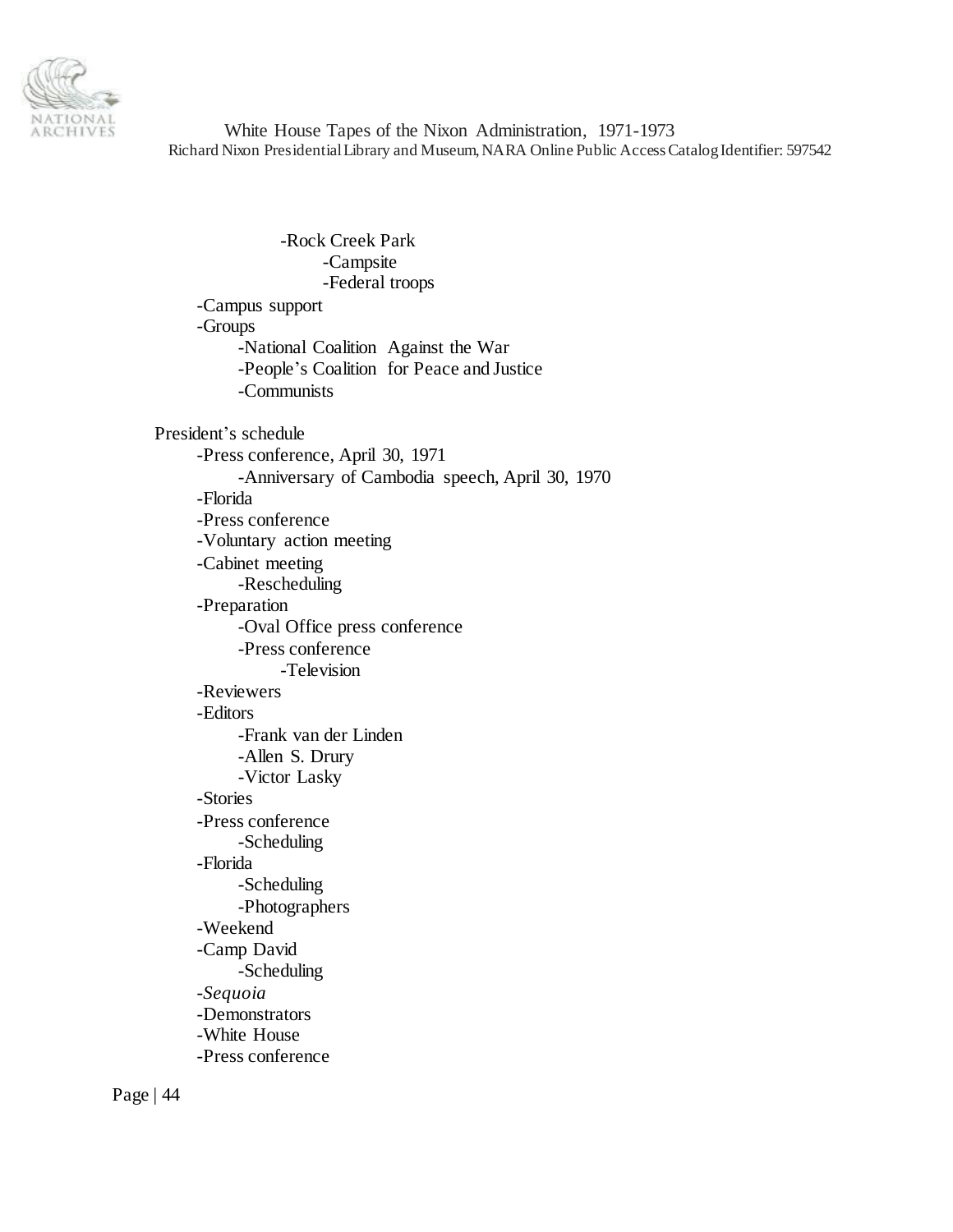

-Cabinet meeting -Chamber of Commerce -Cabinet meeting

\*\*\*\*\*\*\*\*\*\*\*\*\*\*\*\*\*\*\*\*\*\*\*\*\*\*\*\*\*\*\*\*\*\*\*\*\*\*\*\*\*\*\*\*\*\*\*\*\*\*\*\*\*\*\*\*\*\*\*\*\*\*\*\*\*\*\*\*\*\*\*\*\*\*\*\*\*\*

[*Previous PRMPA Personal Returnable (G) withdrawal reviewed under deed of gift 06/14/2019. Segment cleared for release*.] [Personal Returnable] [477-010-w001] [Duration: 26s]

The President's schedule -Note from Maurice H. Stans -Rose Mary Woods -Dinner -Response -Attendance -Contributions

\*\*\*\*\*\*\*\*\*\*\*\*\*\*\*\*\*\*\*\*\*\*\*\*\*\*\*\*\*\*\*\*\*\*\*\*\*\*\*\*\*\*\*\*\*\*\*\*\*\*\*\*\*\*\*\*\*\*\*\*\*\*\*\*\*\*\*\*\*\*\*\*\*\*\*\*\*\*

Youth

-Richard A. Moore -High school juniors and seniors -Potential support -Pliability -College juniors and seniors -Objectivity -Workers -Letters to classes -High school graduations -Radio and television broadcast -Voters

#### Stephen B. Bull entered at an unknown time after 2:30 pm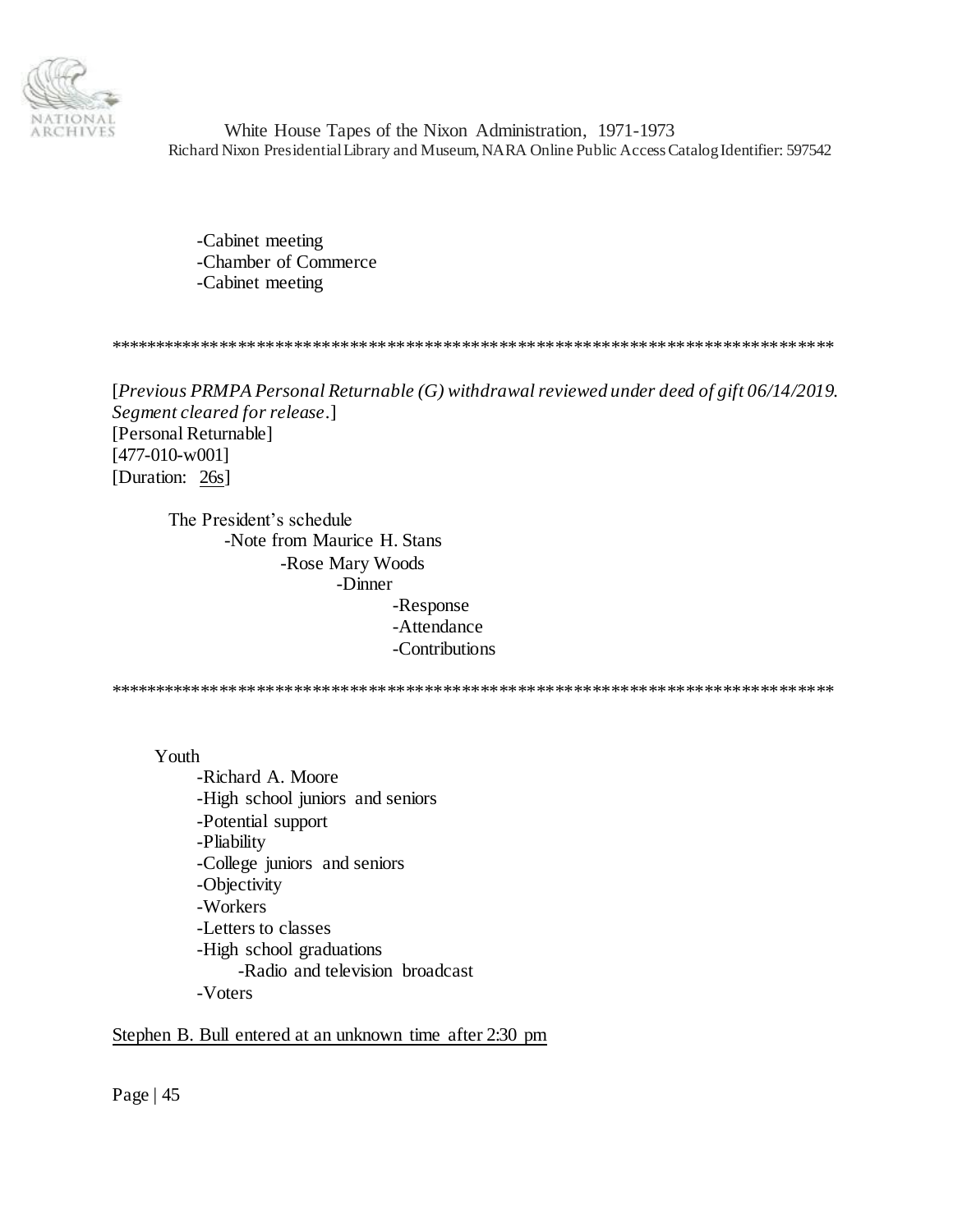

Peterson's arrival -Meeting with President

#### Bull left at an unknown time before 2:50 pm

Paul W. McCracken -Picture -Inflation alert announcement -Schedule -Photo session

#### Peterson entered at 2:50 pm

-Book on Vice Presidency -Interview with President -President and Vice President Spiro T. Agnew -Notes on Vice Presidency

Peterson's schedule

-*Time-Life* interview -Remarks -Possible questions -Vietnam -President's position -Questions on negotiations

People's Republic of China [PRC] -US relations -Visit of ping-pong team

#### Haldeman left at 3:00 pm

-Background -*Time-Life* -President's initiatives -State Department objections -Relaxation of trade and travel restrictions -Timing -Henry A. Kissinger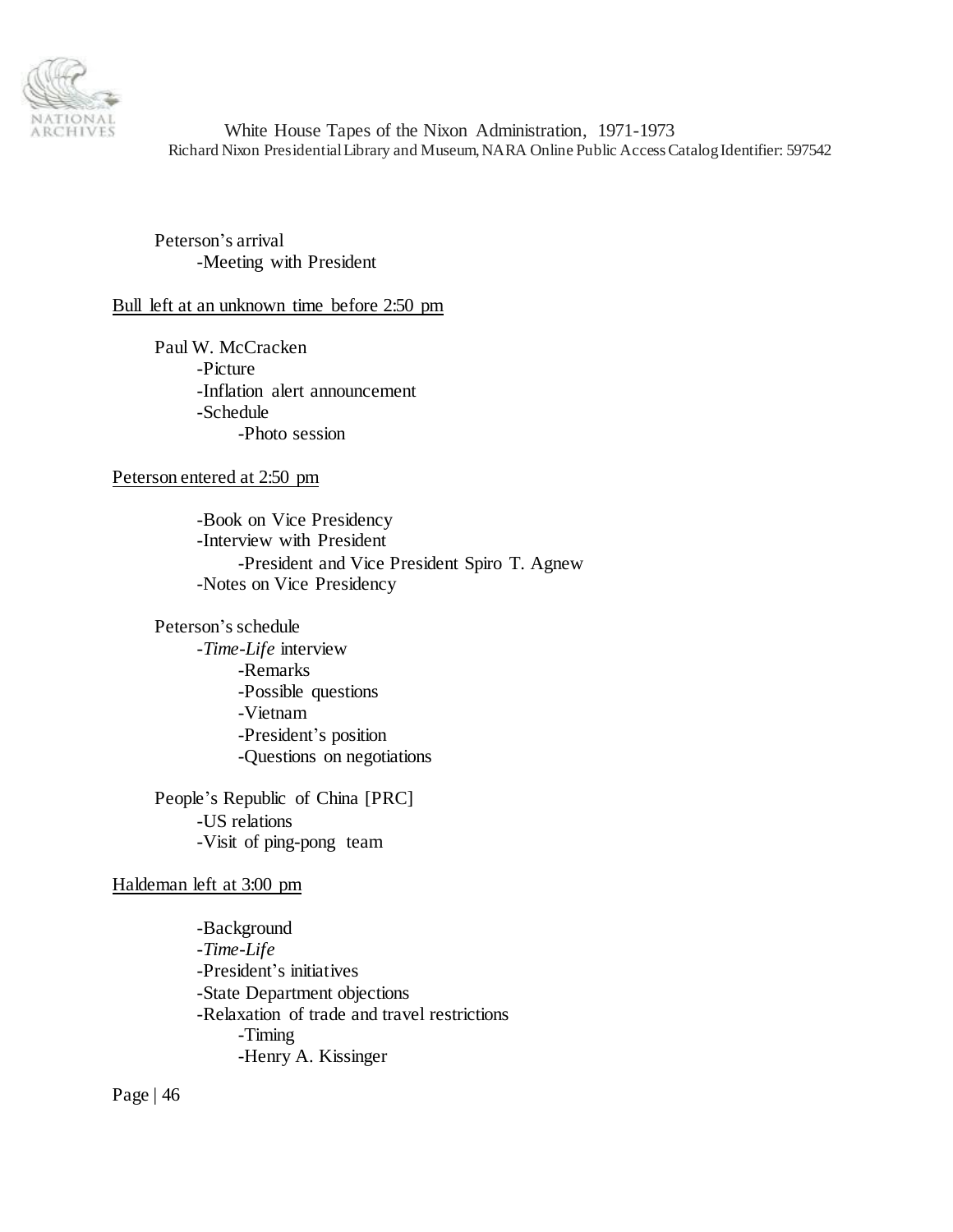

-State Department -Union of Soviet Socialist Republics [USSR] -*Time-Life* -US position relative to PRC and USSR -Bridge -Japanese role -Broker -Eisaku Sato -Trade -*Modus vivendi* with US -Compared with USSR -Politics/philosophy -US position -President's initiatives -State Department -Llewellyn E. ("Tommy") Thompson, Jr. -Charles E. ("Chip") Bohlen -Warsaw talks -USSR -Bureaucracy -Kremlinologists -Benefits -Agha Muhommad Yahya Khan -Indira Gandhi -Nicolae Ceausescu -US-Soviet relations -US policy -Chinese/Soviet radio broadcasts -Sino-Soviet relations -Ping-pong team visit -Significance -Opening -US strategy -Timing -PRC suspicion -Isolation -Consequences -US-USSR -Dangers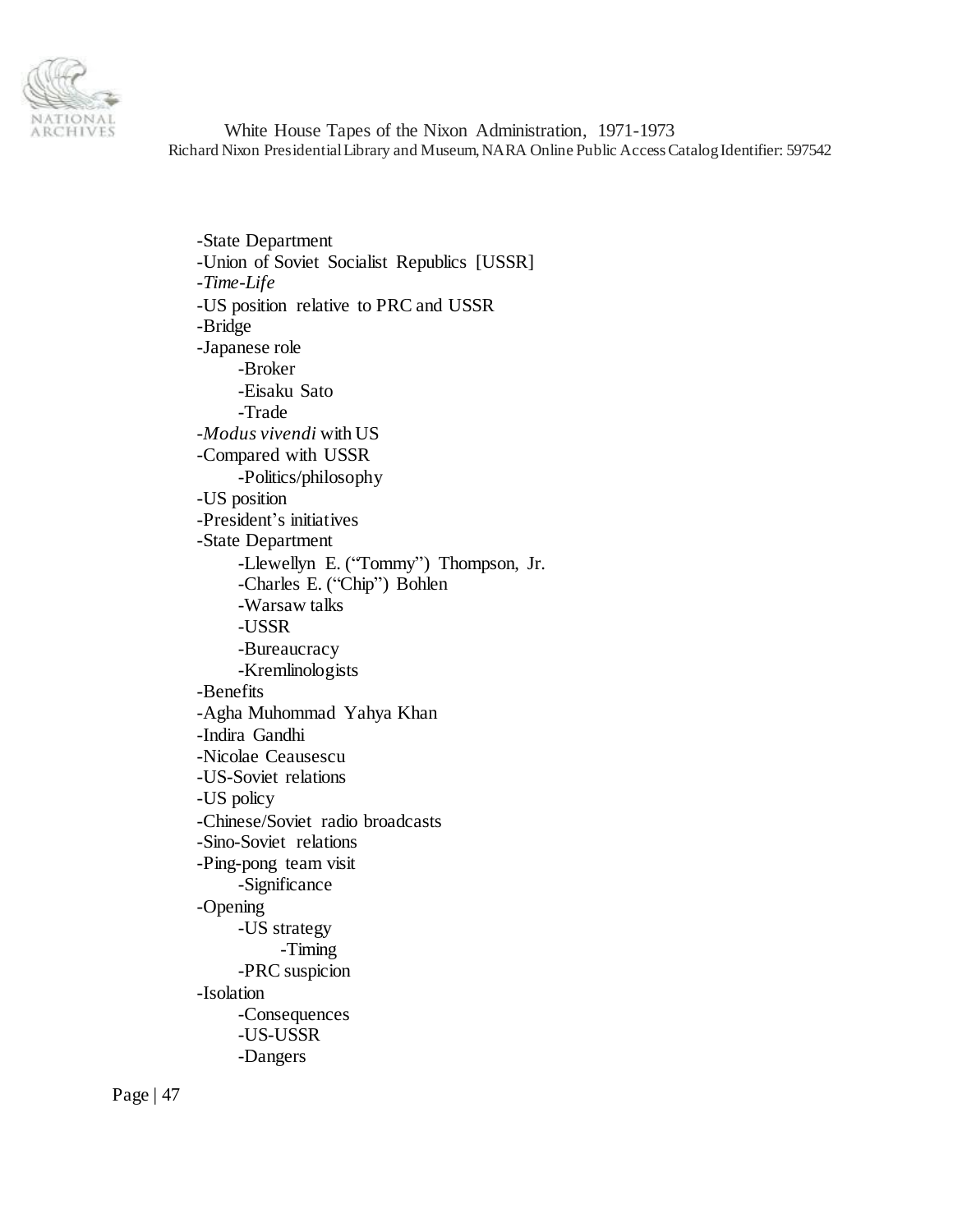

-Nuclear capacity -Chou En-lai -Leadership -Knowledge of non-communist world -USSR -US -Japan -Isolation -Dangers -US policy -Trade -Political difficulties -US alliance with Taiwan -Korea -Philippines -Trade relaxation -Forthcoming announcement -Relaxation of trade restrictions -President's initiative -State Department -*Time* magazine article

# An unknown man entered at an unknown time after 3:00 pm

President's schedule

### The unknown man left at an unknown time before 3:11 pm

East-West trade -Relationship to President's PRC initiative -USSR -US policy -Yugoslavia -Romania -Prospects -Relation to events -Timing -Scope -Difficulties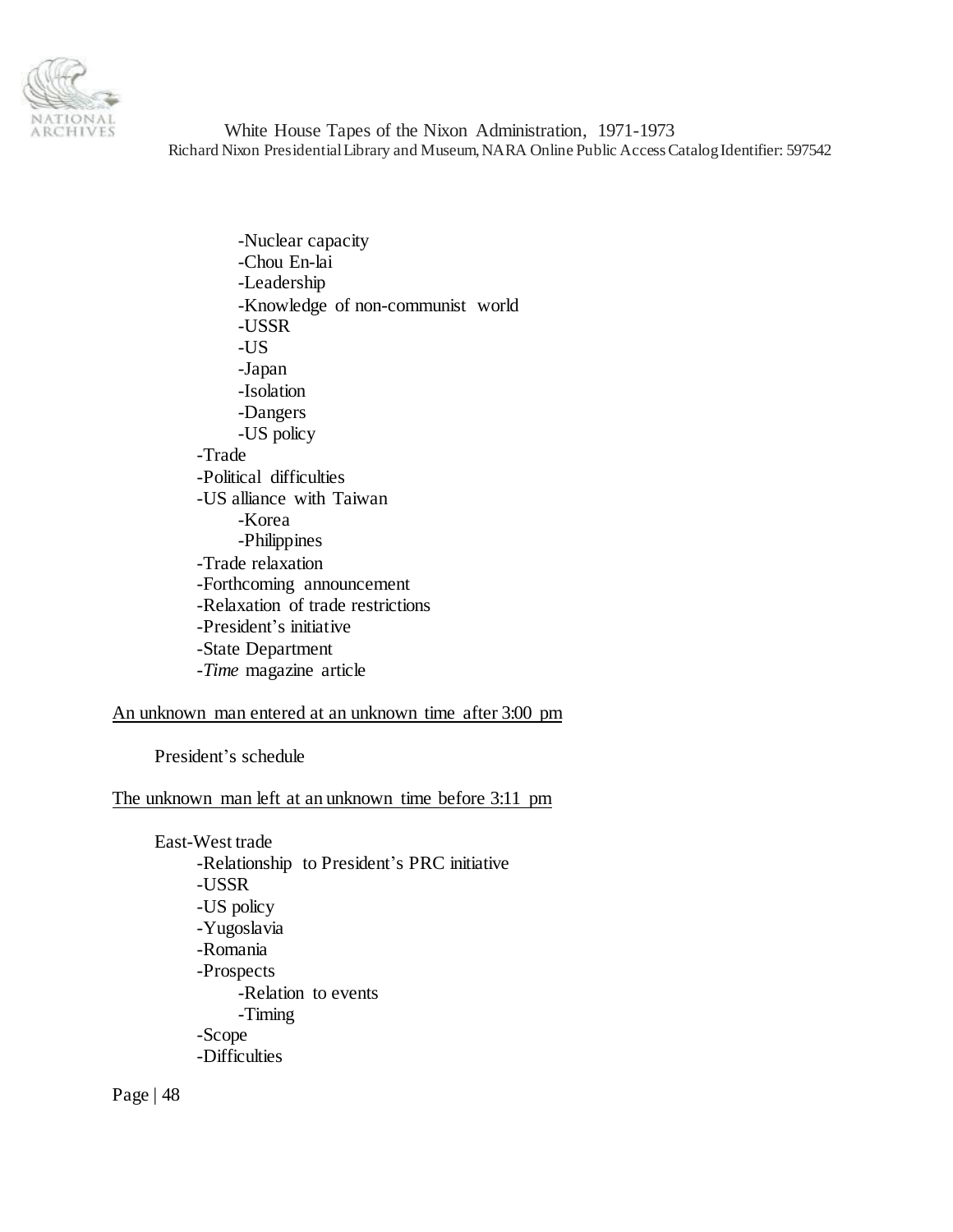

-*Time-Life* -Peterson's schedule -Review -USSR -Strategic Arms Limitation Talks [SALT] -Berlin -Middle East -USSR -Trade credits -Negotiations -PRC -USSR Productivity Council -Importance -US trade position -Engineers -Scientists -Industrial research -Supersonic Transport [SST] -Need for US excellence -Nuclear power -Administration's position State Department -William P. Rogers -Peterson -Reorganization -Rogers -George P. Shultz -Economics -Foreign Service -Shultz -Agnew -Rogers US world position -Foreign policy

-Economics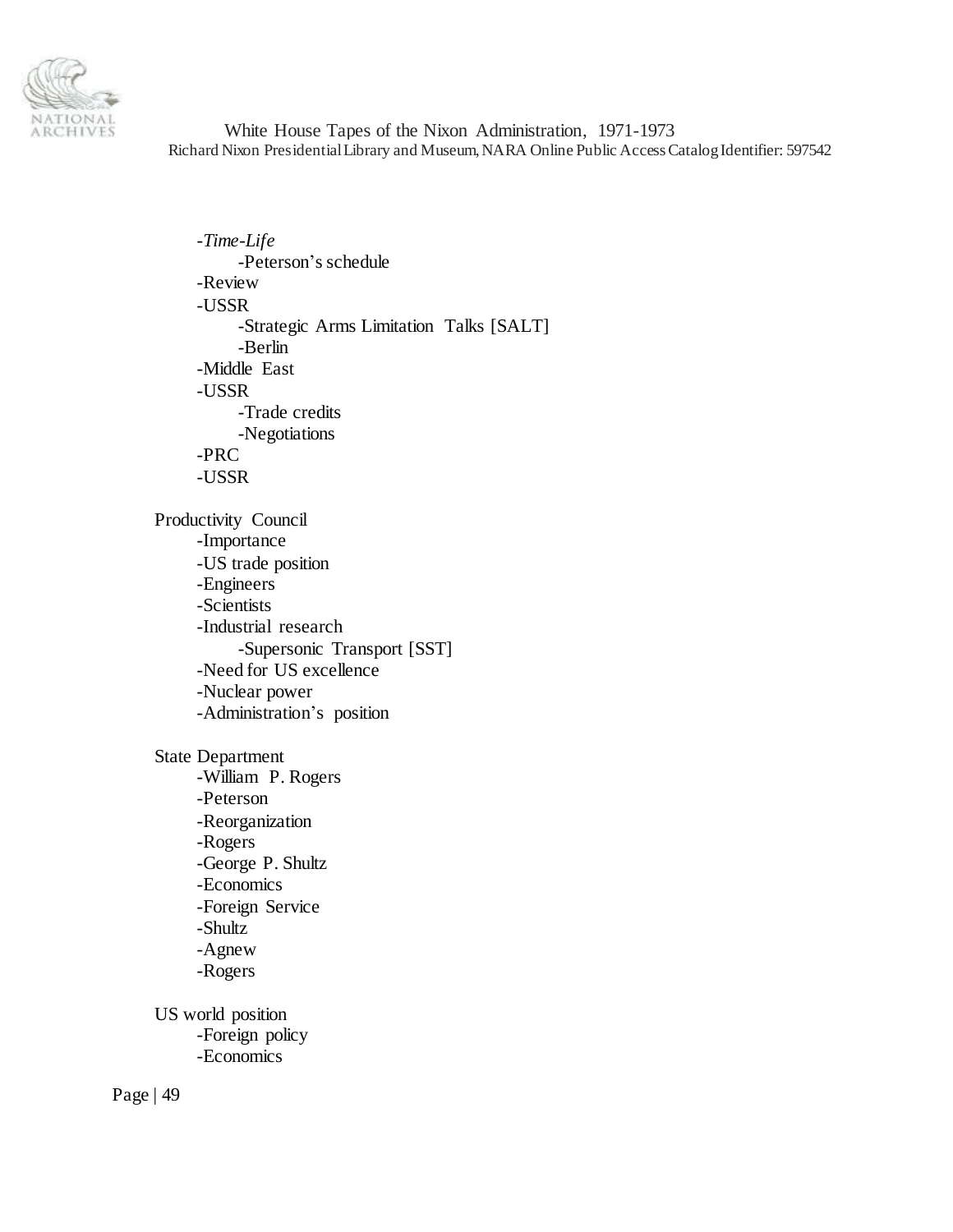

-Nuclear parity -Military parity -Local wars -Nikita S. Khrushchev -President's 1959 remarks -Vietnam -Economic competition -US -Western Europe -Japan -PRC -USSR -Latin America -Africa -Middle East -Great Power competition -Population -PRC -Investment -Trade -Aid package -National Security Council [NSC] -Domestic Council -International economic area -Difficulties -US policy -Strategy -Historians -Possible *Time-Life* cover -Rogers -John B. Connally -Shultz -Clifford M. Hardin -Cabinet -Winton M. ("Red") Blount -Defense Department

### An unknown man entered at an unknown time after 3:00 pm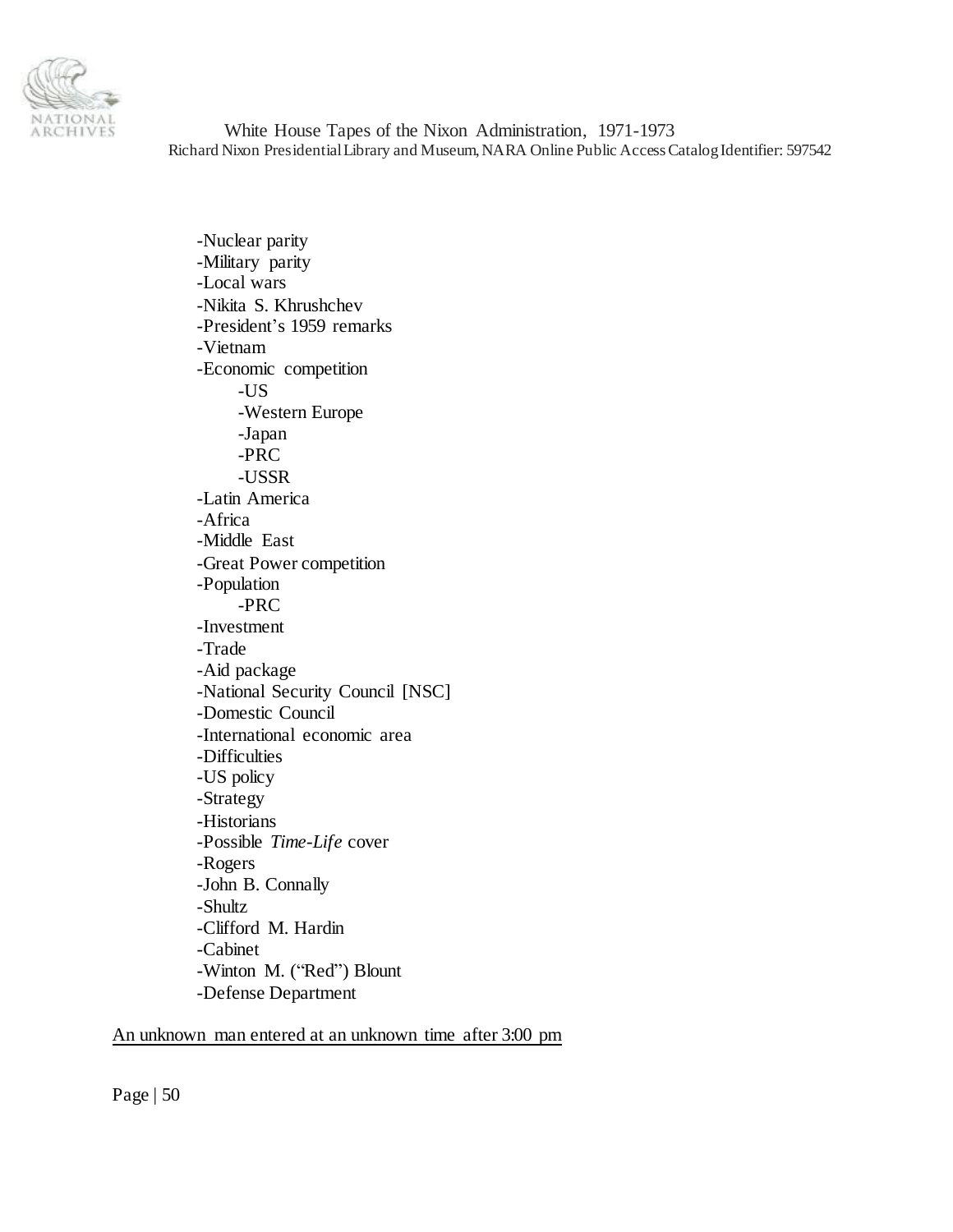

President's schedule -Arrival of Shultz

#### The unknown man left at an unknown time before 3:11 pm

US economic position -Peterson's outline

#### Shultz entered at 3:11 pm

-Timing -Bipartisanship -President's experiences as congressman -Marshall Plan -Bipartisan support -North Altantic Treaty Organization [NATO] -Arthur H. Vandenberg -Christian A. Herter -Economic policy -Foreign policy -Bipartisanship -Labor/business -Isolationism -Economic plan -Shultz, Connally, and Peterson -President's philosophy -Peterson's *Time-Life* meeting -Schedule -President's meetings with Peterson -President's initiatives -Roy L. Ash Council -Intra-administration coordination -Progress -Opportunity for change in dialogue -Committees -Citizens groups -Composition -Economists, businessmen, labor -National leaders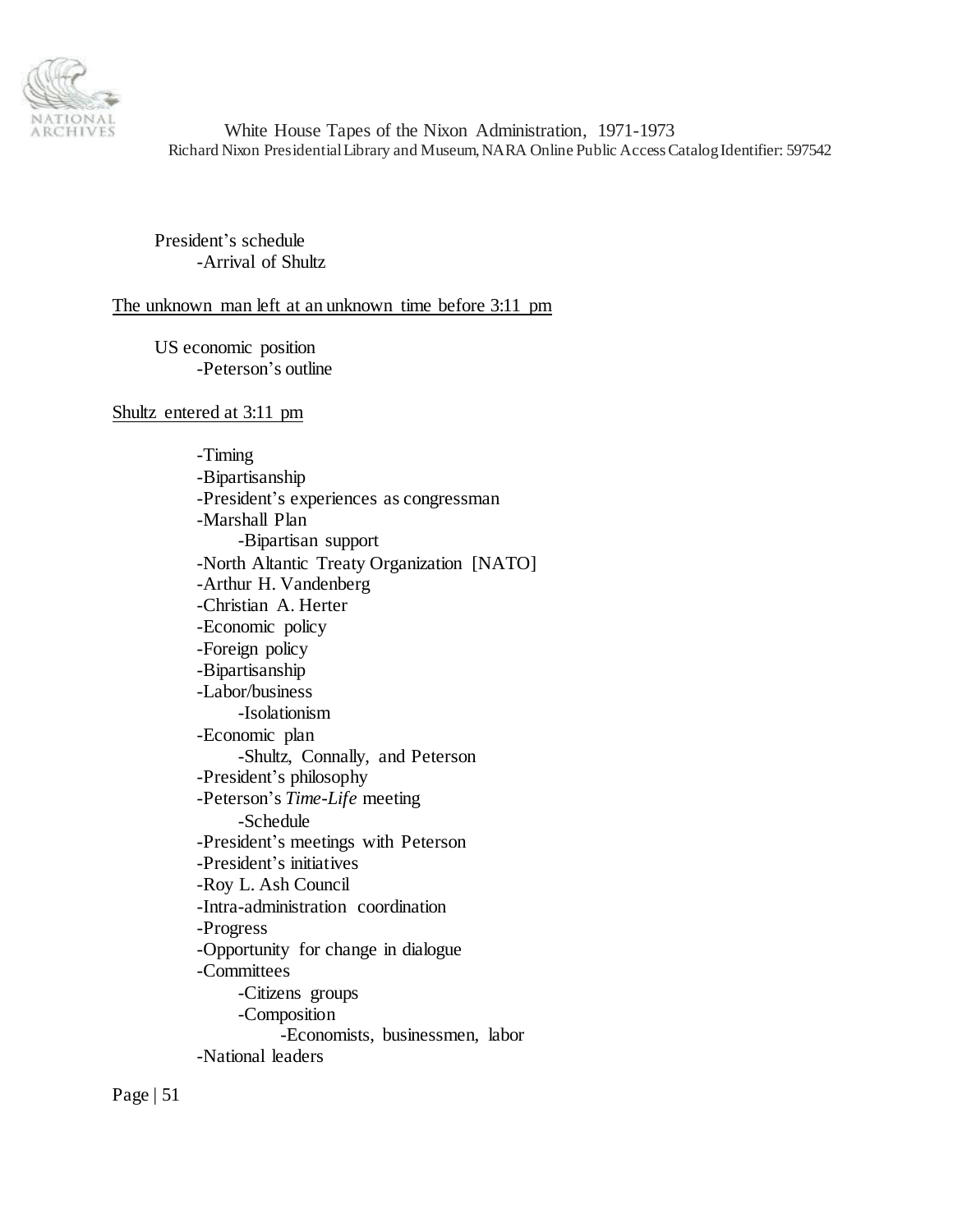

-Committee -David Rockefeller -Andre Meyer -Easterners versus Westerners -Patrick E. Haggerty -Howard C. Petersen -International Harvester -Chicago -William Blackie -Caterpillar -Peoria

# Textiles

-David M. Kennedy -Schedule -Stans -Schedule -Strategy meeting -Japan -Negotiations -Meeting -Approach -President's position -Connally, Rogers -Melvin R. Laird -Kissinger -Laird -Stans -Schedule -Kissinger -Taiwan -Military aid -Korea -Military aid -Economics -President's schedule -ASNE meeting -Schedule -State Department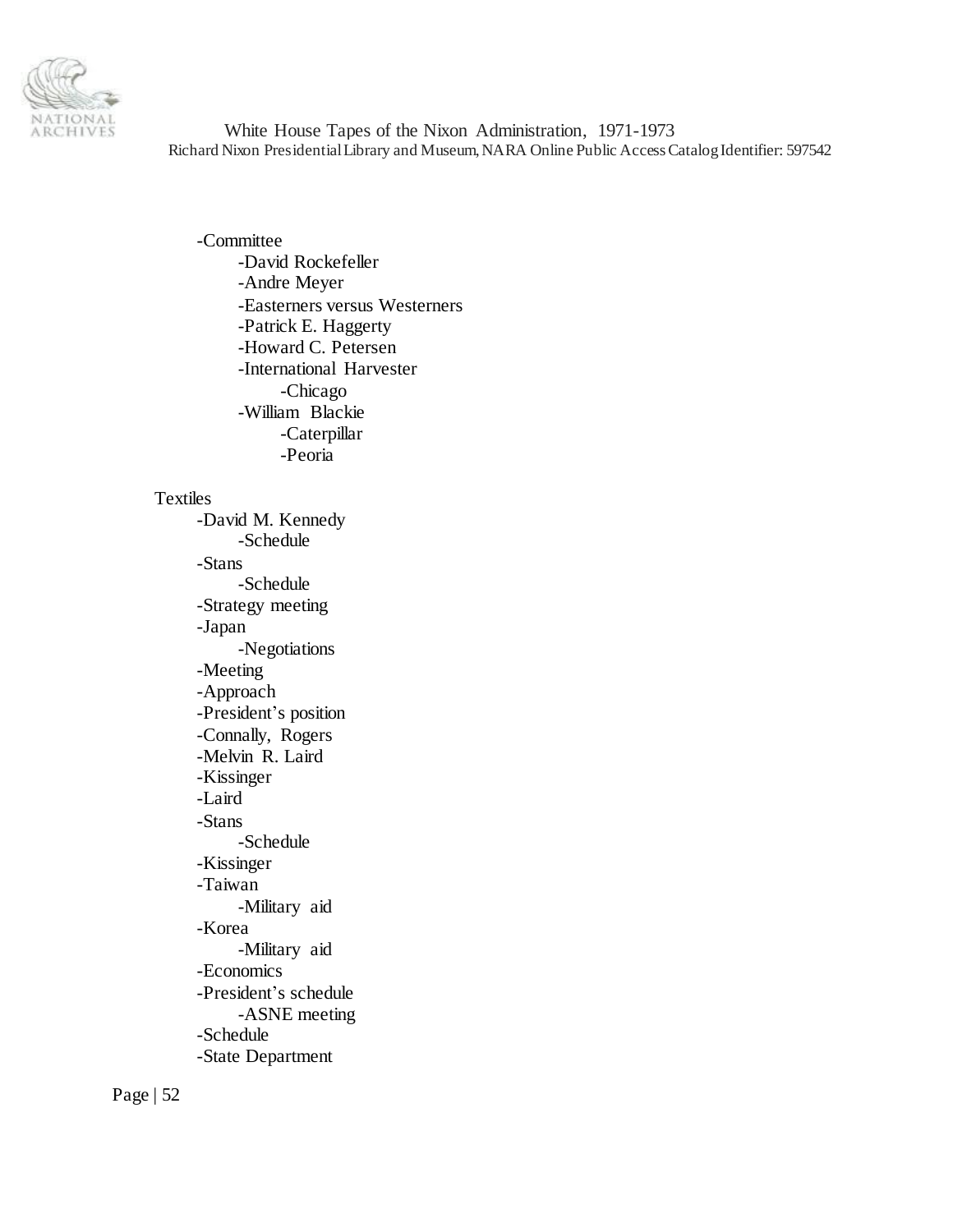

-Korea -Taiwan -Hong Kong -Negotiations -Japan -Background -State Department views -Negotiations -State Department -Peterson's possible conversation with Kissinger -PRC/Taiwan -Rogers' trip to Latin America -U. Alexis Johnson

#### Peterson left at 3:21 pm

Civil rights

-Black Caucus -Policy review -Timing -Dr. Arthur A. Fletcher -Ten-year program -Civil Rights Commission -Reverend Theodore S. Hesburgh -Questionnaires to departments and agencies -Domestic Council and Office of Management and Budget [OMB] -Discussion with departments and agencies -Responses -Coordination effort

#### Housing

-Department of Housing and Urban Development [HUD] policy -Review -Civil Rights Commission -Policy review -Forum -Announcement by President -General Services Administration [GSA] -Defense Department policies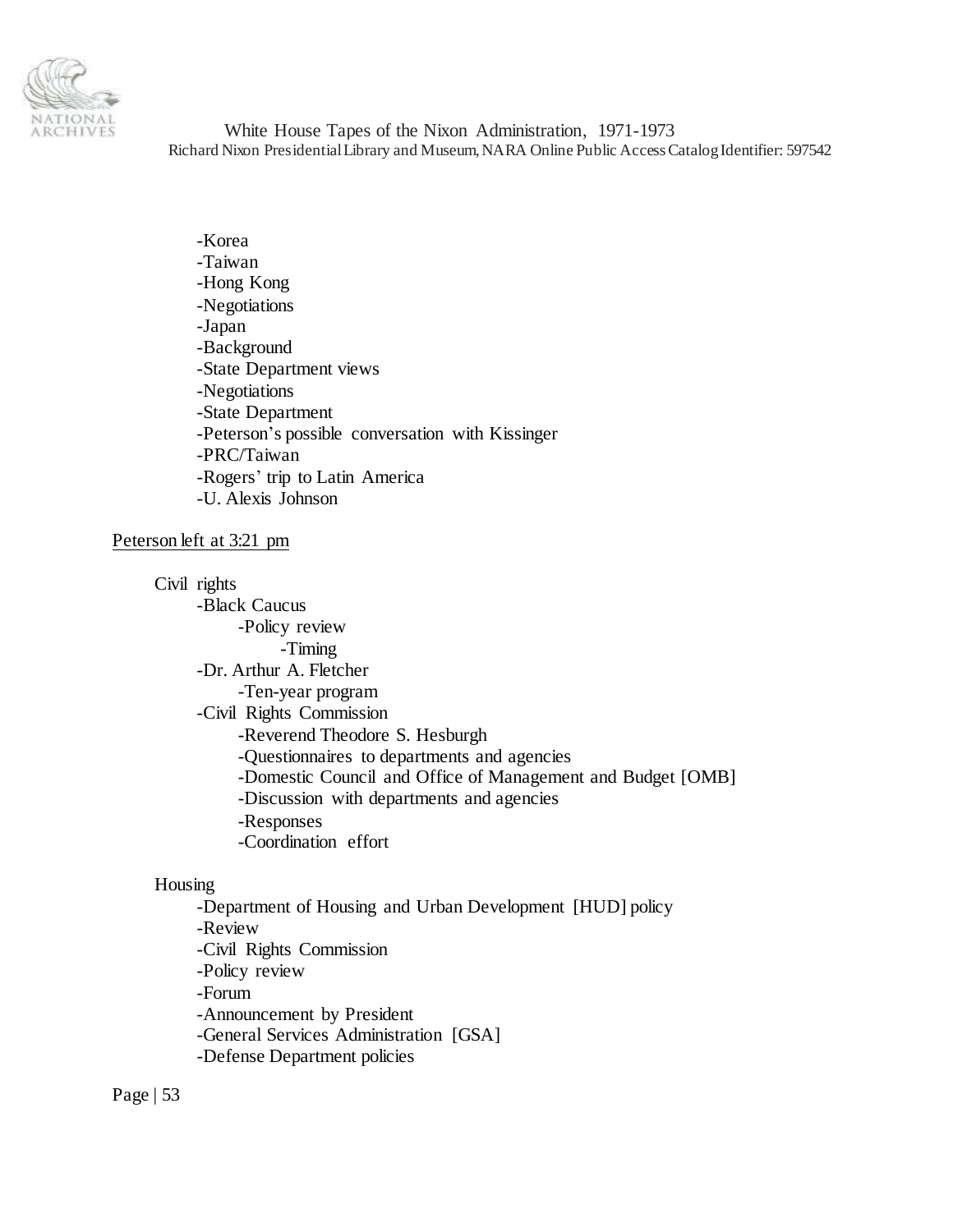

-Fair housing for personnel -GSA site selection criteria -Public access -Open housing for employees -Fair housing element -Administration's policy -Issue -Degree of sensitivity -GSA site selection -Fair housing -Zoning -Blacks -GSA leasing -Congress -Policy issue -Internal Revenue Service [IRS] building in Fresno -Possible GSA directive -Issue -GSA criteria -Civil Rights Commission's questions to GSA -GSA statement on policy -Criteria on available housing -Fair housing -Assumptions Federal government employment -"Philadelphia plan" -Orders -Textile cases -Affirmative action plan -Federal government requirements -Minority employment -OMB goals -Civil Service Commission [CSC] policy towards agencies -Timetables -Remedial action -Recruiting -Merit system -Administration's policy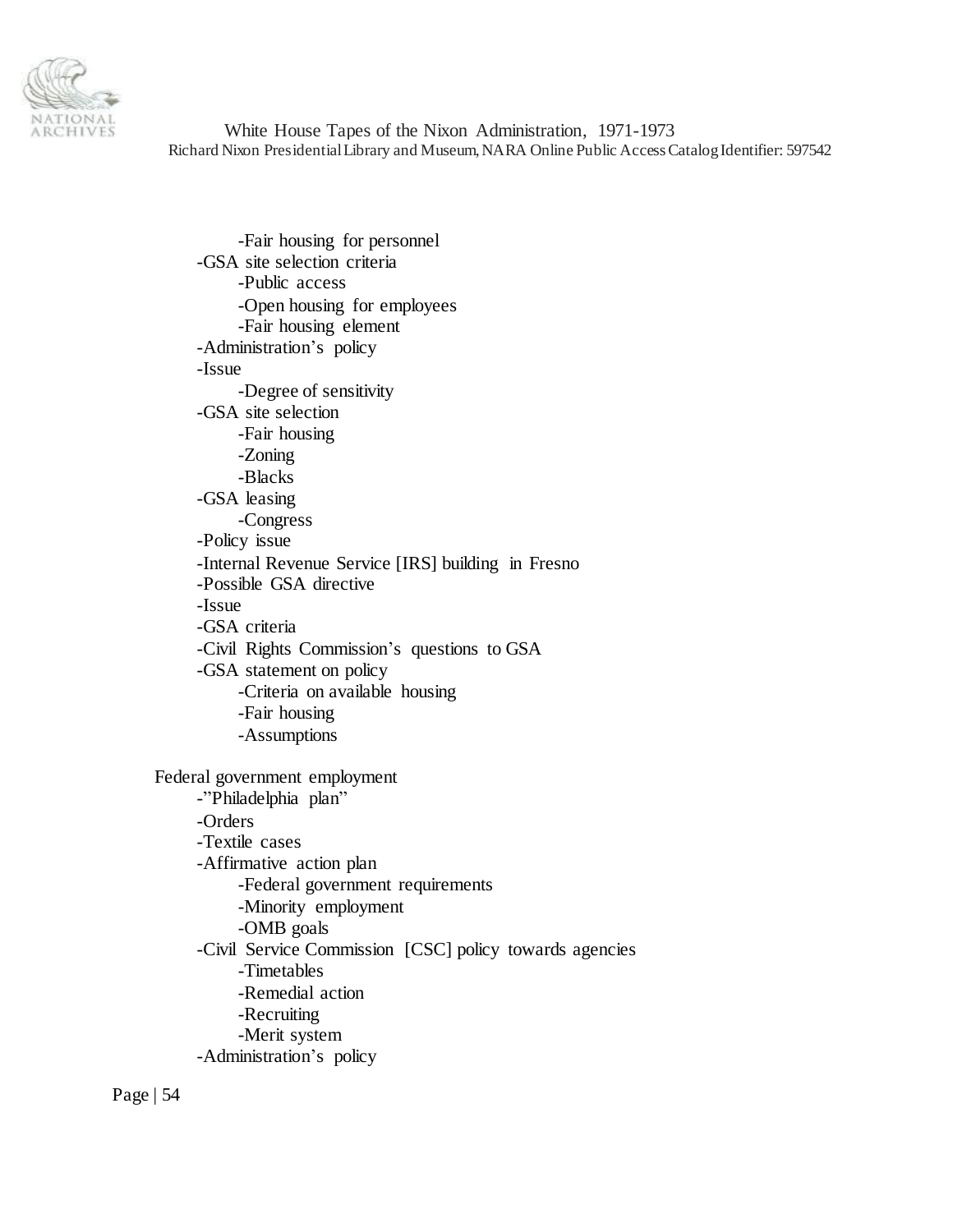

-Political considerations -OMB -Publicity -Press releases -Demagoguery -Race -Promotions -Supergrades -"Low key" -CSC -OMB's approach -Publicity -Problems -Race -Demagoguery -Congress -OMB's approach

Stans' trip -Europe

\*\*\*\*\*\*\*\*\*\*\*\*\*\*\*\*\*\*\*\*\*\*\*\*\*\*\*\*\*\*\*\*\*\*\*\*\*\*\*\*\*\*\*\*\*\*\*\*\*\*\*\*\*\*\*\*\*\*\*\*\*\*\*\*\*\*\*\*\*\*\*\*\*\*\*\*\*\*

[*Previous non-historical (H) withdrawal reviewed under deed of gift 06/14/2019. Segment cleared for release*.] [Non-Historical] [477-010-w005] [Duration: 53s]

George P. Shultz's schedule -Golf -Burning Tree -Garden

\*\*\*\*\*\*\*\*\*\*\*\*\*\*\*\*\*\*\*\*\*\*\*\*\*\*\*\*\*\*\*\*\*\*\*\*\*\*\*\*\*\*\*\*\*\*\*\*\*\*\*\*\*\*\*\*\*\*\*\*\*\*\*\*\*\*\*\*\*\*\*\*\*\*\*\*\*\*

### Shultz left at 3:37 pm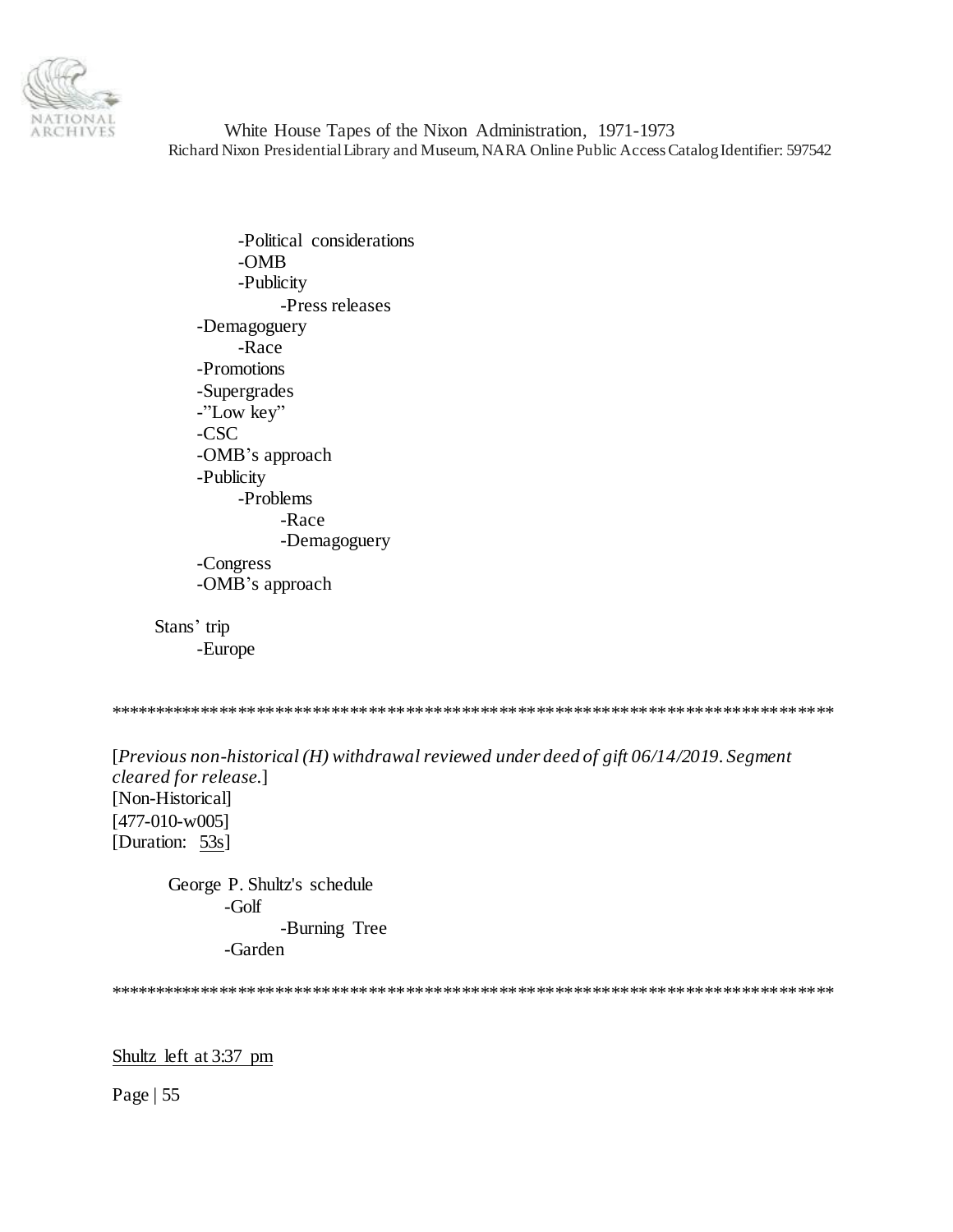

[Conversation No. 477-011](#page-0-0)

Date: April 12, 1971 Time: 3:37 pm - 4:27 pm Location: Oval Office

# H. R. ("Bob") Haldeman met with Maurice H. Stans and James T. Lynn

[General conversation]

Easter egg roll

### The President entered at an unknown time after 3:37 pm

Stans' upcoming trip -Itinerary -Romania -Spain -Greece -Iran -Austria -Ireland -John D. J. Moore -US relations -John A. ("Jack") Mulcahy -Dublin -Schedule -Country -Mulcahy -Property

Commerce Department -Business attitudes towards administration -Previous discussions -Ombudsman for business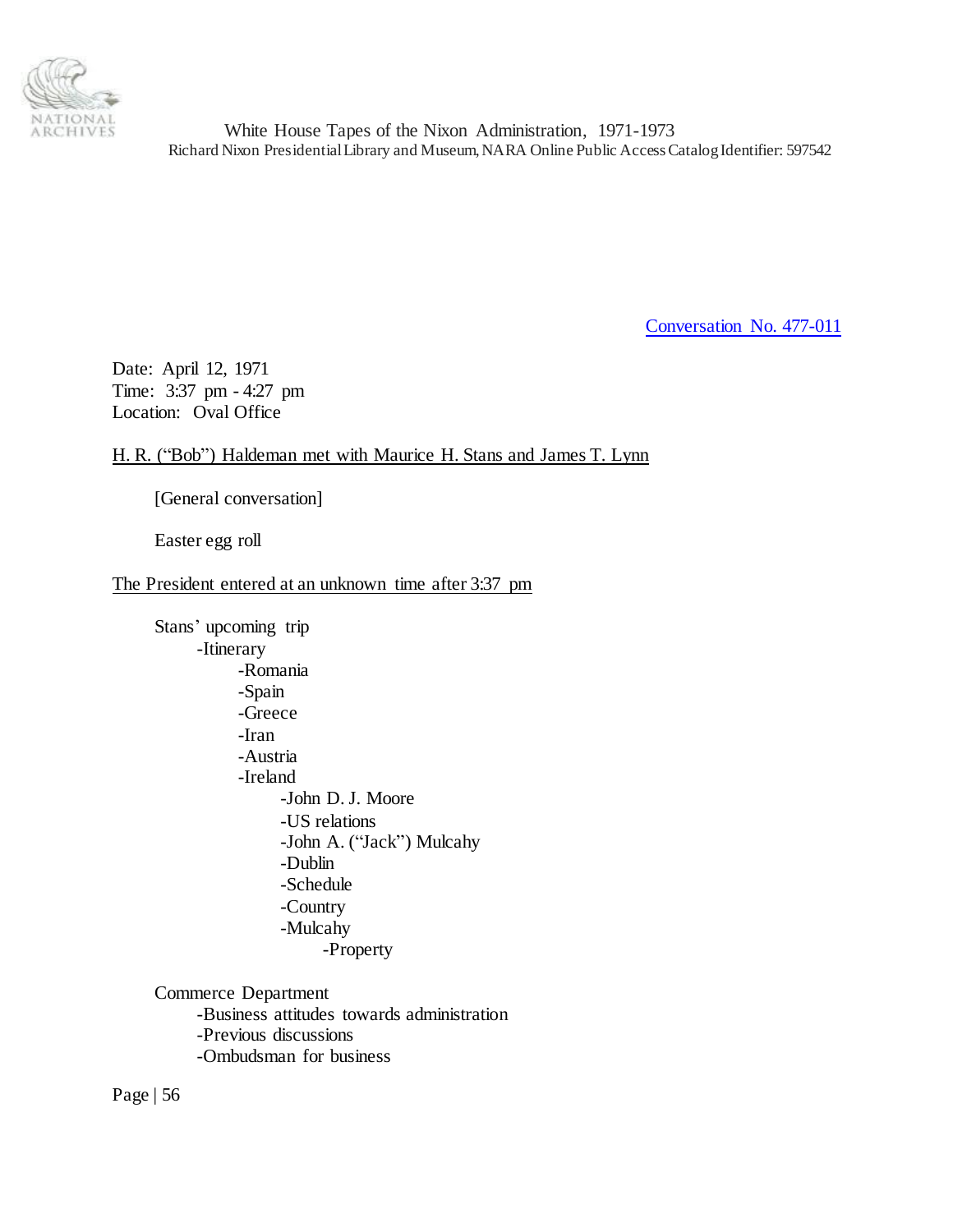

-Reaction -National Business Council for Consumer Affairs -Environment -Agencies -Consumerism -Codes of ethics -Self-regulation of advertising -Ralph Nader -Timetable -Conference on American business in 1990 -Office of Management and Budget [OMB] minority enterprise funding proposal -Budget -Impact -Sam Whiting -OMB -George P. Shultz -Black Caucus -Figures on black business franchises -Comparison with 1969 -Administration's initiatives -Progress since 1969 -Automobile franchises -Publicity -President's comments to an unknown group of African-Americans -Figures -Franchises -Automobile industry -Set of charts -Accomplishments -Comparisons with previous efforts -Possible presentation to Domestic Council and Cabinet -Length of presentation -Franchising -Council on International Economic Policy [CIEP] meeting -Commerce Department study -Legislation -Programs -Congress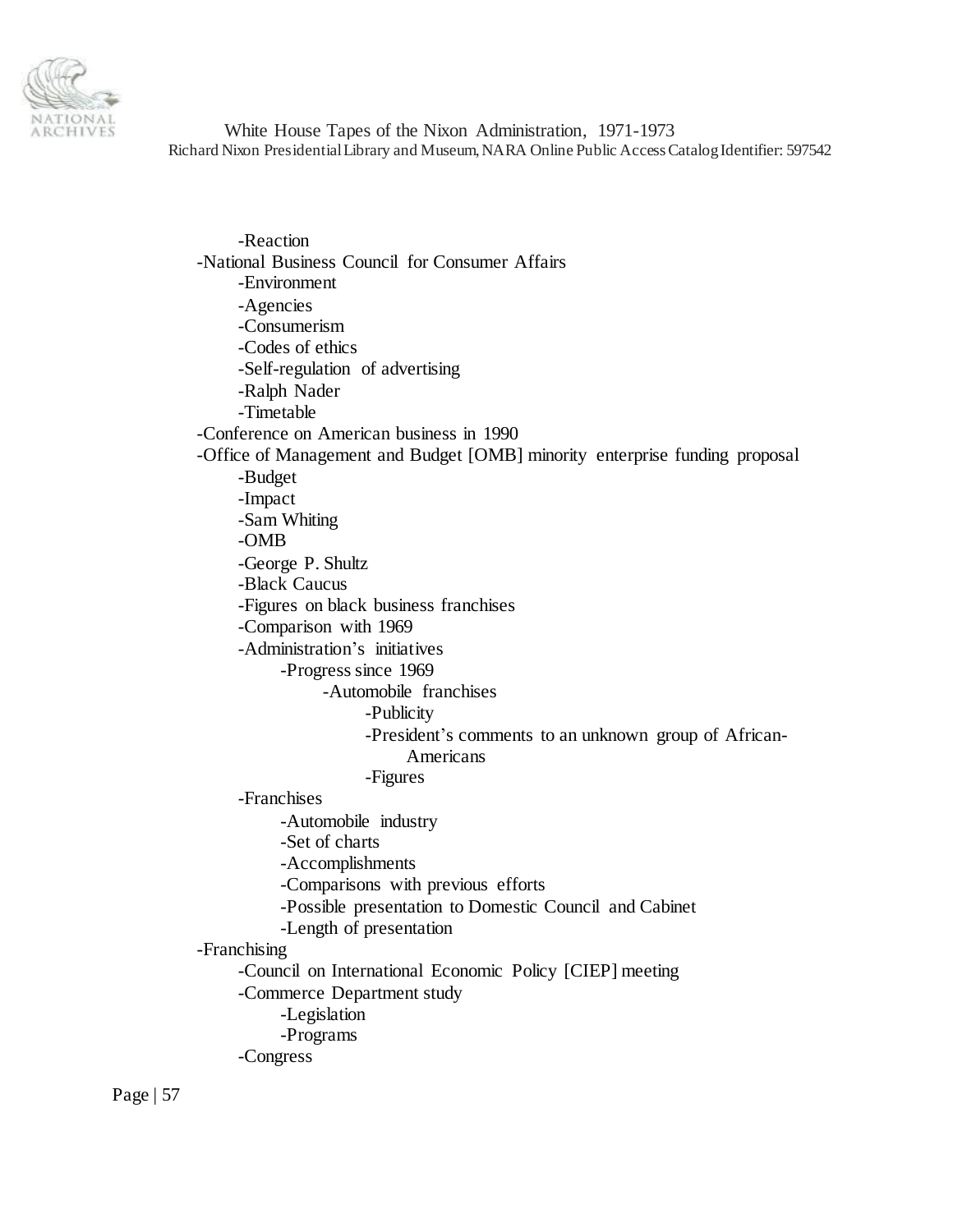

-Securities and Exchange Commission [SEC] -Administration's proposal -Small business -Forthcoming report -Technology -Gap -Private enterprise economy -Difficulties in development and transfer -Proposals -Program -Timing -State Department -Commercial services -William P. Rogers -Bureaucracy -CIEP -Peter G. Peterson -Kinsey public opinion survey -Business community opinions -Foreign services -Publicity -Funding -Outside firm -Leaks -Rogers -Business dissatisfaction -Rogers -Transfer of commercial services to Commerce Department -Upgrading of commercial services by State Department -Attitude -British, Canadian, and Japanese initiatives -Congress -Hearings -Abraham A. Ribicoff -Hearings on upgrading commercial services -Encouragement -Bureaucracy -Possible agreement -Foreign service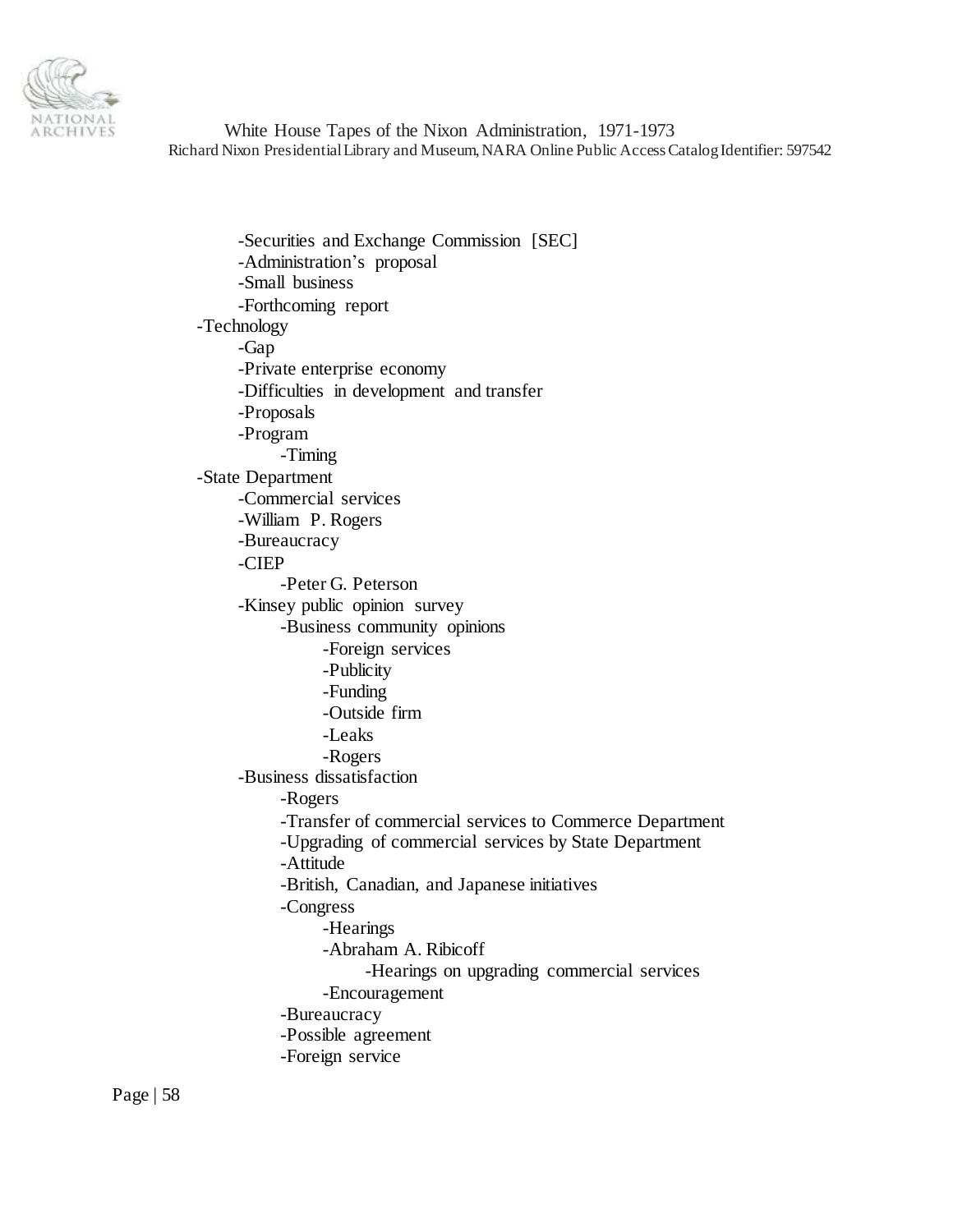

-Peterson -Multinational corporations -Statistical study -Timing -CIEP -Peterson -Labor unions' proposals -Double taxation -Incentive -Effect on earning power -Earnings on foreign investment -Balance of payments -Problem -CIEP -Need -Issues -State Department President's instructions on government-business relations -Peter M. Flanigan -Schedule -President's recent meeting with Flanigan -John B. Connally -Materials for Flanigan -Agencies -Anti-trust -Internal Revenue Service [IRS] -Consumerism -Anti-trust -John N. Mitchell -Environment -William D. Ruckelshaus -Business as "whipping boy" -Consumers -Virginia H. Knauer -Demagoguery -IRS

-Connally -Attitude towards business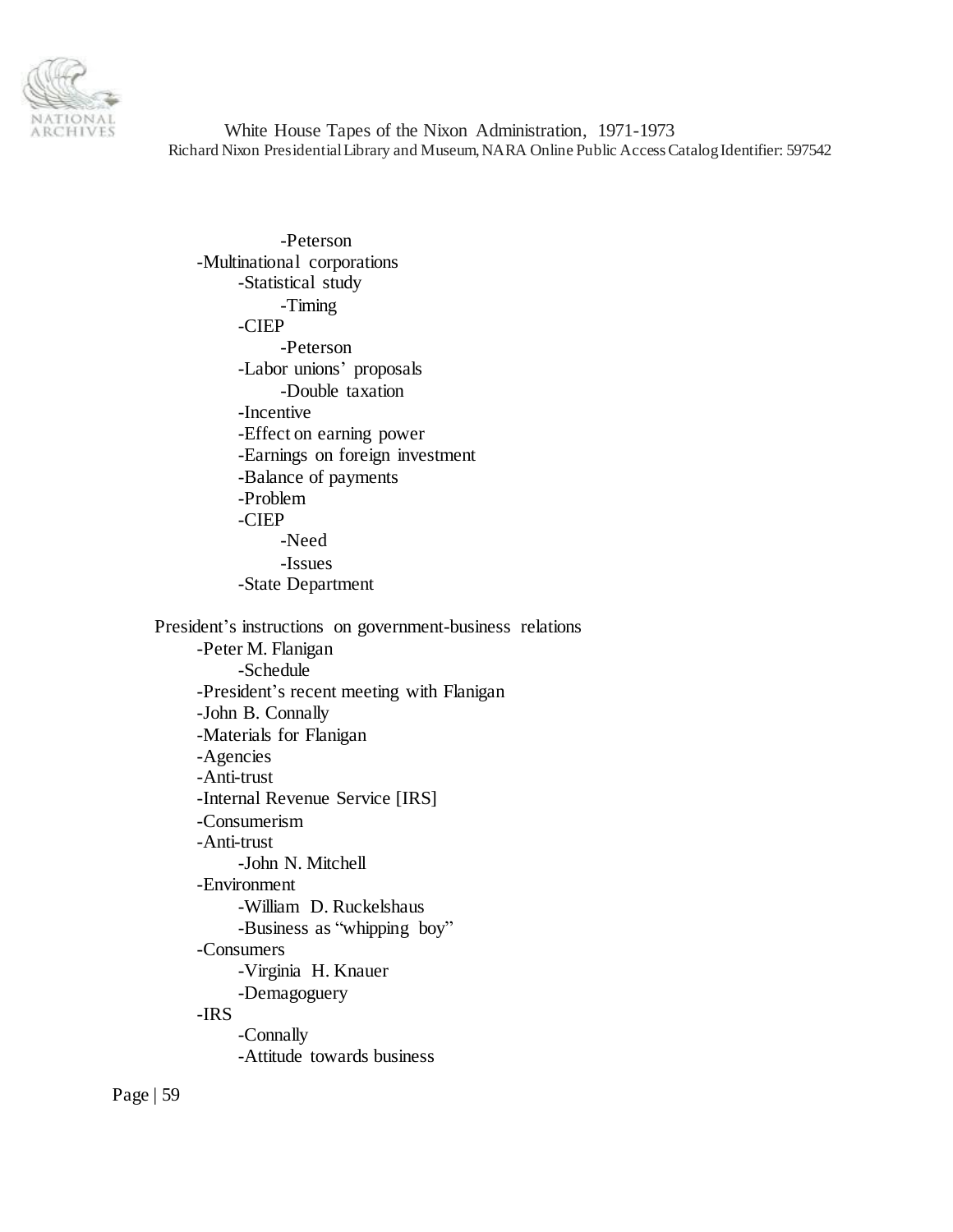

-Rulings -Labor relations -Flanigan -Congress -Legislation -Prospects -Flanigan -Representation abroad -State Department -Rogers -John Foster Dulles -Foreign Service -Commercial attaches -View of private enterprise -Ambassadors -Walter H. Annenberg -[David] Kenneth Rush -Foreign Service -Diplomacy -Social aspects

Commerce Department report on business attitudes towards Administration -Summary -Recommendations -Fixing responsibility -Unfavorable business factors -Commerce Department -Congress -Circumstances -Expectations from Republican administration -Dissatisfaction -Inadequate consultation -Commerce Department's initiatives -Health insurance bill -Time limitations -Effects on small business -Chamber of Commerce -Need for time -Health insurance bill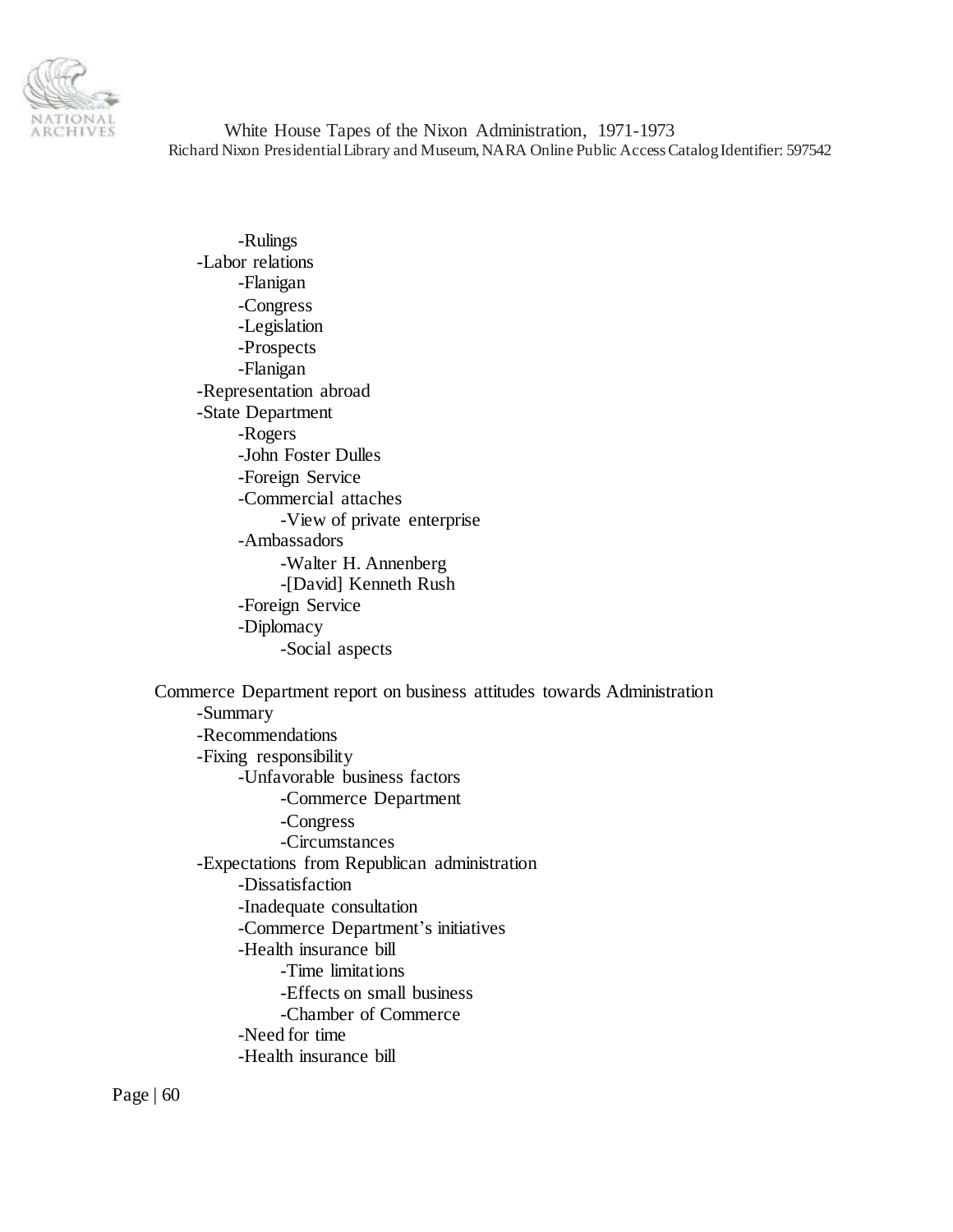

-Cost to business -Business concerns affected -Alternatives -Edward M. ("Ted") Kennedy -Costs -Administration's possible strategy -Business support -Alternatives -Ruckelshaus -Edmund S. Muskie -Anti-trust -Staff -Richard W. McLaren -IRS -Consumers -Flanigan -Knauer -Equal Employment Opportunity Commission [EEOC] -Instruction to Stans to meet with Flanigan -President's conversation with Paul W. McCracken -Possible injunctive powers -Defense posture of business -Polls -Public's attitude to business -Colleges -Water pollution -Concentration of power -Pollution laws -Legislation for consumers -Environmentalism -Nader -Consumerism -Self-defense efforts -Business expectations -Administration's initiatives -Political realities -Support from business community -Government attitude toward business -Congress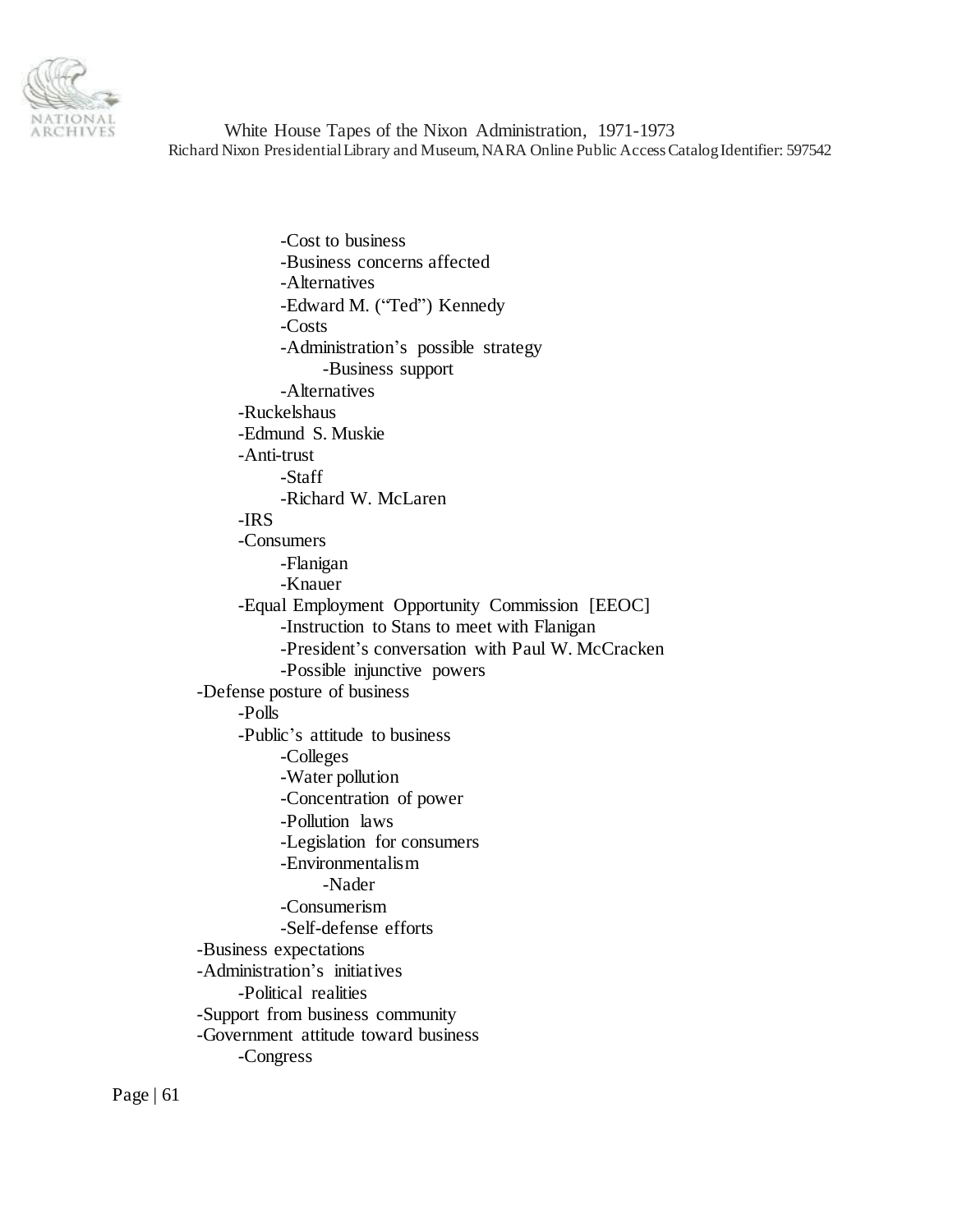

-Agencies -Environmental Protection Agency [EPA] -Anti-business views -Business criticisms -Power of labor unions -Congress -Environment -Consumerism -Anti-trust -Federal Trade Commission [FTC] -Democrats -Administration's efforts -President's meeting with unknown group -Environmentalists -Businessmen -Timing -Environmentalism -Consumerism -Growth -Hubert H. Humphrey -Suggestions -Economic factors -Cost, financing, profits, prices -Business criticisms -FTC -Anti-trust division of Justice Department -Patent licensing -Franchises -Limitations on rights -Overseas investments -Trade -Need for solutions -Administration's fiscal policy -Full employment budget -Deficits -Chamber of Commerce poll -Clumsiness of government -Bureaucracy -Influence on decisions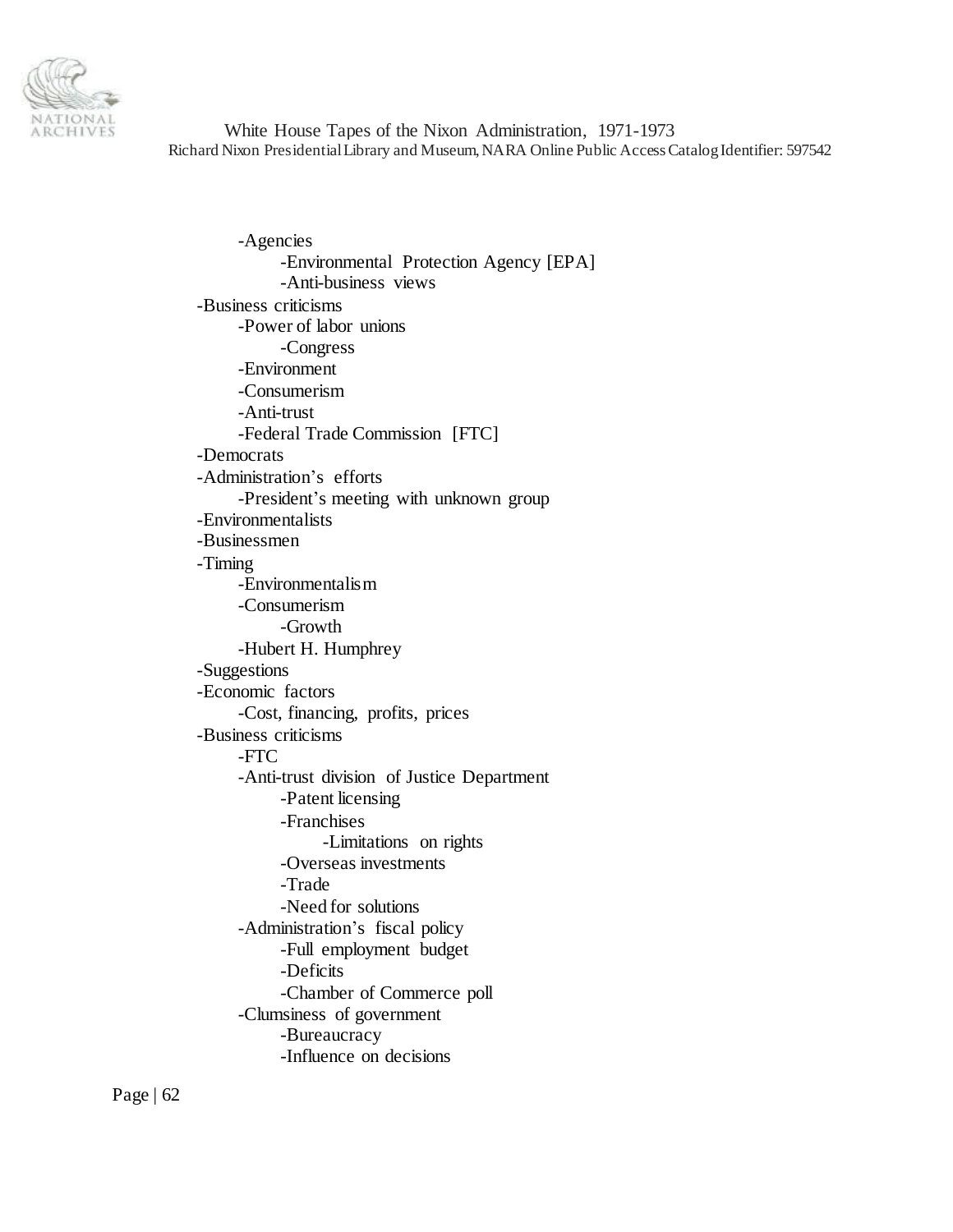

-Previous administrations -Approval of administration policies -Congress -Depreciation allowances -Republican contributors -Meeting with Stans -Support for administration -Critics -Daniel C. Gainey -Supporters -Stock market -Government/business relations -Transportation industry -Automobile industry -Petroleum industry -List -Environment -Consumer affairs -International business -Action against US business by foreign governments -Since 1969 -Nationalizations -Expropriations -Restrictions -Cases -Andean group -Venezuela -Retroactive taxation of oil companies -Ecuador -Tuna boats -Ownership of banks, insurance, and service companies -Movement of capital -Concerns -List

### Suggestions

-Possible agency initiatives -Consultation with business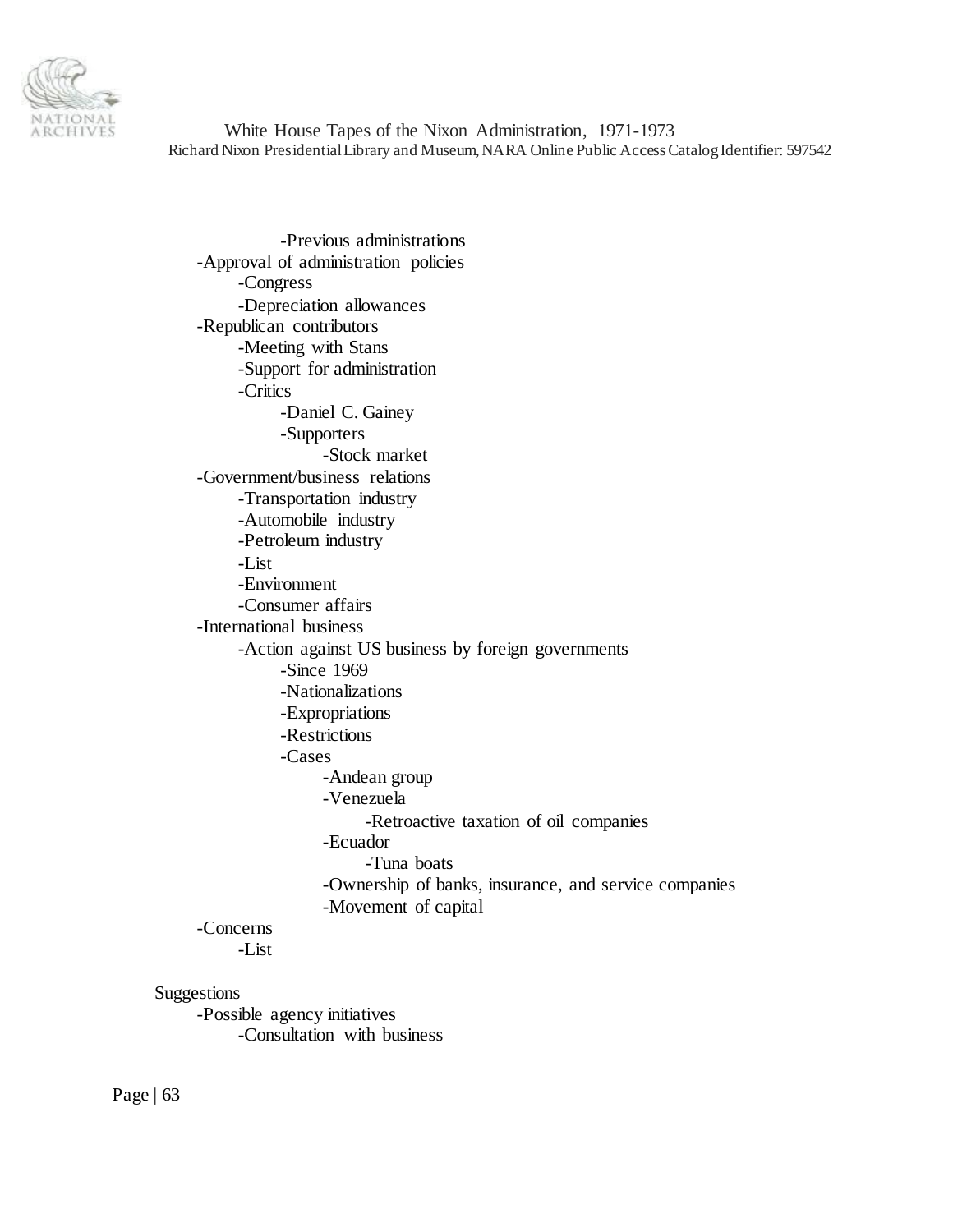

-Studies on impact programs on prices, small businesses, and minority businesses -Public criticism of business by government officials -Review of anti-trust policies -Research and development -Inventory of restrictive work practices -Productivity Council -Shultz -Industry problems -List of work restrictions -Painting, transportation, utility -Focus -Capital -Work restrictions -Need for inventory -Citizen use of courts for environmental enforcement -Ruckelshaus -Bias against business -Tax Reform Act of 1969 -Environment -Criticism of business on pollution -Industry's contributions -Economic factors -Technological limitations -Time requirement for orderly adjustments -Paper industry -Modernization/obsolescence -Time -Financial aid -Need for national pollution control standards -Contact with industry -Anti-trust restrictions -McLaren's speech on environment -Government incentives for pollution control experiments -Tax incentives -Accelerated depreciation allowances -Regulations -Financial assistance to companies for anti-pollution measures -National Industrial Pollution Control Council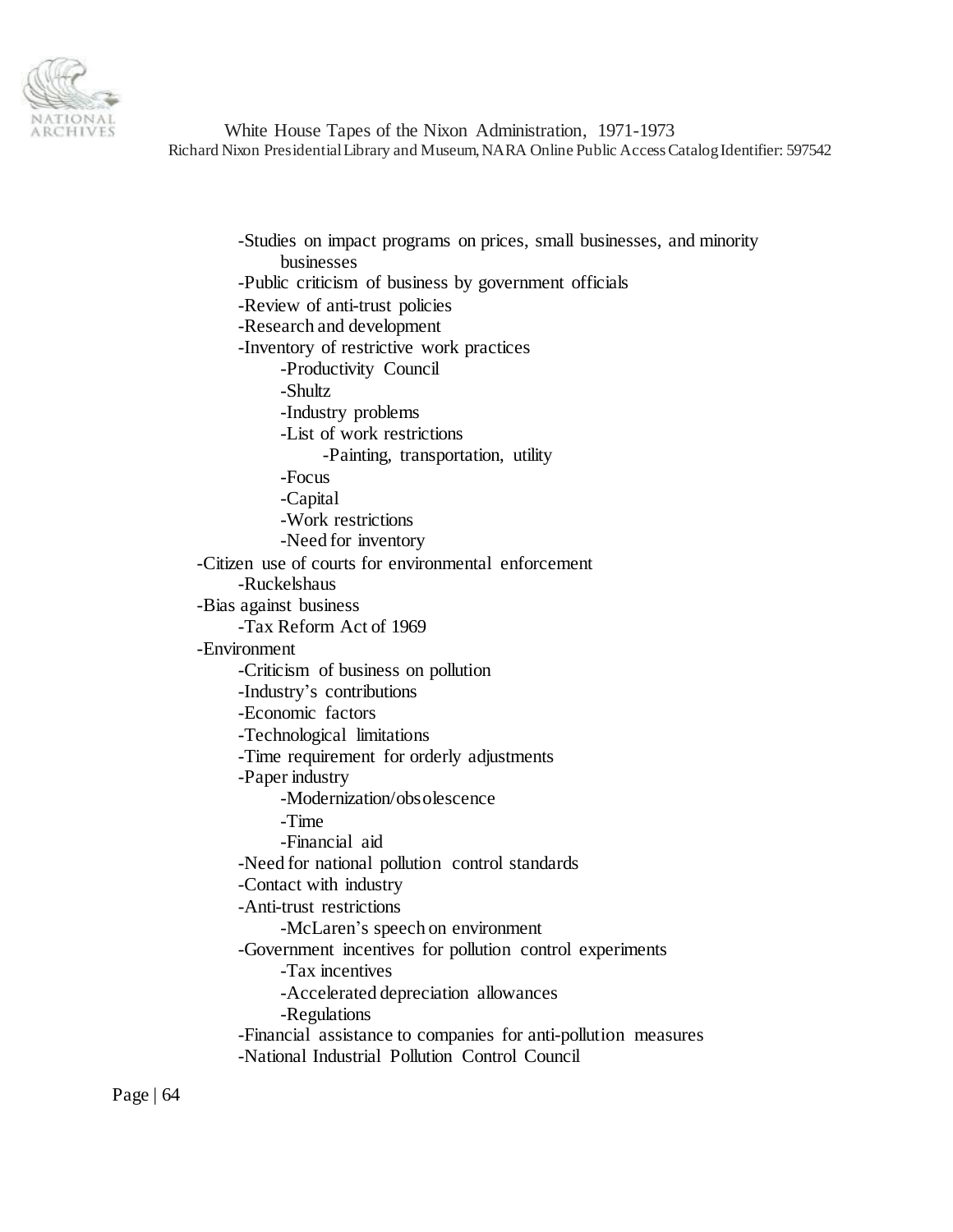

-Losses due to Food and Drug Administration regulations -Possible reimbursements -Cyclamates -Dwight D. Eisenhower administration -Cranberries, chickens -Integrated plan for environmental improvement -Long-term -Ten or twenty years -Pressures on industry -Ten-year plan regarding reduction of pollution -Economic impact statements on anti-pollution actions -Alaska pipeline -Flanigan -Foreign commerce -Credit support for exports -Export-Import Bank [Ex-Im] legislation -Tax incentives for US companies -Foerign competition -Relaxed trade restrictions -East-West trade -Elimination of controls on American capital investments abroad -Arthur F. Burns -Connally -Changes in export laws -Foreign government standards -Germany -France -US -Promotion of international standards -Standards of quality/performance -US position -Need for US participation -Possible legislation -OMB -Protection of overseas investments -Expropriations -Regulations and harrassments -Retroactive measures -Number of cases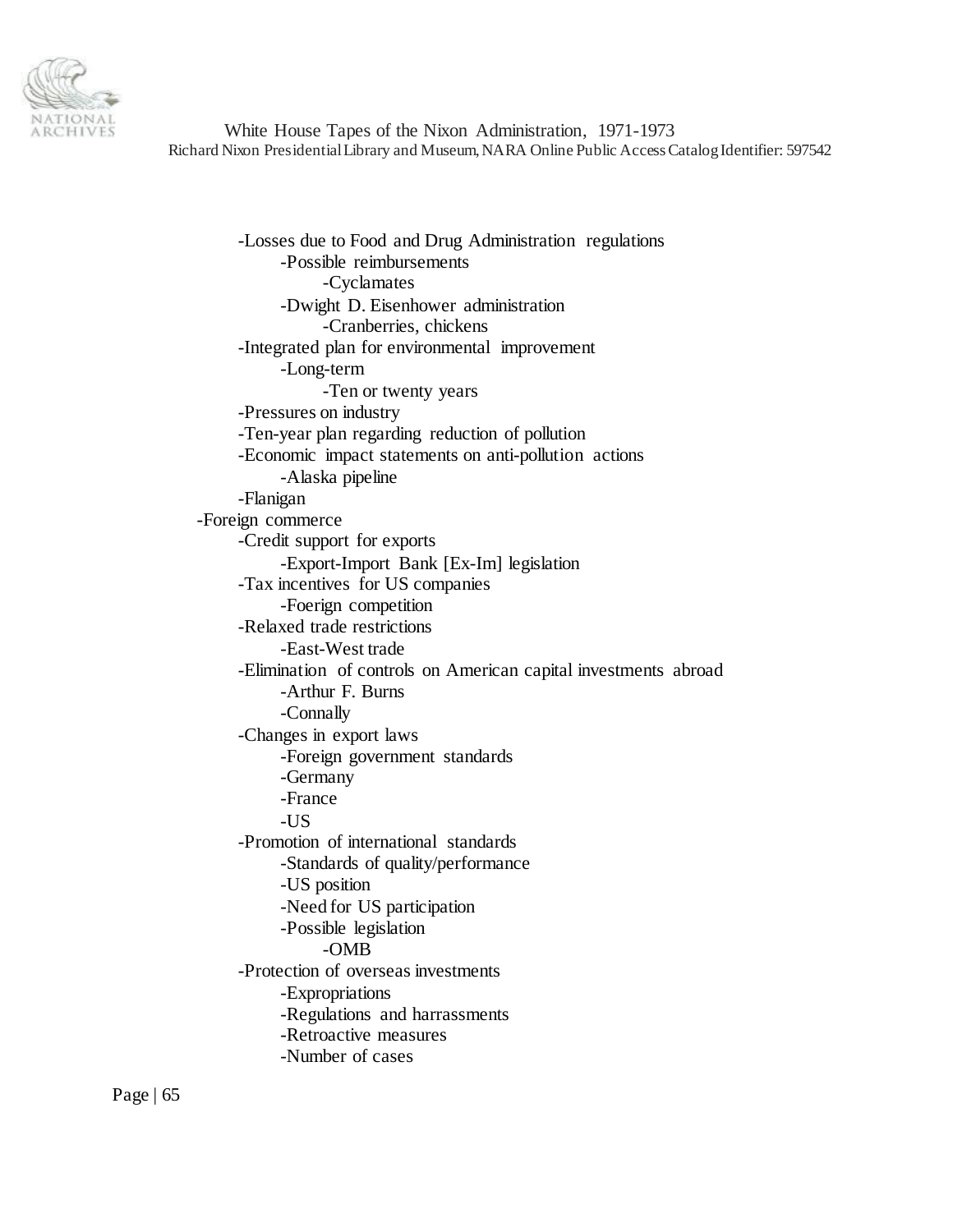

> -Adequacy of US efforts -Defense of US business -Report to President

David M. Kennedy's role -Mission -Press reports -State Department -Rogers -Commerce Department -Stans -Peterson -Trade -Commerce and State Departments -Peterson's possible statement -Departments involved -Press -Mission -Trade with Japan -Negotiations -Peterson -Circulation of Stans' report

Stans' schedule -Trip to Europe

# Stans and Lynn left at 4:20 pm

President's schedule -Flanigan -Rogers -Meeting with Victor Lasky -Use of recorder -Patricia (Pratt) Lasky

# **Stans**

-Possible future appointment -Presentation of report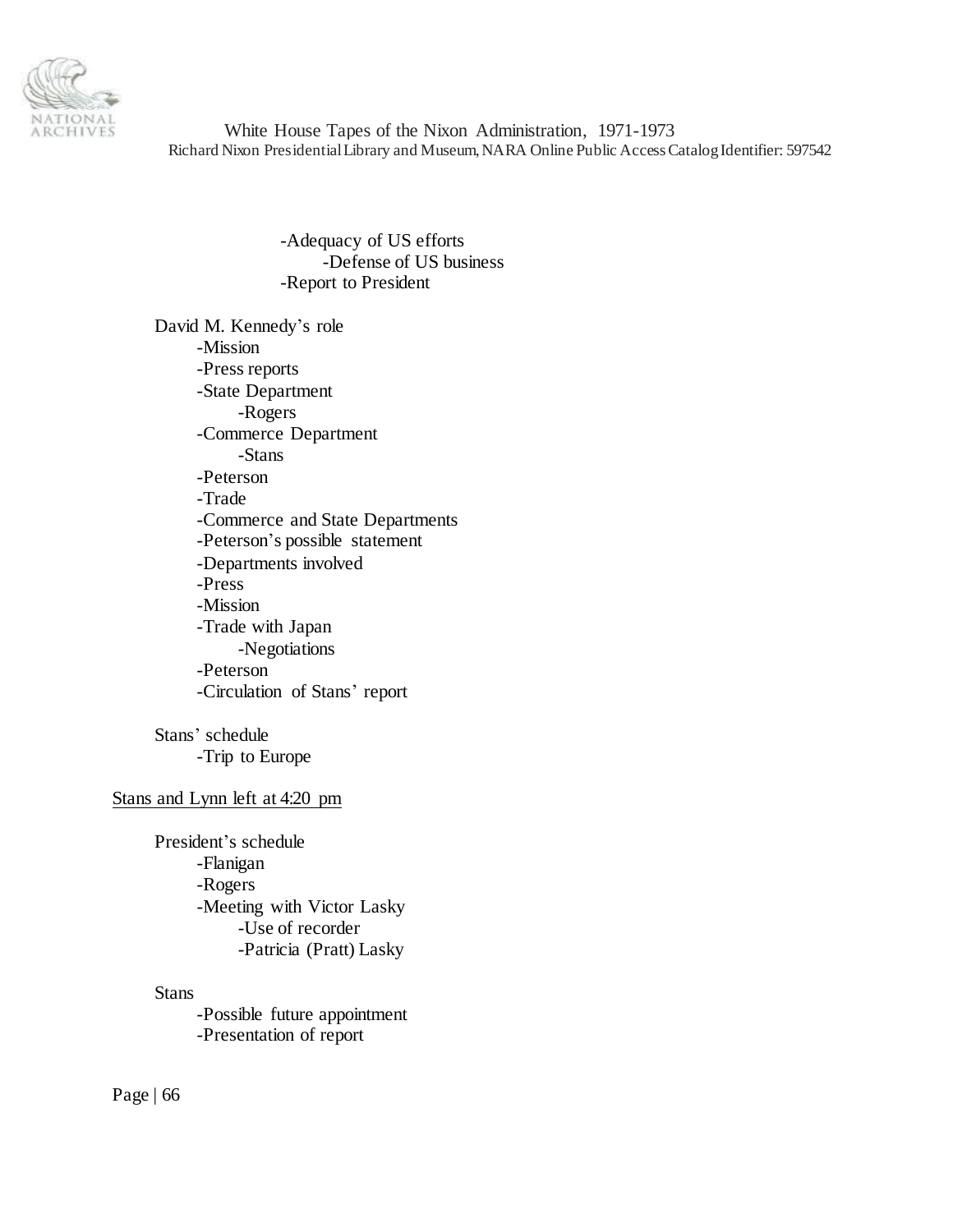

Business/government relations -John D. Ehrlichman -Flanigan -Stans' study -Ehrlichman -Domestic Council

Cabinet reports to President -Clifford M. Hardin -Rogers C. B. Morton -George W. Romney -John A. Volpe -Contact with the President -Individual meetings versus Cabinet meetings -Stans -Individual meetings -Hardin -Morton -Individual meetings -Frequency -Stans' report -President's summarization -Connally -Hypothetical report to President -Commercial attachés -Rogers -Stans -Defense of Administration -Consumerism -Flanigan President's schedule -Peterson -[D. M.?] Kennedy -Connally -Ehrlichman Business expectations -Connally's views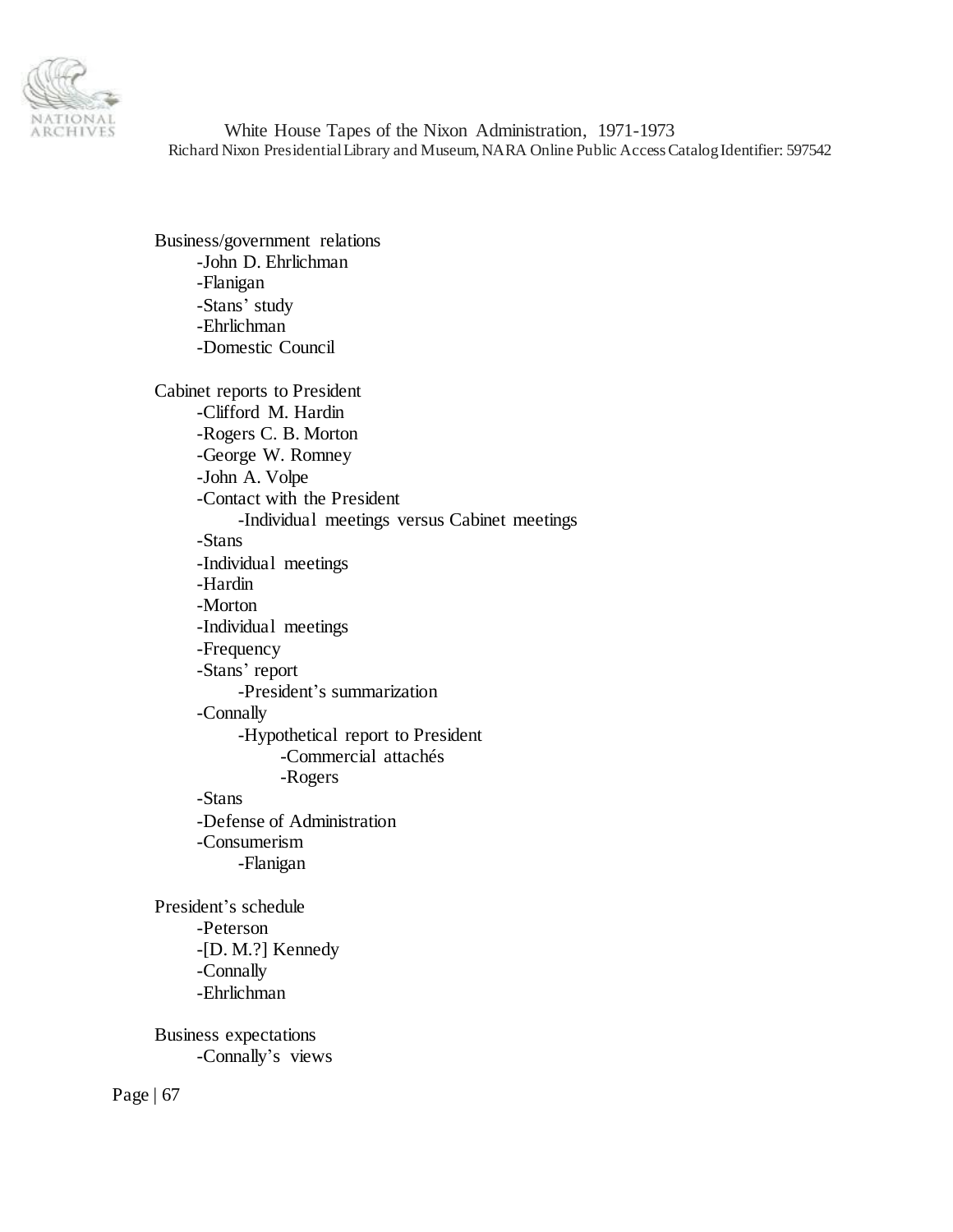

-Consumers -Environmentalists -Ehrlichman -Stans' poll -Public attitudes towards business -Administration's initiatives -Public opposition -Jews -Israel

President's schedule -*Sequoia*

Haldeman left at 4:27 pm

[Conversation No. 477-012](#page-0-0)

Date: April 12, 1971 Time: Unknown between 4:27 pm and 4:30 pm Location: Oval Office

# The President met with Stephen B. Bull

President's schedule -William P. Rogers -Victor Lasky -Patricia (Pratt) Lasky

Bull left at an unknown time before 4:30 pm

[Conversation No. 477-013](#page-0-0)

Date: April 12, 1971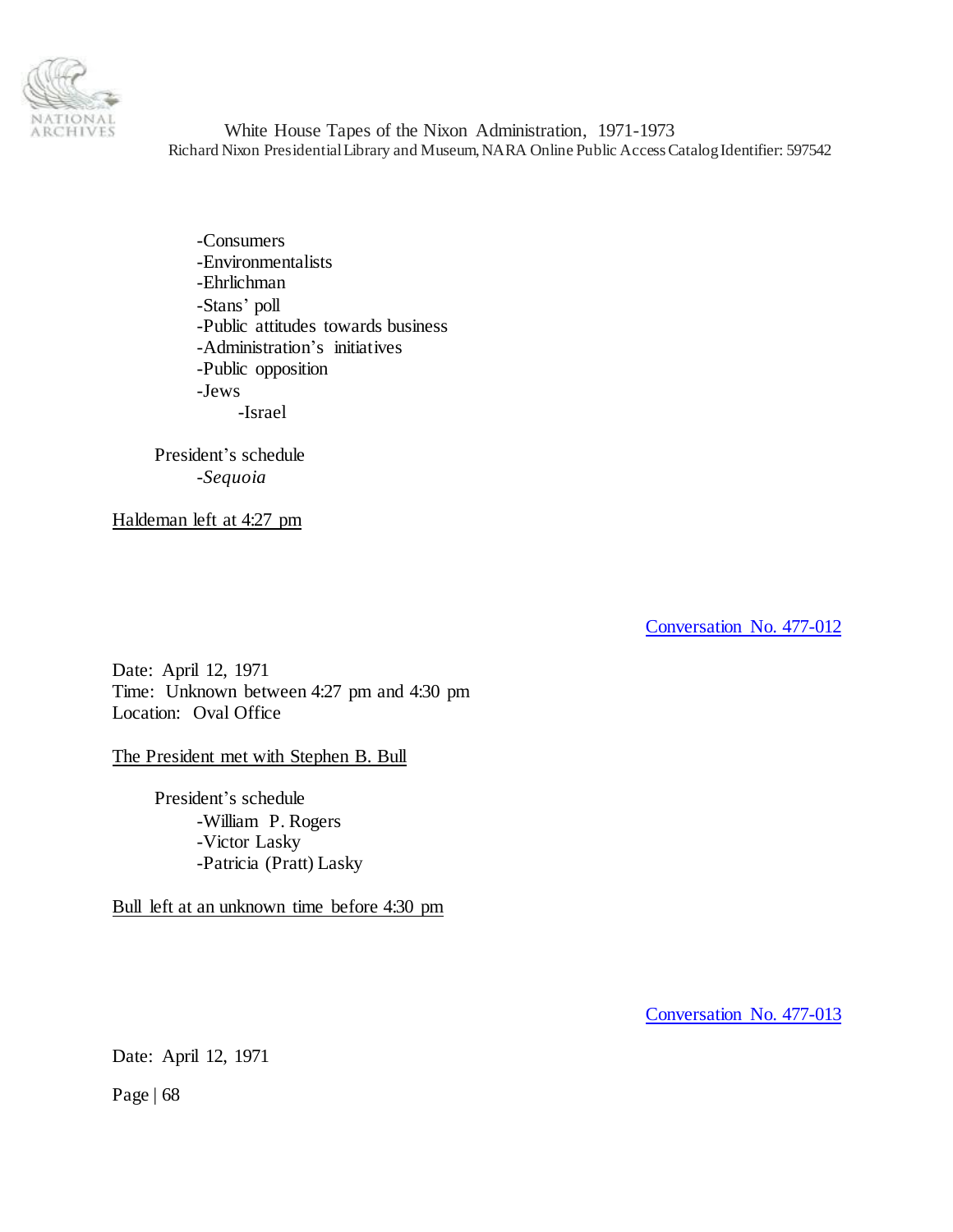

Time: 4:30 pm - 5:22 pm Location: Oval Office

# The President met with Victor and Patricia (Pratt) Lasky and an unknown man [Stephen B. Bull?]

**Greetings** 

The unknown man [Bull?] left at an unknown time before 5:22 pm

P. Lasky

\*\*\*\*\*\*\*\*\*\*\*\*\*\*\*\*\*\*\*\*\*\*\*\*\*\*\*\*\*\*\*\*\*\*\*\*\*\*\*\*\*\*\*\*\*\*\*\*\*\*\*\*\*\*\*\*\*\*\*\*\*\*\*\*\*\*\*\*\*\*\*\*\*\*\*\*\*\*

[*Previous PRMPA Personal Returnable (G) withdrawal reviewed under deed of gift 06/14/2019. Segment cleared for release*.] [Personal Returnable] [477-013-w006] [Duration: 1m 14s]

Victor Lasky -Physical fitness -The Watergate -Health club -Apartment -John N. Mitchell and Martha (Beall) Mitchell -Arthur F. Burns -Martha (Beall) Mitchell -Taking out trash

\*\*\*\*\*\*\*\*\*\*\*\*\*\*\*\*\*\*\*\*\*\*\*\*\*\*\*\*\*\*\*\*\*\*\*\*\*\*\*\*\*\*\*\*\*\*\*\*\*\*\*\*\*\*\*\*\*\*\*\*\*\*\*\*\*\*\*\*\*\*\*\*\*\*\*\*\*\*

Lasky's book on President -Coverage -Administration -Possible title -The Man and the Myth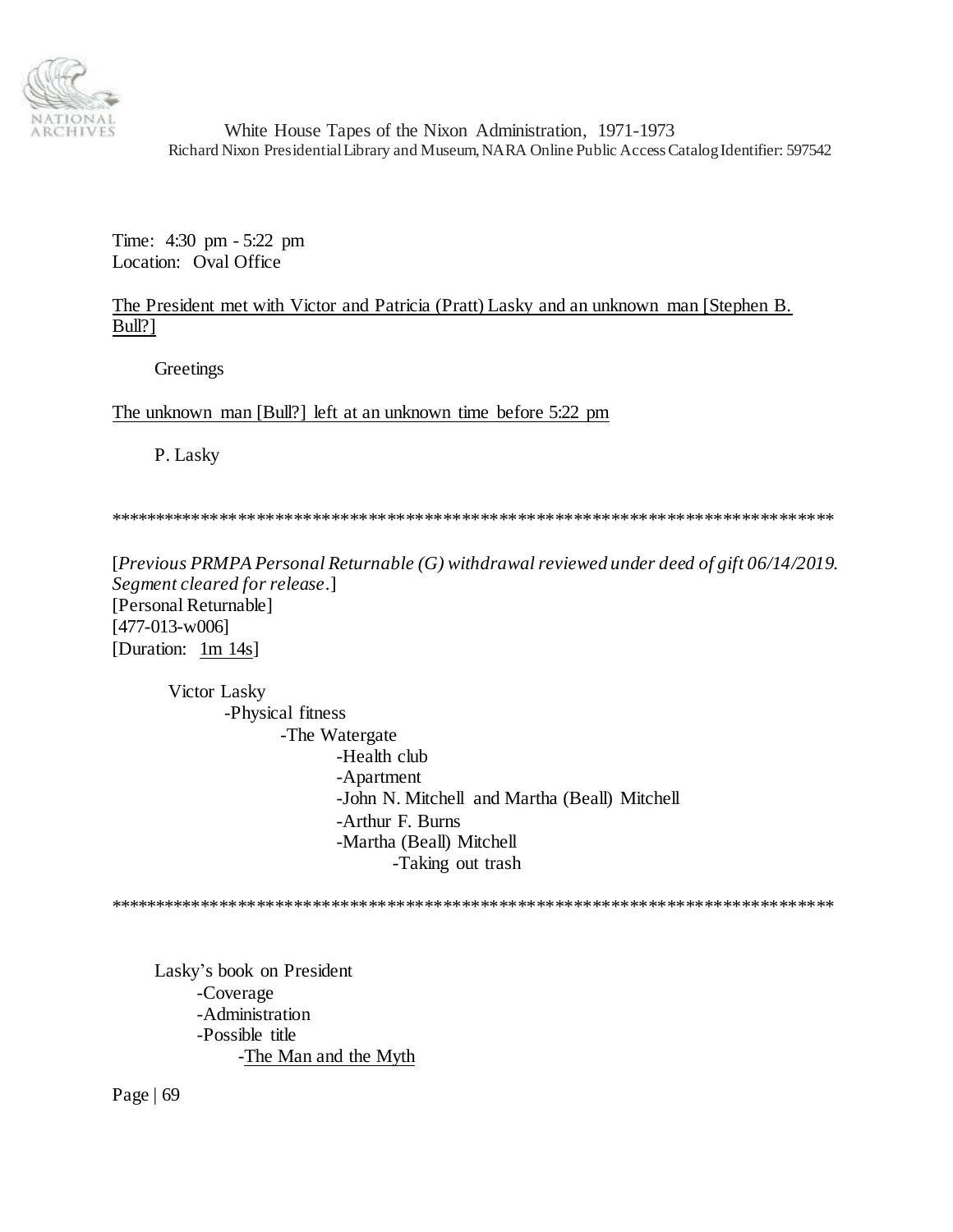

-Writings on President -Knowledge of President -1948 to present -Alger Hiss case -Outline -President's preparation for office -Difficulties in 1968 -Internal situation -Vietnam -Middle East -Economy -Dangers -Inflation/depression -Emphasis -Dramatic moments -Crisis handling -Publication schedule -Possible paperback edition -1972 campaign -President's approaches to problems -Handling -Risks -Vietnam -Economy

### Economy

-Confidence -Controls -Inflation -Business community -Inflation -Growth -Rate -Administration's emphasis on steadiness, responsibility -Growth -Peace -Foreign policy -Avoiding extremes, sudden shifts -Controversy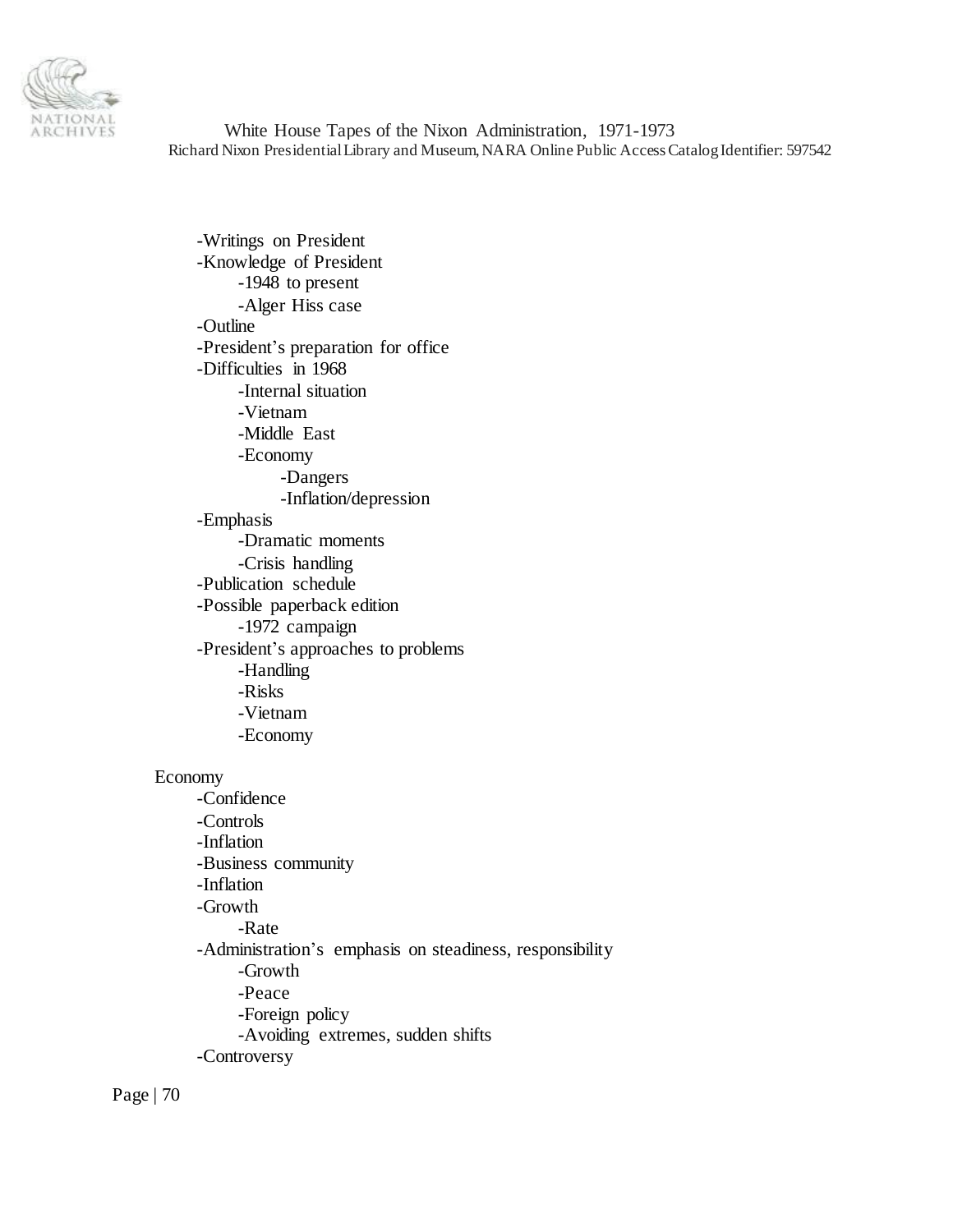

-Wage and price controls -Cabinet -President's policies -Office of Price Adminstration [OPA] -Effect on US economy -Foreign affairs -Nuclear equality -US advantages -Inflation -Harmful actions -"Diet" -Unemployment -Inflation -Optimism -*New York Times* financial writers

#### Vietnam

-Vietnamization -Troop withdrawals -Vietnamization -Timing -General William C. Westmoreland -Comparison with Korea -South Vietnamese -Theory -Troop withdrawals -President's announcements -US military -South Vietnamese -President's policy -Timing -Melvin R. Laird -1969 trip to Vietnam -Recommendations -President's meeting with General Nguyen Van Thieu -Midway -Announcements -First withdrawals -Difficulty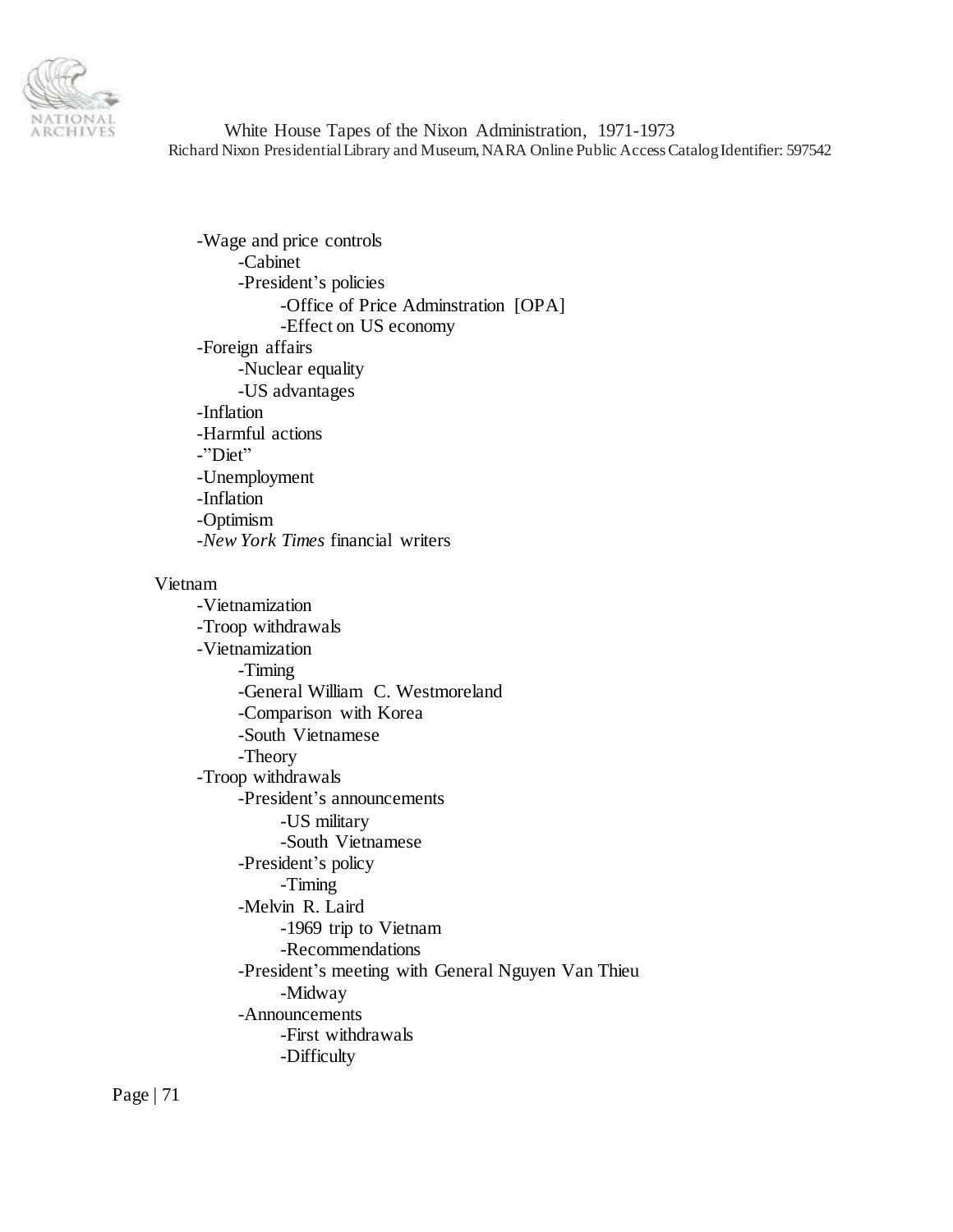

-Defense Department -Thieu -South Vietnamese -Pentagon -US policy -Steady course -Flexibility -Troop levels -Support for President -Henry A. Kissinger -Establishment -Criticism of the President -Overthrow of Ngo Dinh Diem -John F. Kennedy -Partition of Laos -W[illiam] Averell Harriman -American involvement -Kennedy -Beginnings -1963 -Lyndon B. Johnson -Diem -Laos -Ho Chi Minh Trail -Diem -Consequences -Establishment -US withdrawal -"Domino Theory" -President's statements -November 3, 1969 -Cambodia [April 30, 1970] -April 7, 1971 -Support for President -Compared with previous administrations -*Life* -Opposition to President -Television networks -Columnists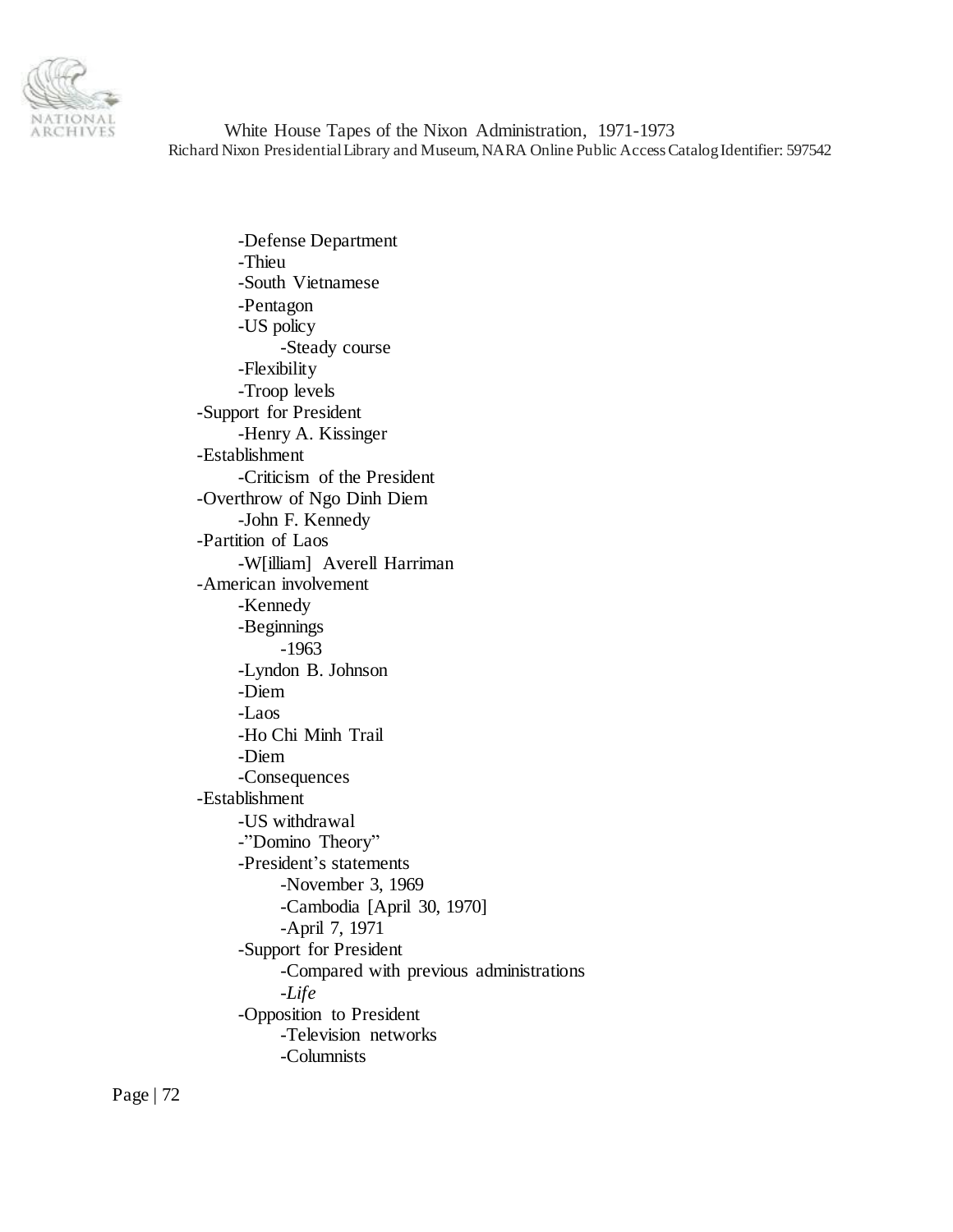

> -Kissinger -"Guilt complex" -Spanish Civil War -Comparison with Vietnam -General Francisco Franco -Isolationism -Foreign involvements

# Israel

-Compared with Vietnam -Support for President's policies -Yitzhak Rabin -Golda Meir -[V.?] Lasky's visit to Israel -Liberals -View of Israel -J. William Fulbright -Statement -Michael J. ("Mike") Mansfield

# Middle East

-Prospects -[V.?] Lasky's visits -Negotiations -Israeli/Egyptian conflict -Union of Soviet Socialist Republics [USSR] -Jordan -US policy

US position in world -Jordan -Cambodia -Trust in US -Vietnam -Future -Indonesia -Thailand -Philippines -Japan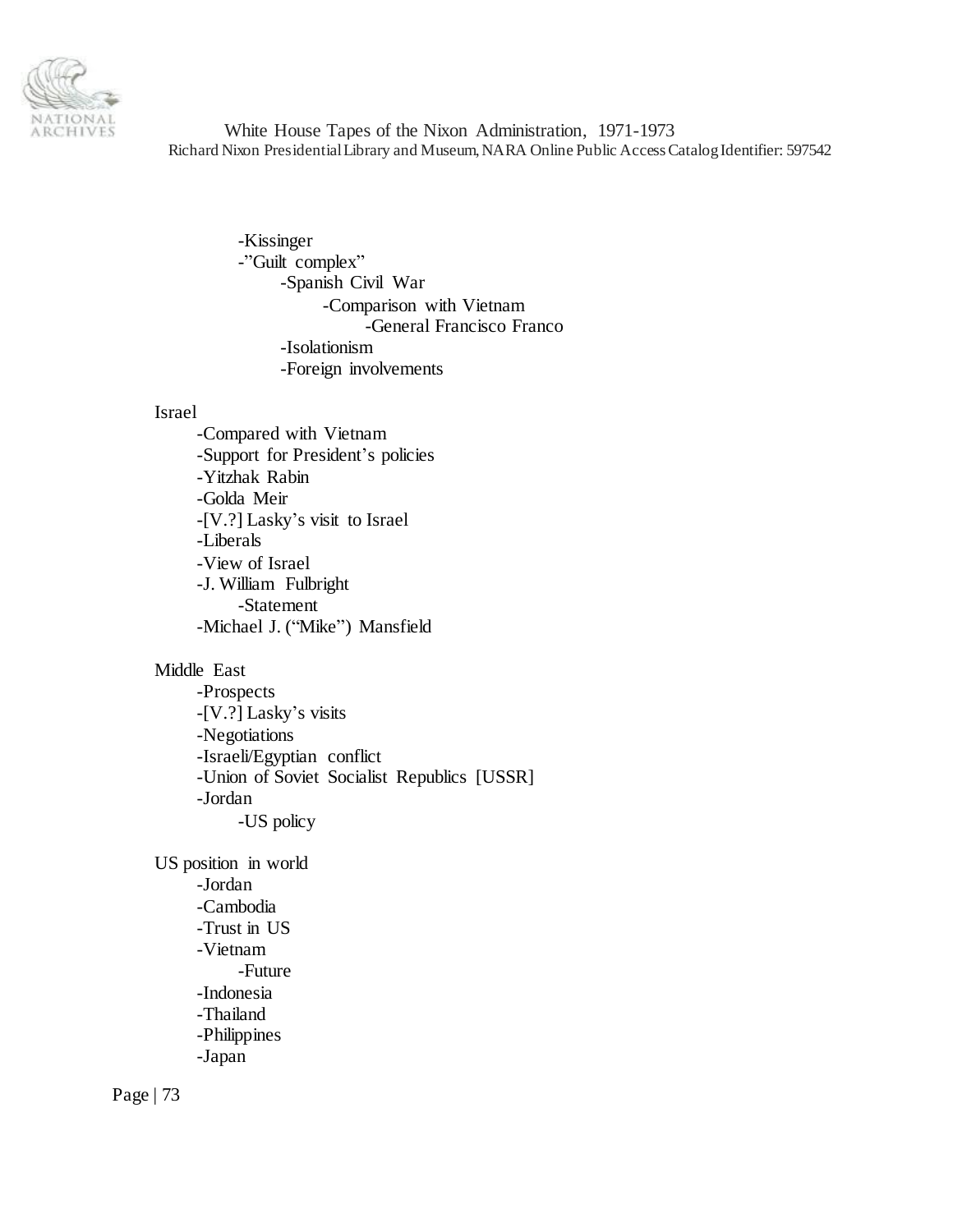

-Trust in the US abroad -American spirit -Vietnam -Withdrawal -Pacific area -South Vietnam -Future of US -Future of Middle East -American spirit -US role in world -World peace -World freedom -Germany and Japan -Economic power -Military power -Europe -USSR -People's Republic of China [PRC] -Establishment -America's role -Vietnam -Need for American strength -Economy -Military strength Middle East -Jordan -Kissinger -Israel -West Bank -Golan Heights -Dodoc Kibbutz -Liliuri [sp?] Gardens -Golan Heights -Syrians -Jordanians -Libyans -Israel/Egypt

-USSR/US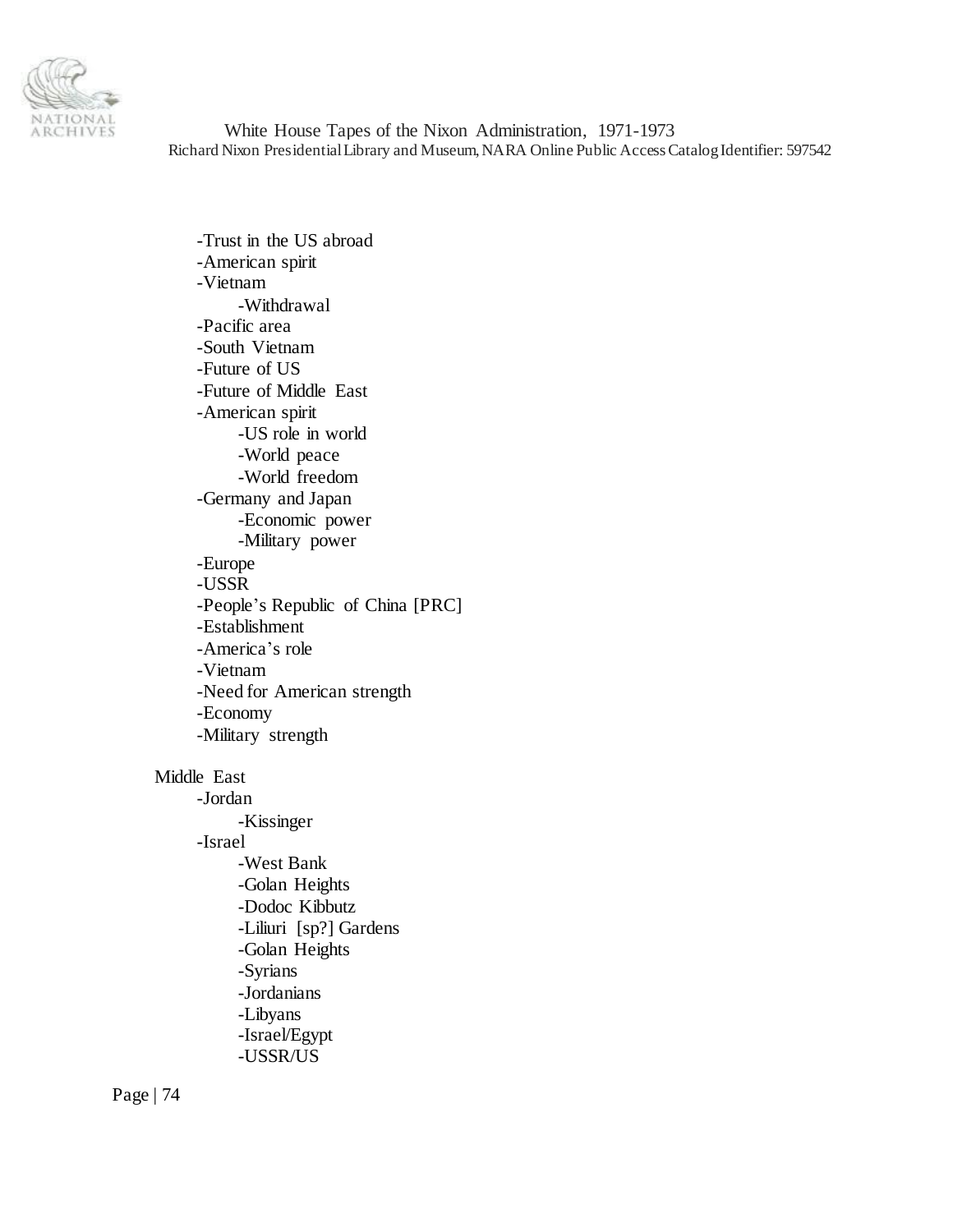

> -Chief of Israeli intelligence -Israel -Relations with Arab neighbors -Internal situation -US commitments to -President's successor -US policy -Vietnam -US obligations

# **Staff**

-Kissinger -Relationship with the President -V. Lasky's books on -Kissinger's books -Memoranda to John N. Mitchell on Vietnam -1968 campaign -Nelson A. Rockefeller -Log -President's concerns -Cabinet -Task forces -Arthur F. Burns' role -Dwight D. Eisenhower Administration -Program -Domestic Council -Purpose -Burns -John D. Ehrlichman -Economic Council -Daniel P. ("Pat") Moynihan -Foreign Affairs Council -Domestic Council -National Security Council [NSC] -Council on International Economic Policy -Peter G. Peterson -Importance

US purpose in world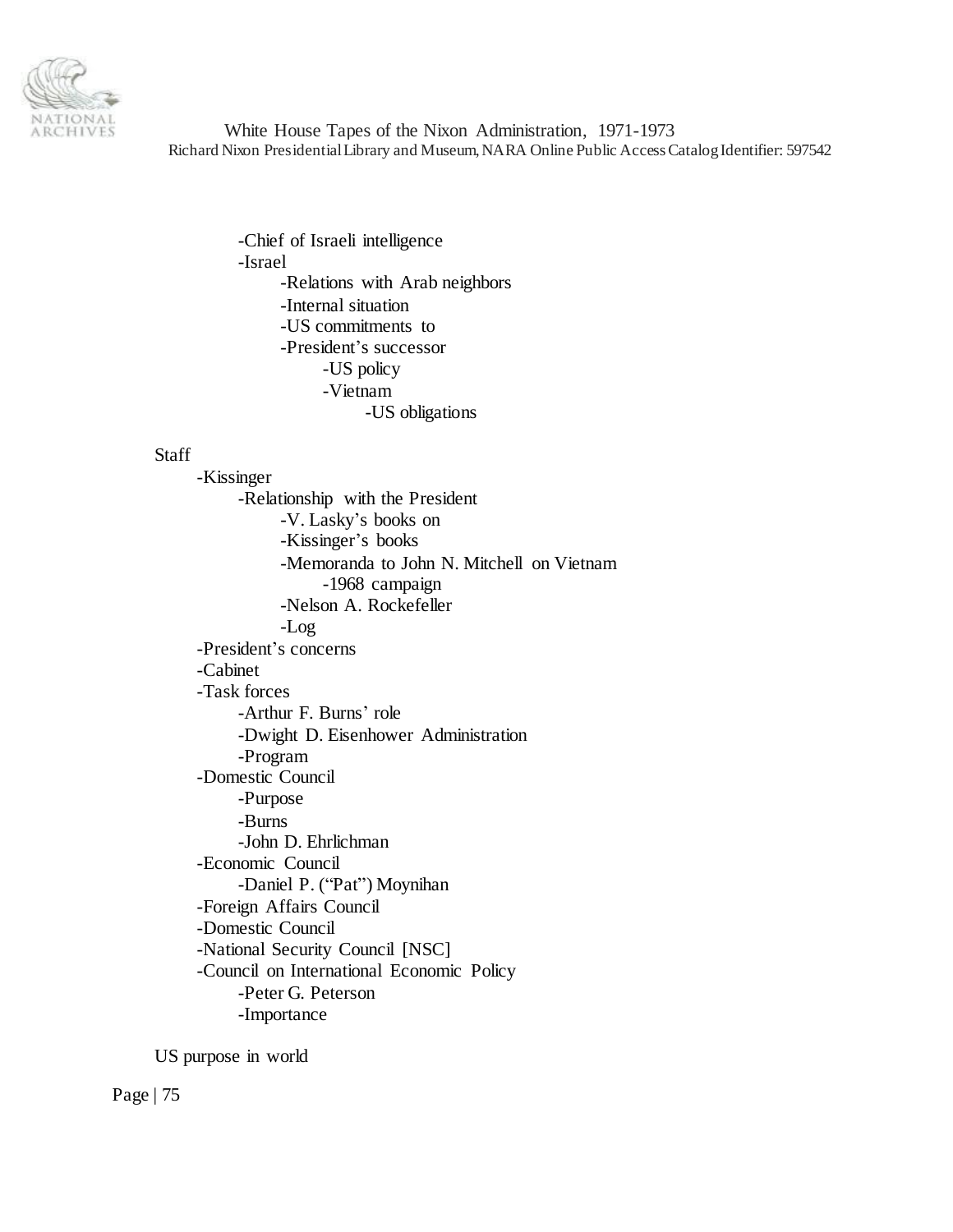

-Military balance -Consequences to US economy -Supersonic Transport [SST] -Exploration -Connection to greatness -Historical experience -SST/space -Scientific research -Need for outward look -General Charles A. J. M. de Gaulle's statement on France -War -Need for great enterprises -Environment -Standard of living -Minorities -Great enterprises -World power -US role -Benevolence, dynamism -Competition -Trade policy -Productivity -SST -Transportation -SST -President's relations with Congress -Welfare reform -Revenue sharing -Government reorganization -Goals -Appointees -William J. Casey President's disappointments -Inflation

-Unemployment -Vietnam -USSR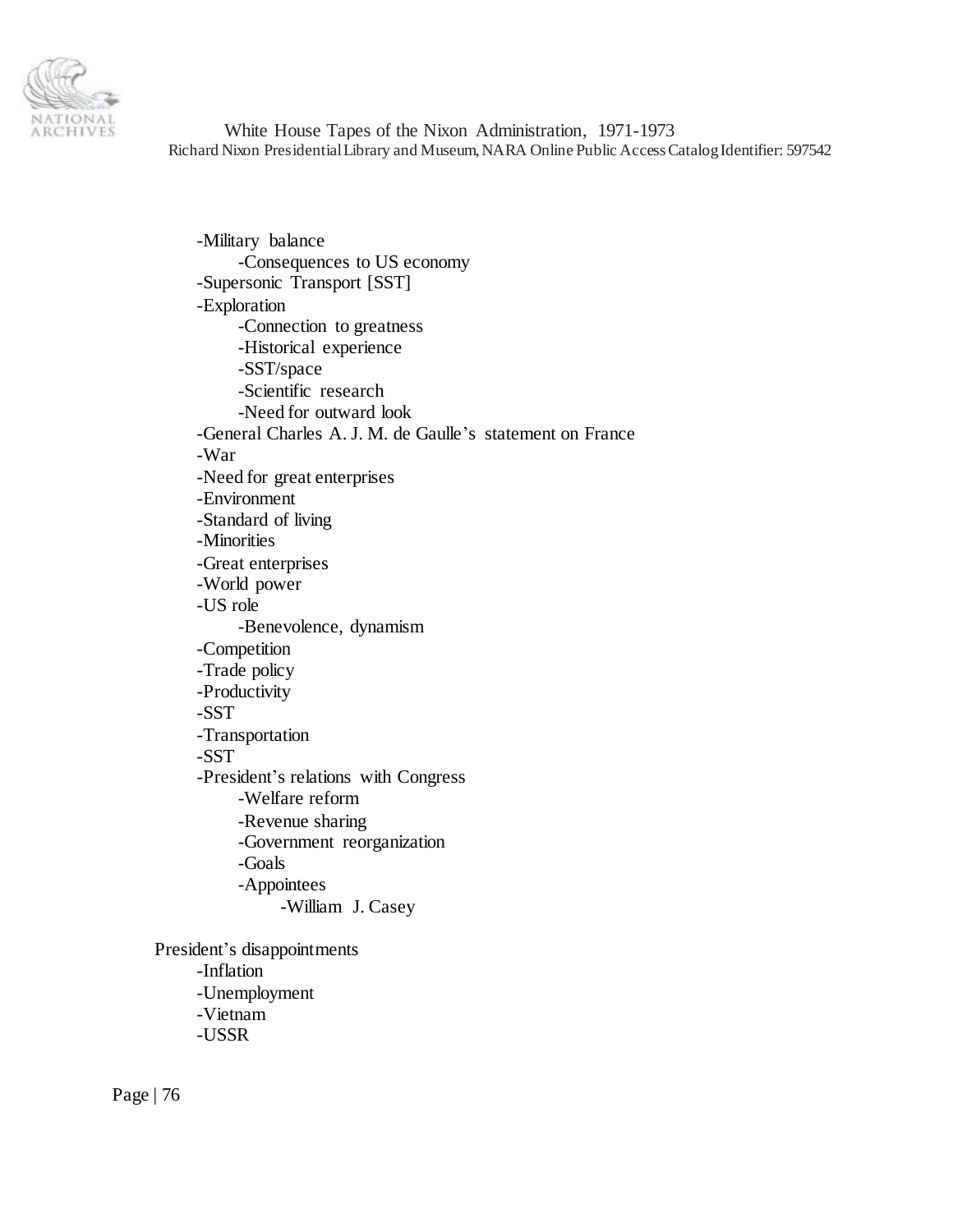

V. Lasky's book publication schedule -Possible developments -PRC

US foreign relations -President's PRC initiative -State Department -Soviet/PRC radio broadcasts -Isolation -Trade/travel announcements -Recognition -United Nations [UN] -Taiwan -Future -PRC, USSR, and the US -Dangers of isolation -State Department -Kremlinologists -USSR -Recognition -Relations with PRC/USSR -Ping-pong team visit -State Department -USSR -Taiwan -President's conversation with Chow Shu-kai -Difficulites -UN -President's position

V. Lasky's book publication schedule

-Timing -Contents -President's possible contribution to book -Unofficial

Young people -Problem -Inherited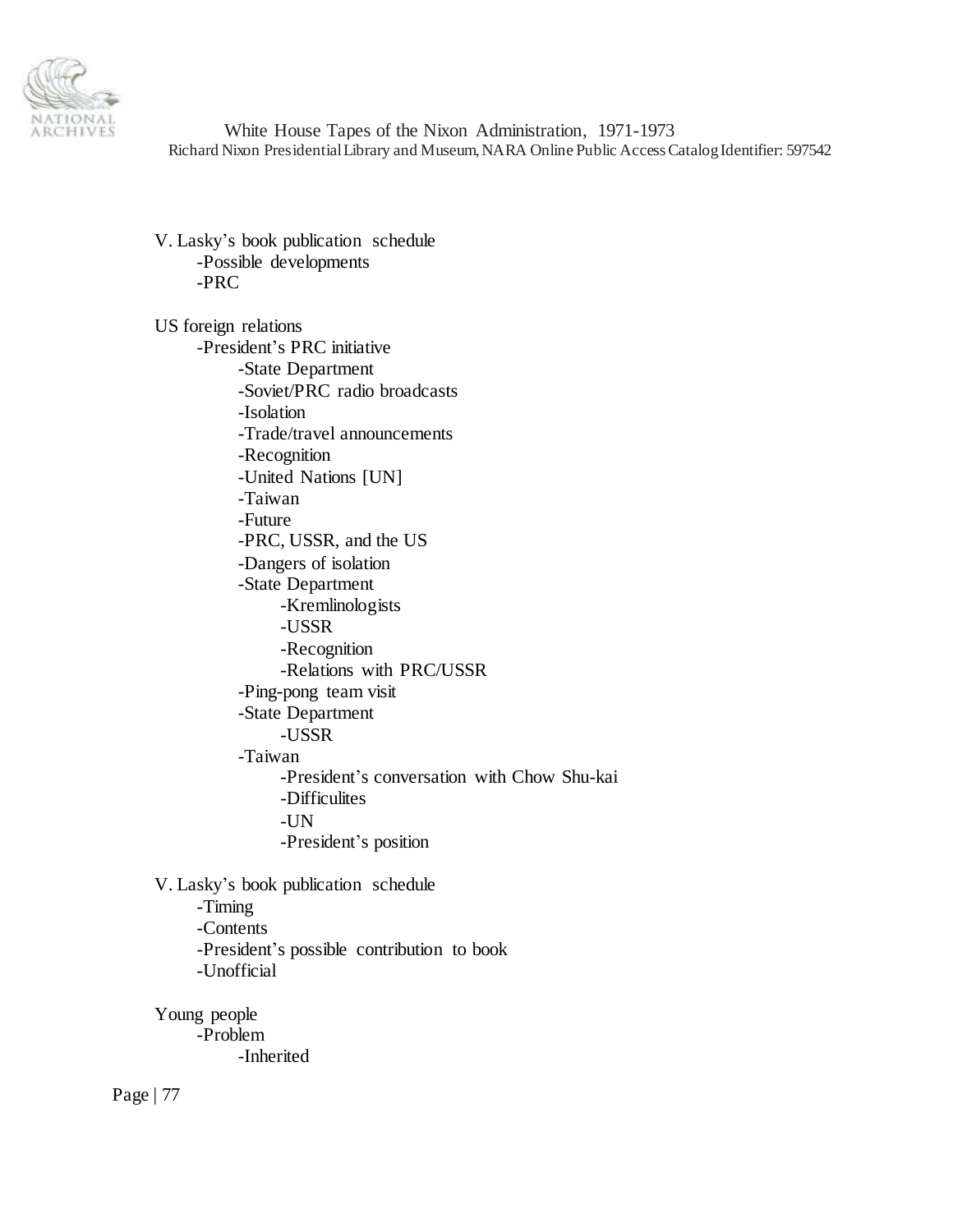

-View of society and the world -Disaffection with the "system" -Global phenomenon -President's talks at colleges and universities -Futility -Need for US success -Vietnam -Economy -Benefits of living in US -Comparison with other countries -President's own travels -PRC -Vietnam -Draft -Need for introspection -Vietnam -Environment -System -Spirit -Solutions -Excuses -Need for introspection -Self reliance

An unknown man entered at an unknown time after 4:30 pm

President's schedule -Albee [sp?] [Surname unknown]

# The unknown man left at an unknown time before 5:22 pm

Democrats -Laos -Effect -Edmund S. Muskie -Demonstrations -Position on Vietnam -Economy -Timing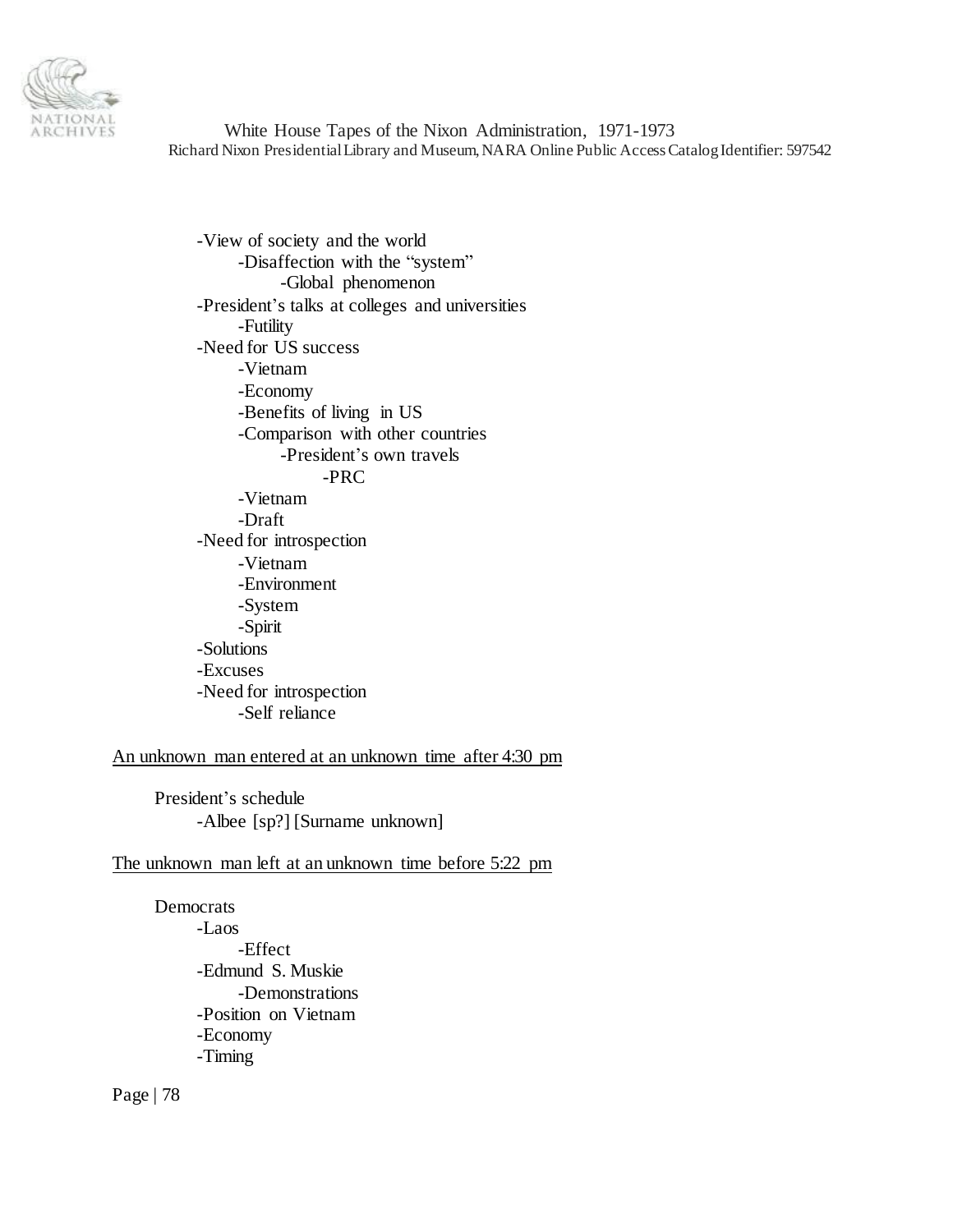

-Vietnam

## Bull entered at an unknown time after 4:30 pm

President's schedule -Meeting with William P. Rogers

## Bull left at an unknown time before 5:22 pm

V. Lasky's lawyer Democrats -Unknown man's book on Muskie -George S. McGovern -Harold Himmelman -Edward M. ("Ted") Kennedy -Hubert H. Humphrey -Vietnam -Vietnam -V. Lasky's columns -Johnson

## Staff

-President's address on Southeast Asia, April 7, 1971 -Kissinger -Support for President -Vietnam -Carl Sandburg -Book on Civil War -General William T. Sherman -Vietnam -Rogers -Troop withdrawal -Public opinion

Presentation of gifts -Golf

V. Lasky's schedule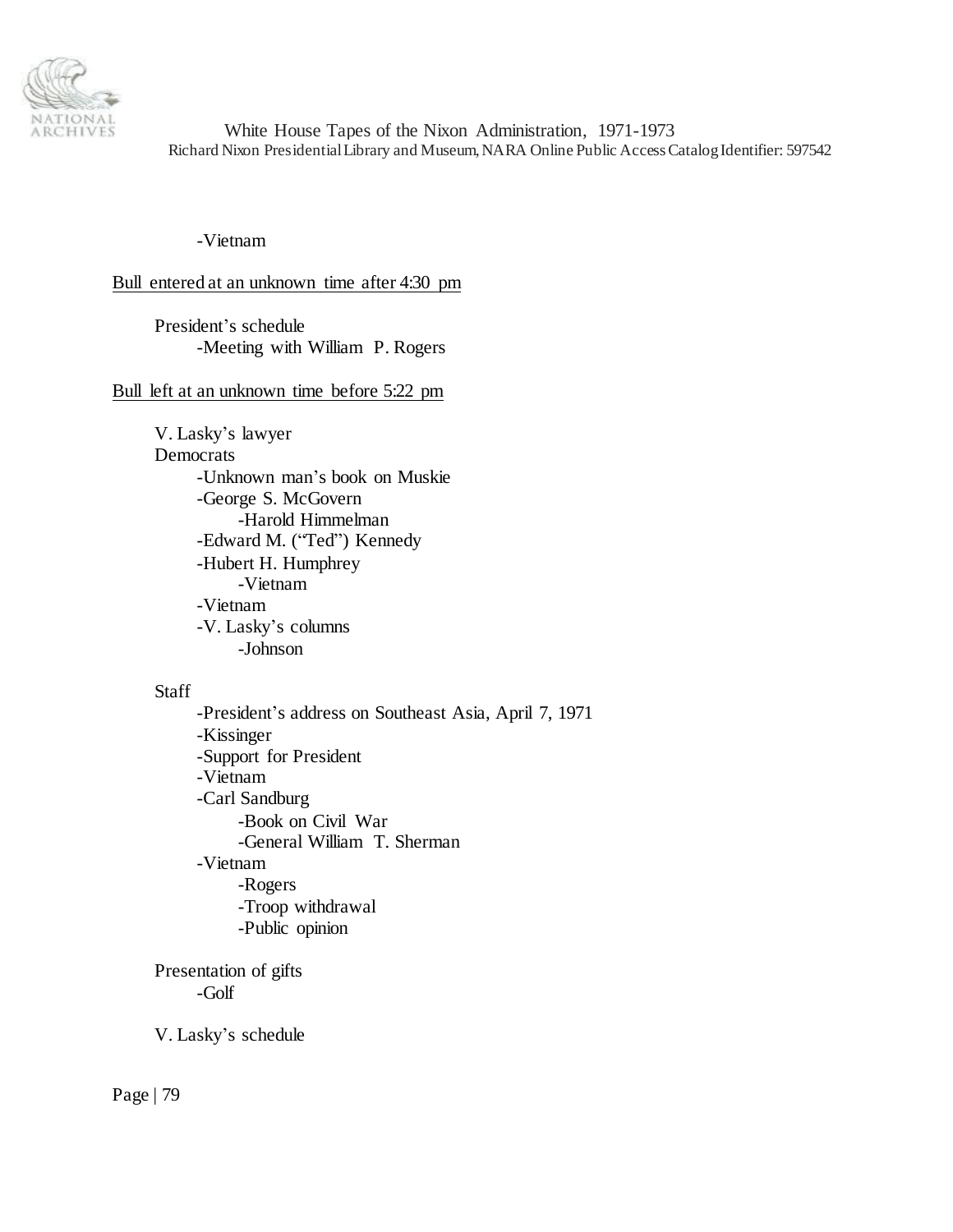

The Laskys left at 5:22 pm

[Conversation No. 477-014](#page-0-0)

Date: April 12, 1971 Time: 5:23 pm - unknown before 6:20 pm Location: Oval Office

The President met with William P. Rogers and an unknown man [Stephen B. Bull?]

President's meeting with Victor Lasky

Photo session

\*\*\*\*\*\*\*\*\*\*\*\*\*\*\*\*\*\*\*\*\*\*\*\*\*\*\*\*\*\*\*\*\*\*\*\*\*\*\*\*\*\*\*\*\*\*\*\*\*\*\*\*\*\*\*\*\*\*\*\*\*\*\*\*\*\*\*\*\*\*\*\*\*\*\*\*\*\*

[*Previous PRMPA Personal Returnable (G) withdrawal reviewed under deed of gift 06/14/2019. Segment cleared for release*.] [Personal Returnable] [477-014-w004] [Duration: 16s]

William P. Rogers -Vacation -Where William P. Rogers stayed on vacation

\*\*\*\*\*\*\*\*\*\*\*\*\*\*\*\*\*\*\*\*\*\*\*\*\*\*\*\*\*\*\*\*\*\*\*\*\*\*\*\*\*\*\*\*\*\*\*\*\*\*\*\*\*\*\*\*\*\*\*\*\*\*\*\*\*\*\*\*\*\*\*\*\*\*\*\*\*\*

Photo session -Weather -Location -Instructions to Ronald L. Ziegler -Pad of paper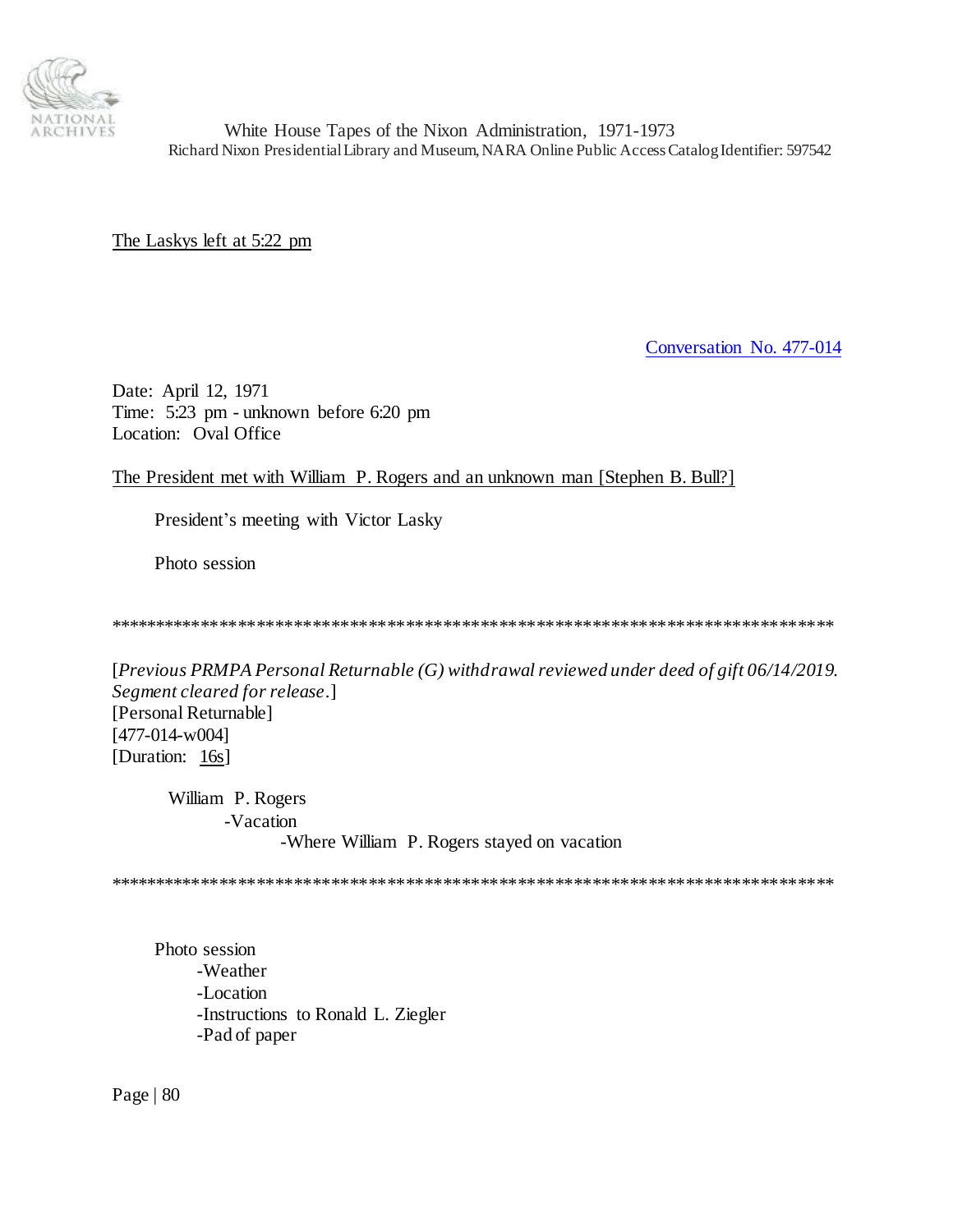

The President, Rogers, and the unknown man [Bull?] left at 5:35 pm

[Pause]

Ziegler entered at 5:35 pm Photo session -Participants

[Pause]

The President and Rogers entered at an unknown time after 5:35 pm

Ziegler's meeting with Tricia Nixon -Schedule

[The President talked with the White House operator at 5:35 pm]

[Conversation No. 477-14A]

[See Conversation No. 1-67]

[End of telephone conversation]

Tricia Nixon Cox's wedding -Ziegler's role -Foreign guests -Constance M. (Cornell) ("Connie") Stuart

\*\*\*\*\*\*\*\*\*\*\*\*\*\*\*\*\*\*\*\*\*\*\*\*\*\*\*\*\*\*\*\*\*\*\*\*\*\*\*\*\*\*\*\*\*\*\*\*\*\*\*\*\*\*\*\*\*\*\*\*\*\*\*\*\*\*\*\*\*\*\*\*\*\*\*\*\*\*

*[Previous PRMPA Privacy (D) reviewed under PRMPA regulations 06/17/2019. Segment cleared for release*.] [Privacy] [477-014-w005] [Duration: 5s]

Tricia Nixon Cox's wedding -Constance M. (Cornell) ("Connie") Stuart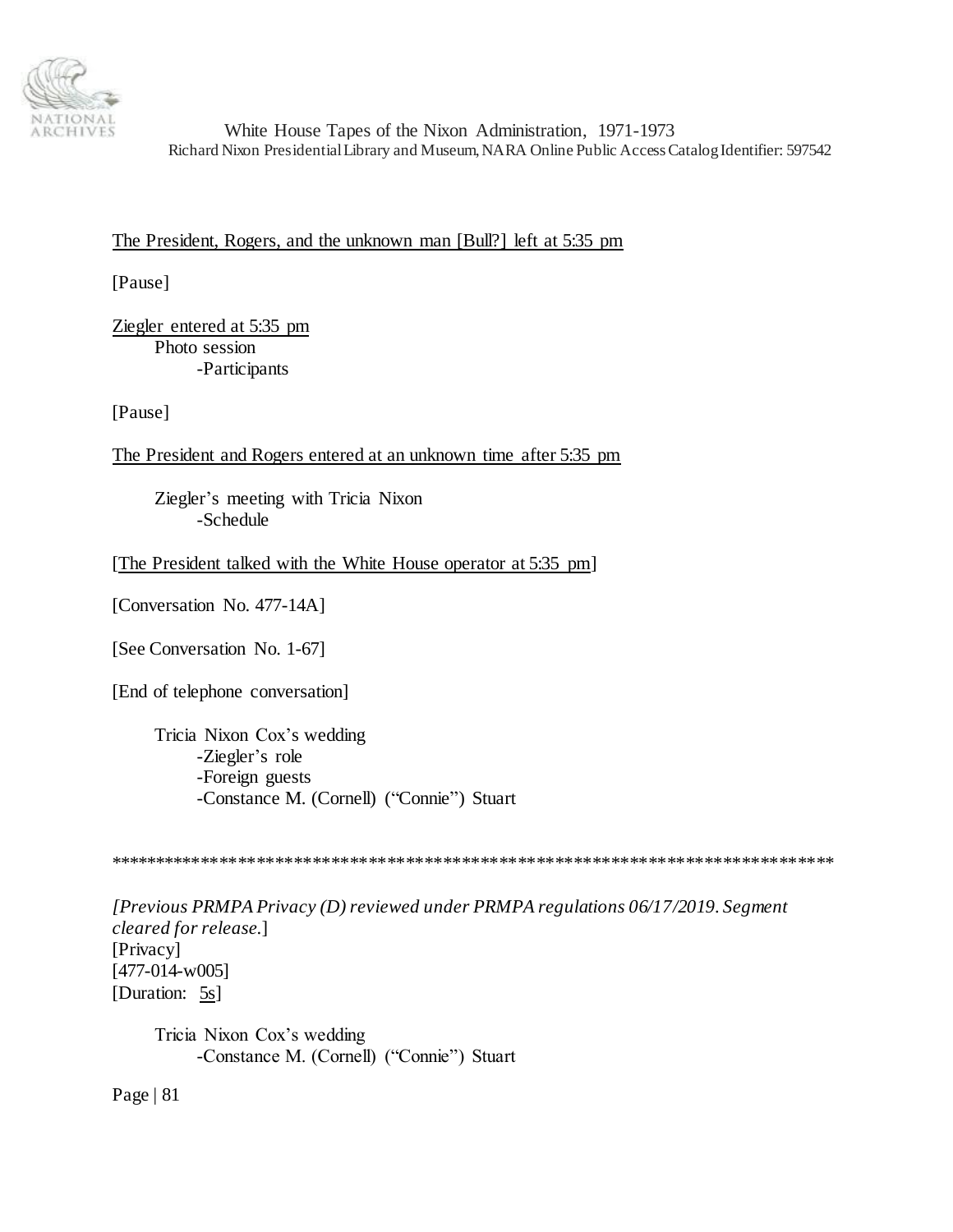

-The President's opinion

\*\*\*\*\*\*\*\*\*\*\*\*\*\*\*\*\*\*\*\*\*\*\*\*\*\*\*\*\*\*\*\*\*\*\*\*\*\*\*\*\*\*\*\*\*\*\*\*\*\*\*\*\*\*\*\*\*\*\*\*\*\*\*\*\*\*\*\*\*\*\*\*\*\*\*\*\*\*

Tricia Nixon Cox's wedding -Handling of press -Style -Schedule -Rose Garden -Arrangements -Procession -Reception -Television -Film coverage -Guests -Decorations -Stuart -Prince Charles -Press coverage -Handling of press -Television -Stuart -Prime time -Talk shows -*Look* magazine -Cover -*Life* -Formal portrait -Editorial control -*Ladies' Home Journal* -Foreign press

The President talked with T. Nixon between 5:34 and 5:36 pm

\*\*\*\*\*\*\*\*\*\*\*\*\*\*\*\*\*\*\*\*\*\*\*\*\*\*\*\*\*\*\*\*\*\*\*\*\*\*\*\*\*\*\*\*\*\*\*\*\*\*\*\*\*\*\*\*\*\*\*\*\*\*\*\*\*\*\*\*\*\*\*\*\*\*\*\*\*\*

[*Previous PRMPA Personal Returnable (G) withdrawal reviewed under deed of gift 06/24/2019. 1m 31s segment cleared for release. 3s remain closed as 477-014-w002.*]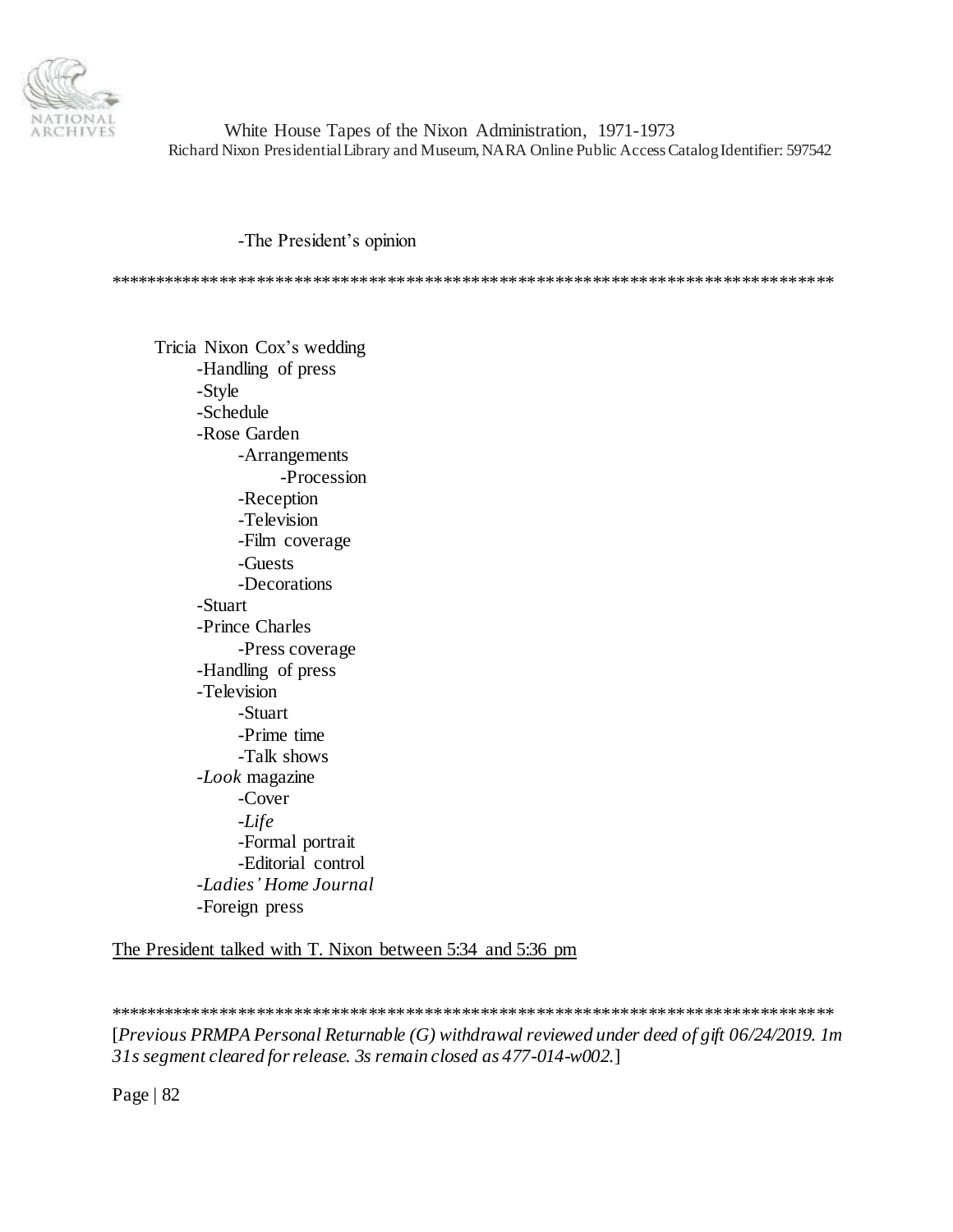

[Personal Returnable] [477-014-w002] [Duration: 1m 31s]

The President talked with T. Nixon between 5:34 and 5:36 pm

[Conversation No. 477-014B]

[See Conversation No. 001-068; one item has been withdrawn]

[End of telephone conversation]

\*\*\*\*\*\*\*\*\*\*\*\*\*\*\*\*\*\*\*\*\*\*\*\*\*\*\*\*\*\*\*\*\*\*\*\*\*\*\*\*\*\*\*\*\*\*\*\*\*\*\*\*\*\*\*\*\*\*\*\*\*\*\*\*\*\*\*\*\*\*\*\*\*\*\*\*\*\*

# Ziegler left at 5:39 pm

Tricia Nixon Cox's wedding -Difficulties

Julie Nixon Eisenhower's wedding

Tricia Nixon Cox's wedding -Interest -Diplomatic Corps -Guillermo Sevilla Sacasa -Congressmen and Senators -Cabinet -Rose Garden

David M. Kennedy's trip -President's conversation with Maurice H. Stans -Organization of American States [OAS] -Costa Rica -People's Republic of China [PRC]/Taiwan -United Nations [UN] representation

Manolo Sanchez entered at an unknown time after 5:39 pm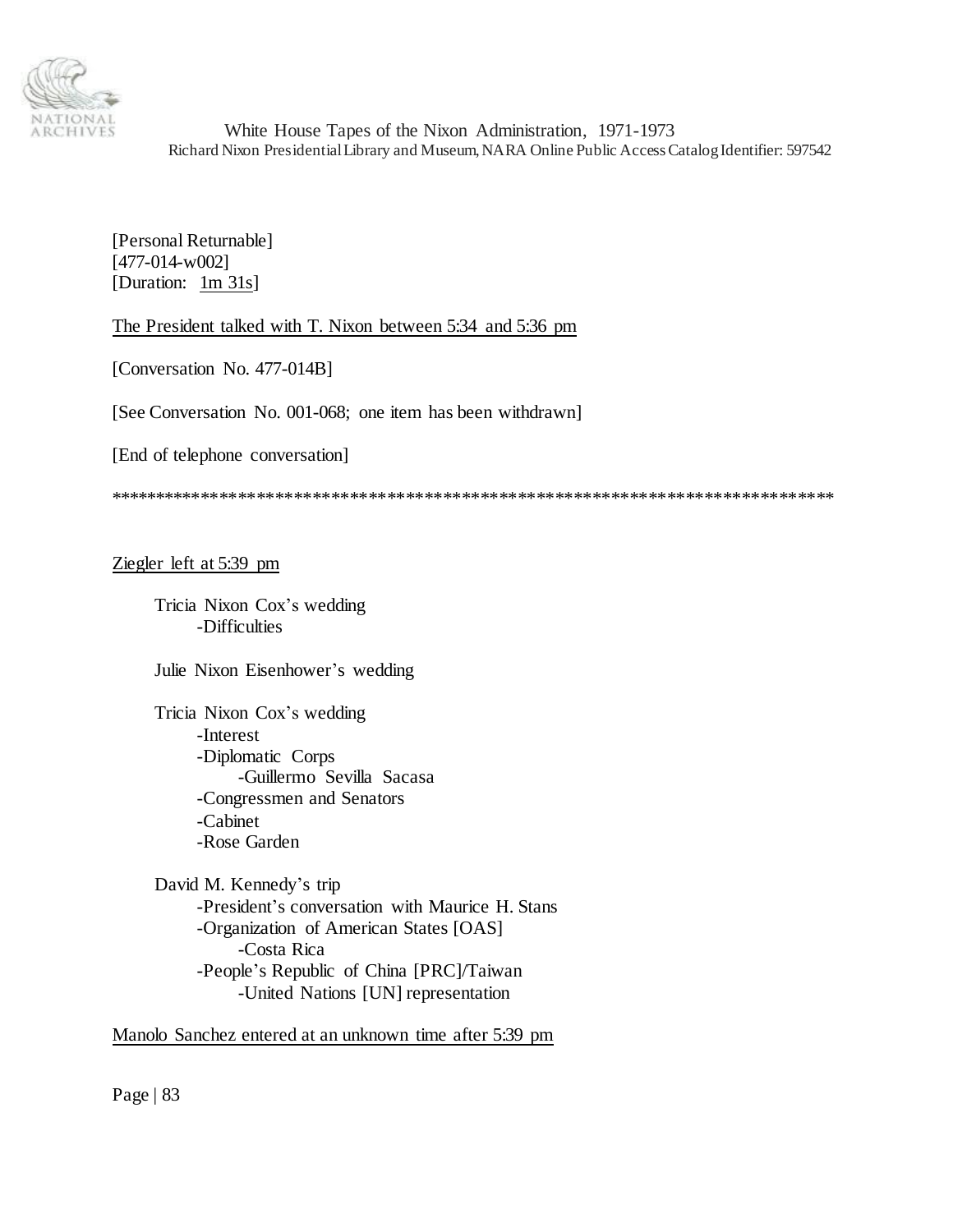

Refreshment

# Sanchez left at an unknown time before 6:20 pm

PRC and Taiwan -UN representation Vietnam -Staff -Congressional reaction -Prospects

# Bull entered at an unknown time after 5:39 pm

President's schedule -Ziegler -Fredrick C. LaRue -Photograph for book

# Bull left at an unknown time before 6:20 pm

Unknown person's trip to Texas

Vietnam -Casualties -Cambodia

# LaRue entered at an unknown time after 5:39 pm

Photograph

# LaRue left at an unknown time before 6:20 pm

Vietnam -Prospects -Prisoner of War [POW] issue -[Clark M.?] Clifford -Major General James D. ("Don") Hughes -Negotiations -Trade POWs for withdrawal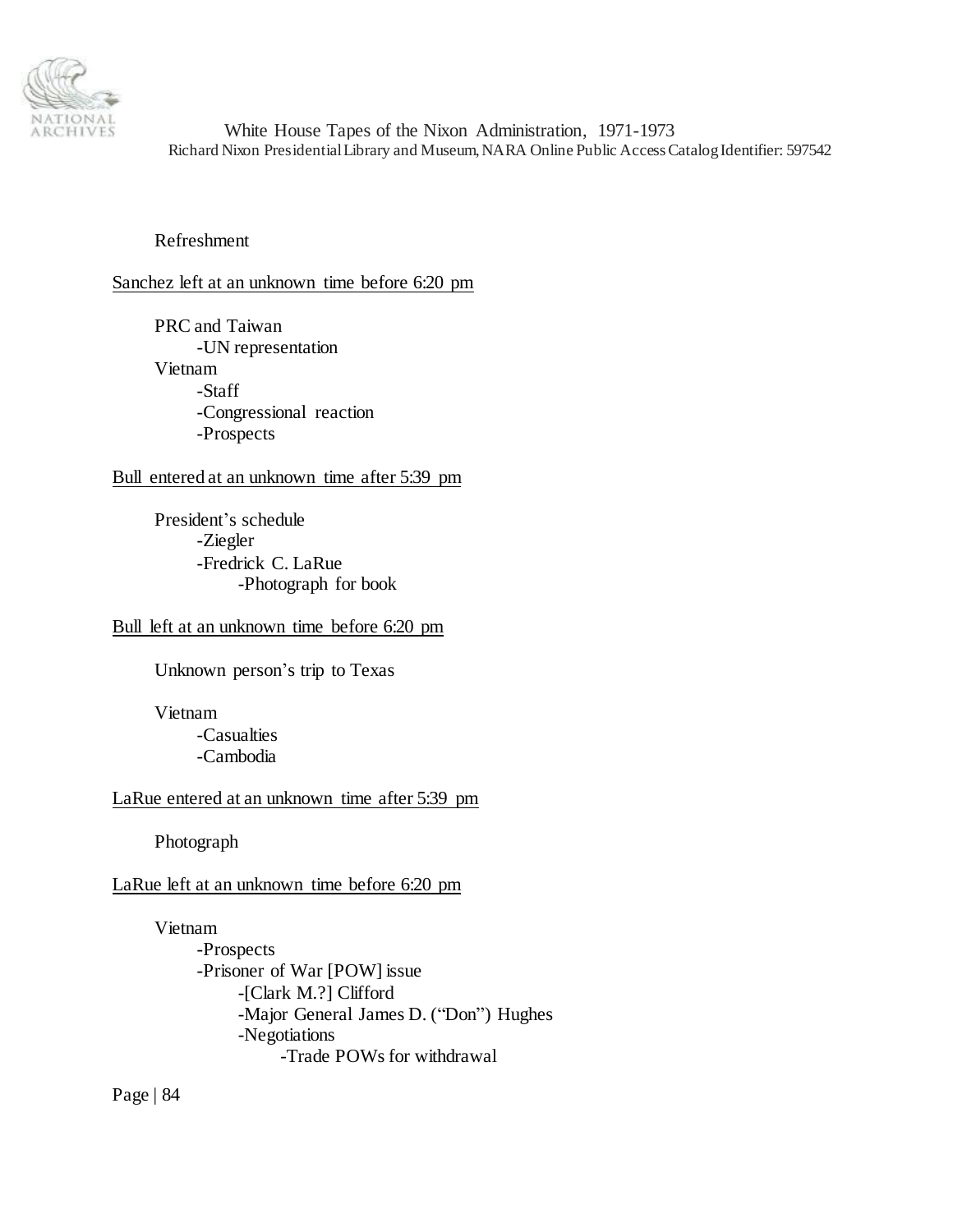

-Timing -POW wives -President's speech on Southeast Asia, April 7, 1971 -POWs -North Vietnamese -US withdrawal -Interruptions -Cambodia -President's policies -Protests -Withdrawal -Fixed date -Flexibility -Negotiations -Casualties -Prospects -PRC -Union of Soviet Socialist Republics [USSR] -PRC -Visit of ping-pong team -President's initiative -Relaxation of trade restrictions

## President's schedule

-Forthcoming meeting with American Society of Newspaper Editors [ASNE], April 19, 1971

# -PRC

-Relaxation of trade restrictions -Scope -Timing -USSR

# Taiwan

-UN representation -Rogers's conversation with John B. Connally -Chiang Kai-shek -Walter P. McConaughy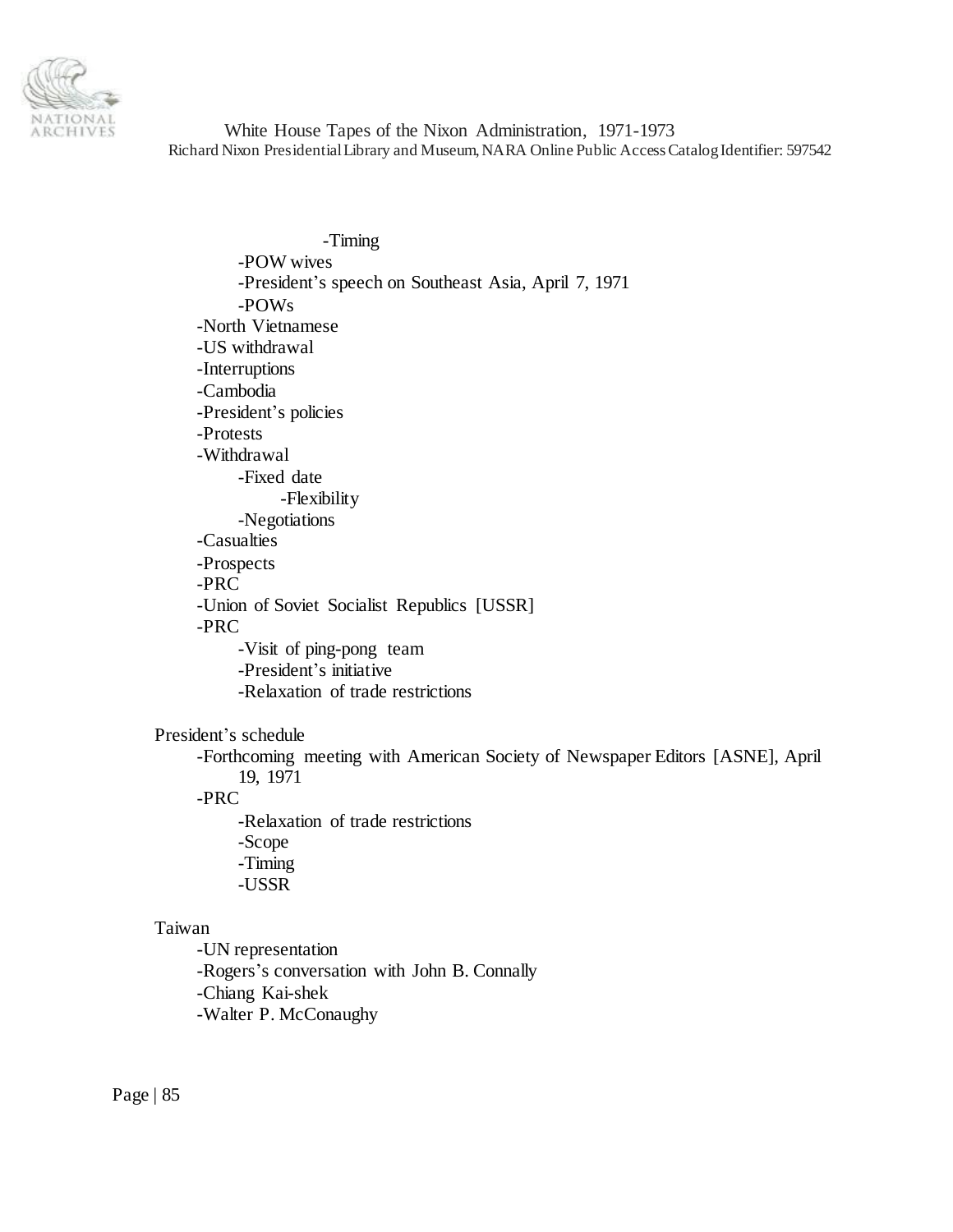

#### \*\*\*\*\*\*\*\*\*\*\*\*\*\*\*\*\*\*\*\*\*\*\*\*\*\*\*\*\*\*\*\*\*\*\*\*\*\*\*\*\*\*\*\*\*\*\*\*\*\*\*\*\*\*\*\*\*\*\*\*\*\*\*\*\*\*\*\*\*\*\*\*\*\*\*\*\*\*

[*Previous National Security (B) withdrawal reviewed under MDR guidelines case number LPRN-T-MDR-2014-022. Segment declassified on 10/17/2018. Archivist*: *MAS*] [National Security] [477-014-w003] [Duration: 30s]

Taiwan

-Robert D. Murphy -Timing -Chow Shu-kai

\*\*\*\*\*\*\*\*\*\*\*\*\*\*\*\*\*\*\*\*\*\*\*\*\*\*\*\*\*\*\*\*\*\*\*\*\*\*\*\*\*\*\*\*\*\*\*\*\*\*\*\*\*\*\*\*\*\*\*\*\*\*\*\*\*\*\*\*\*\*\*\*\*\*\*\*\*\*

Taiwan

-Chiang Kai-shek -Timing -Korean elections

Korea

-Possible negotiaitons -North Korean initiatives -US role

USSR

-Strategic Arms Limitation Talks [SALT] -Timing -Gerard C. Smith

President's USSR/PRC initiatives -Credit -Anti-ballistic Missile [ABM] treaty -Defense appropriations -Congress -Peace initiatives

President's conversation with Lasky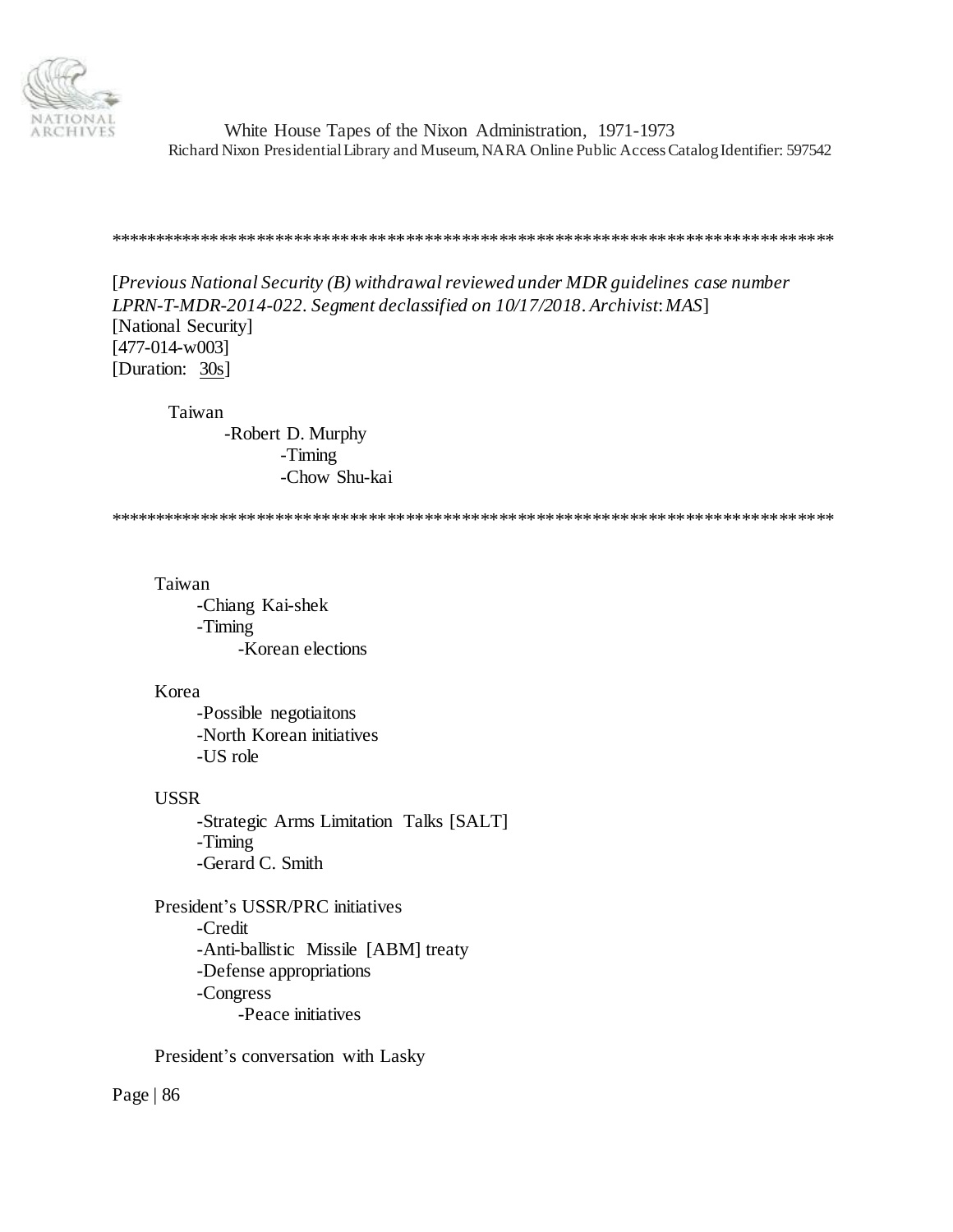

-Middle East -Jordan -Cease fire -Desire for peace

## Vietnam

-US involvement -Casualties -Withdrawal -Cambodia -Dwight D. Eisenhower -Korea -Open skies

# Korea

-US troops -Levels -Casualties -Negotiations -Truce -Panmunjom

#### Vietnam

-Negotiaitons -Prospects for truce -Timing -General Nguyen Van Thieu -Elections -Effect on the President's policies -Negotiations -Peace -Possible strategy -Credit for the President

Admininstration's accomplishments -Okinawa -Germ warfare -Credit -Vietnam